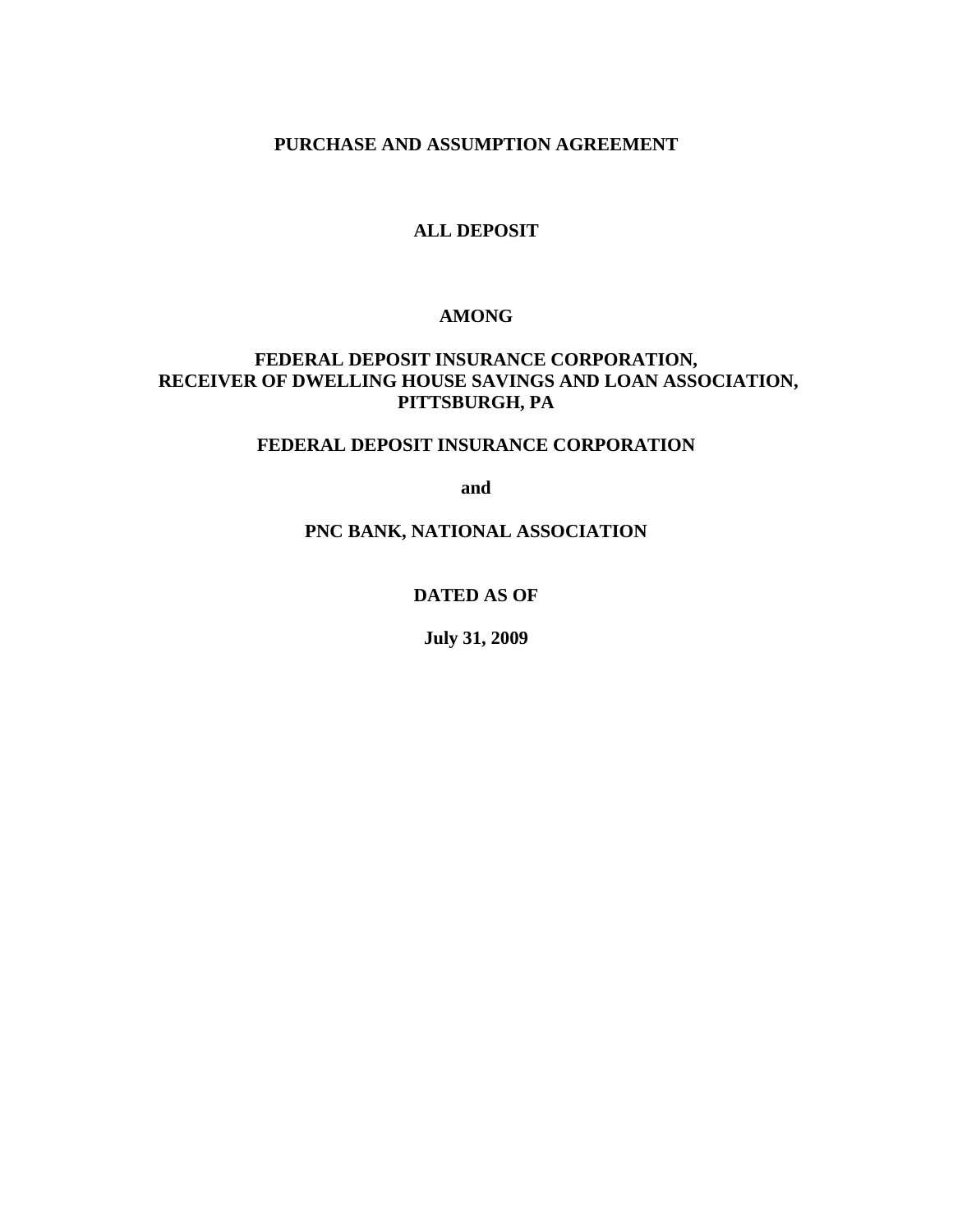# **TABLE OF CONTENTS**

| <b>ARTICLE I</b>   |                                                                     |  |
|--------------------|---------------------------------------------------------------------|--|
| <b>ARTICLE II</b>  |                                                                     |  |
| 2.1                |                                                                     |  |
| 2.2                |                                                                     |  |
| 2.3                |                                                                     |  |
| 2.4                |                                                                     |  |
| <b>ARTICLE III</b> |                                                                     |  |
| 3.1                |                                                                     |  |
| 3.2                |                                                                     |  |
| 3.3                | Manner of Conveyance; Limited Warranty;                             |  |
|                    |                                                                     |  |
| 3.4                |                                                                     |  |
| 3.5                |                                                                     |  |
| 3.6                |                                                                     |  |
| <b>ARTICLE IV</b>  | <b>ASSUMPTION OF CERTAIN DUTIES AND OBLIGATIONS16</b>               |  |
| 4.1                |                                                                     |  |
| 4.2                |                                                                     |  |
| 4.3                |                                                                     |  |
| 4.4                |                                                                     |  |
| 4.5                |                                                                     |  |
| 4.6                |                                                                     |  |
| 4.7                | Agreement with Respect to Leased Data                               |  |
|                    |                                                                     |  |
| 4.8                | Agreement with Respect to Certain                                   |  |
|                    |                                                                     |  |
| 4.9                |                                                                     |  |
| 4.10               |                                                                     |  |
| 4.11               |                                                                     |  |
| 4.12               |                                                                     |  |
| 4.13               |                                                                     |  |
| 4.14               | Agreement with Respect to Option to Purchase Loan Pools 22          |  |
| 4.15               |                                                                     |  |
| 4.16               | Agreement with Respect to Accounting and Data Processing Services22 |  |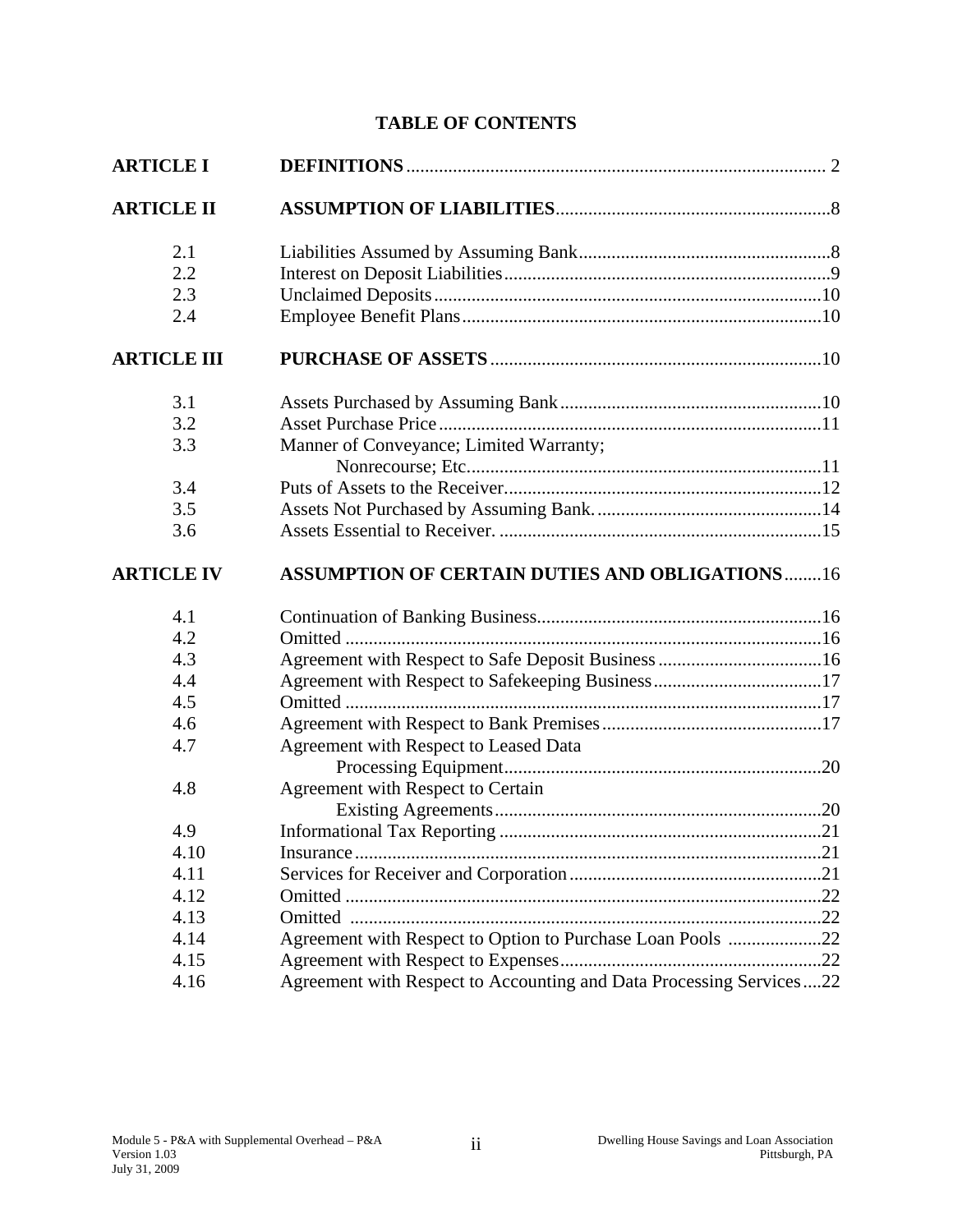| <b>ARTICLE V</b>    | <b>DUTIES WITH RESPECT TO DEPOSITORS</b>              |  |
|---------------------|-------------------------------------------------------|--|
| 5.1                 |                                                       |  |
| 5.2                 |                                                       |  |
| 5.3                 |                                                       |  |
| <b>ARTICLE VI</b>   |                                                       |  |
| 6.1                 |                                                       |  |
| 6.2                 |                                                       |  |
| 6.3                 |                                                       |  |
| 6.4                 |                                                       |  |
| <b>ARTICLE VII</b>  |                                                       |  |
| <b>ARTICLE VIII</b> |                                                       |  |
| 8.1                 |                                                       |  |
| 8.2                 | Correction of Errors and Omissions; Other Liabilities |  |
| 8.3                 |                                                       |  |
| 8.4                 |                                                       |  |
| 8.5                 |                                                       |  |
| <b>ARTICLE IX</b>   |                                                       |  |
| 9.1                 |                                                       |  |
| 9.2                 |                                                       |  |
| 9.3                 |                                                       |  |
| 9.4                 |                                                       |  |
| 9.5                 |                                                       |  |
| 9.6                 | Proceedings with Respect to Certain Assets            |  |
| 9.7                 |                                                       |  |
| <b>ARTICLE X</b>    |                                                       |  |
| <b>ARTICLE XI</b>   | REPRESENTATIONS AND WARRANTIES OF THE                 |  |
|                     |                                                       |  |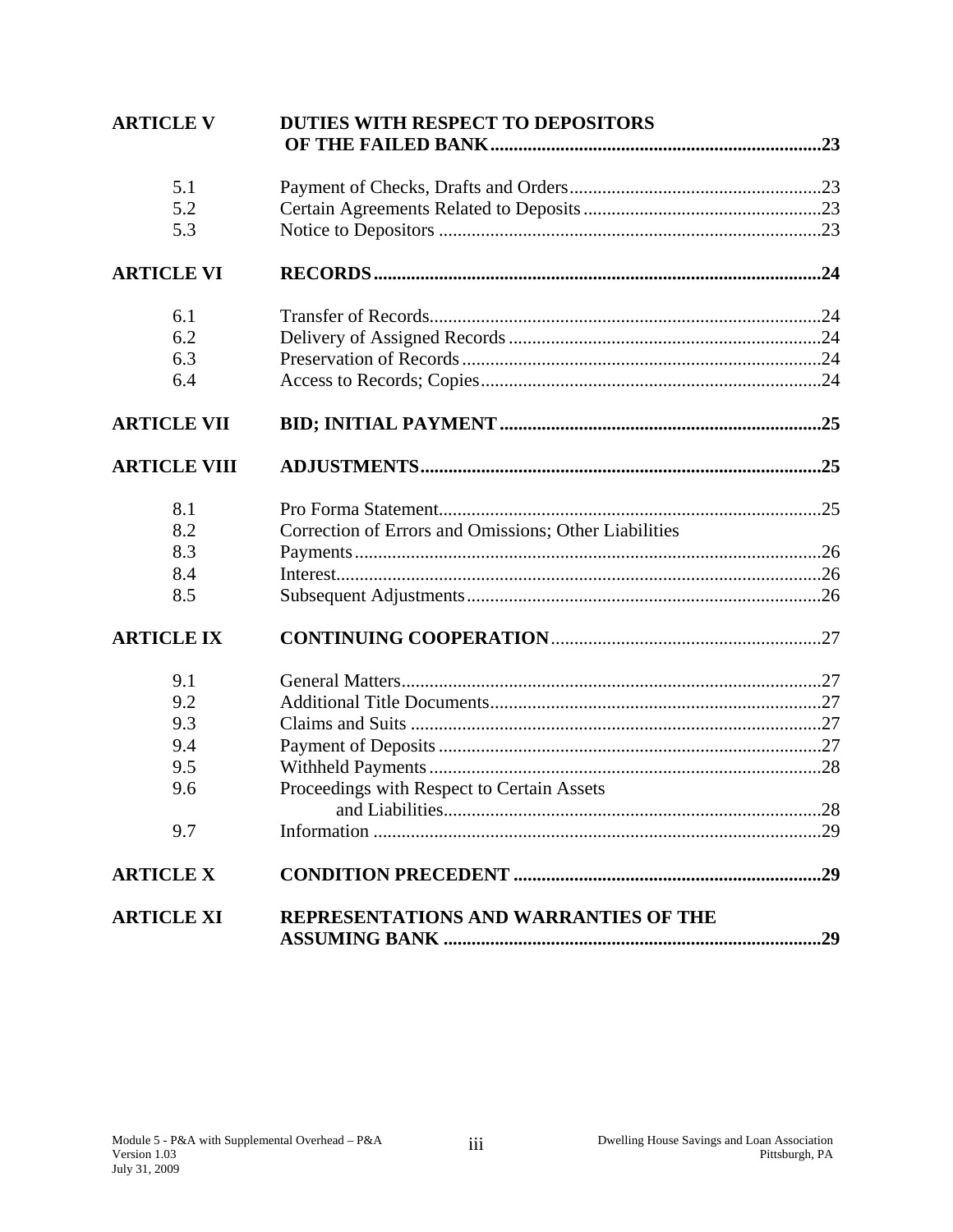| <b>ARTICLE XII</b>  |  |
|---------------------|--|
| 12.1                |  |
| 12.2                |  |
| 12.3                |  |
| 12.4                |  |
| 12.5                |  |
| 12.6                |  |
| 12.7                |  |
| 12.8                |  |
| <b>ARTICLE XIII</b> |  |
| 13.1                |  |
| 13.2                |  |
| 13.3                |  |
| 13.4                |  |
| 13.5                |  |
| 13.6                |  |
| 13.7                |  |
| 13.8                |  |
| 13.9                |  |
| 13.10               |  |
| 13.11               |  |
| 13.12               |  |
| 13.13               |  |

# **SCHEDULES**

| 2.1             |                                       |  |
|-----------------|---------------------------------------|--|
| 2.1(a)          |                                       |  |
| 3.1             |                                       |  |
| 3.1(e)          |                                       |  |
| 3.1(i)          |                                       |  |
| 3.2             |                                       |  |
| 3.5(k)          |                                       |  |
| $7\overline{ }$ | <b>Calculation of Deposit Premium</b> |  |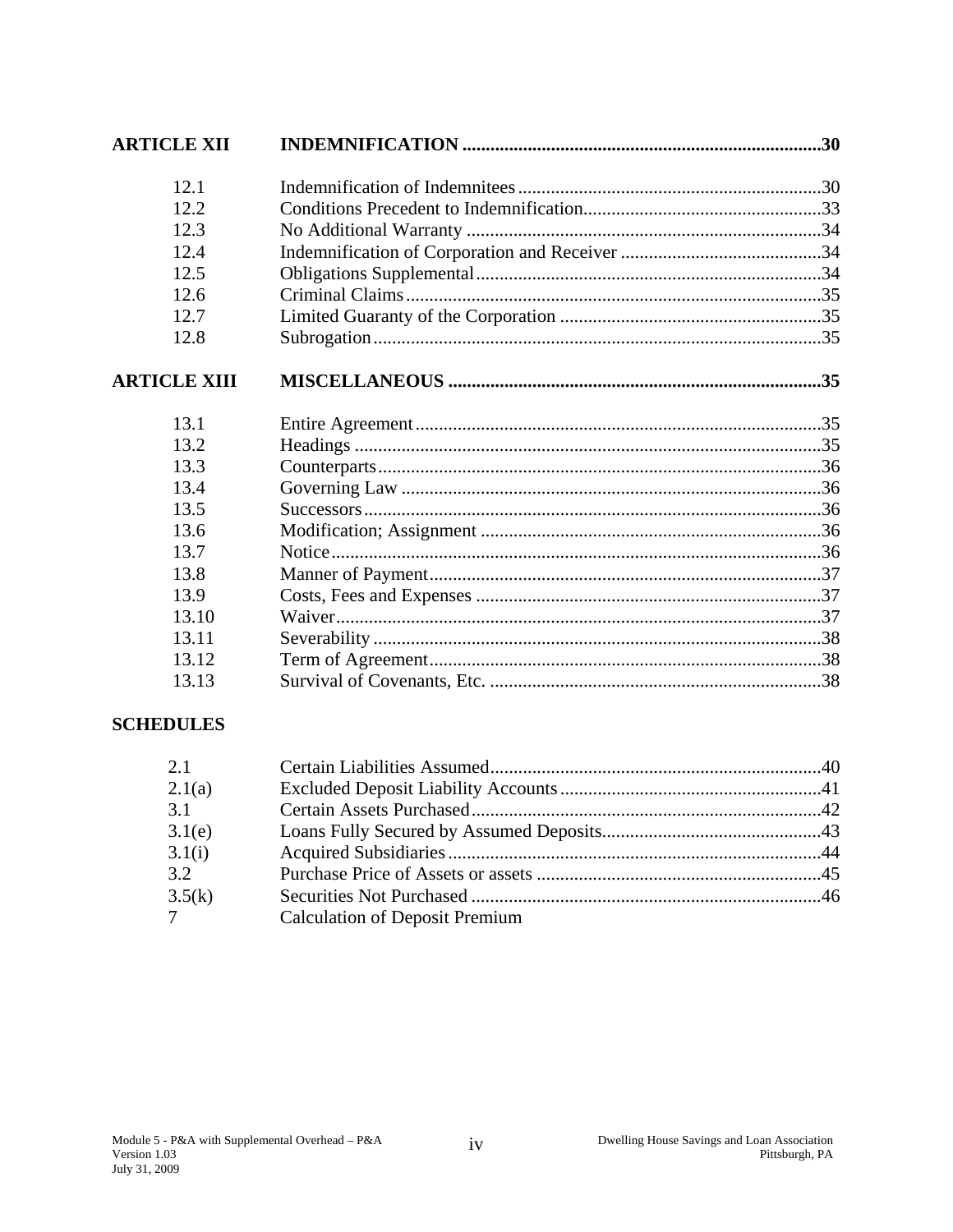### **PURCHASE AND ASSUMPTION AGREEMENT**

### **ALL DEPOSIT**

**THIS AGREEMENT**, made and entered into as of **July 31, 2009**, by and among the **FEDERAL DEPOSIT INSURANCE CORPORATION, RECEIVER of DWELLING HOUSE SAVINGS AND LOAN ASSOCIATION, PITTSBURGH, PA** (the "Receiver"), **PNC BANK**, **N.A.** organized under the laws of Pennsylvania, and having its principal place of business in Pittsburgh, Pennsylvania (the "Assuming Bank"), and the **FEDERAL DEPOSIT INSURANCE CORPORATION**, organized under the laws of the United States of America and having its principal office in Washington, D.C., acting in its corporate capacity (the "Corporation").

### **WITNESSETH**:

**WHEREAS**, on Bank Closing Date, the Chartering Authority closed Dwelling House Savings and Loan Association (the "Failed Bank") pursuant to applicable law and the Corporation was appointed Receiver thereof; and

**WHEREAS**, the Assuming Bank desires to purchase certain assets and assume certain deposit and other liabilities of the Failed Bank on the terms and conditions set forth in this Agreement; and

**WHEREAS**, pursuant to 12 U.S.C. Section 1823(c)(2)(A), the Corporation may provide assistance to the Assuming Bank to facilitate the transactions contemplated by this Agreement, which assistance may include indemnification pursuant to Article XII; and

**WHEREAS**, the Board of Directors of the Corporation (the "Board") has determined to provide assistance to the Assuming Bank on the terms and subject to the conditions set forth in this Agreement; and

**WHEREAS**, the Board has determined pursuant to 12 U.S.C. Section  $1823(c)(4)(A)$  that such assistance is necessary to meet the obligation of the Corporation to provide insurance coverage for the insured deposits in the Failed Bank and is the least costly to the deposit insurance fund of all possible methods for meeting such obligation.

**NOW THEREFORE**, in consideration of the mutual promises herein set forth and other valuable consideration, the parties hereto agree as follows: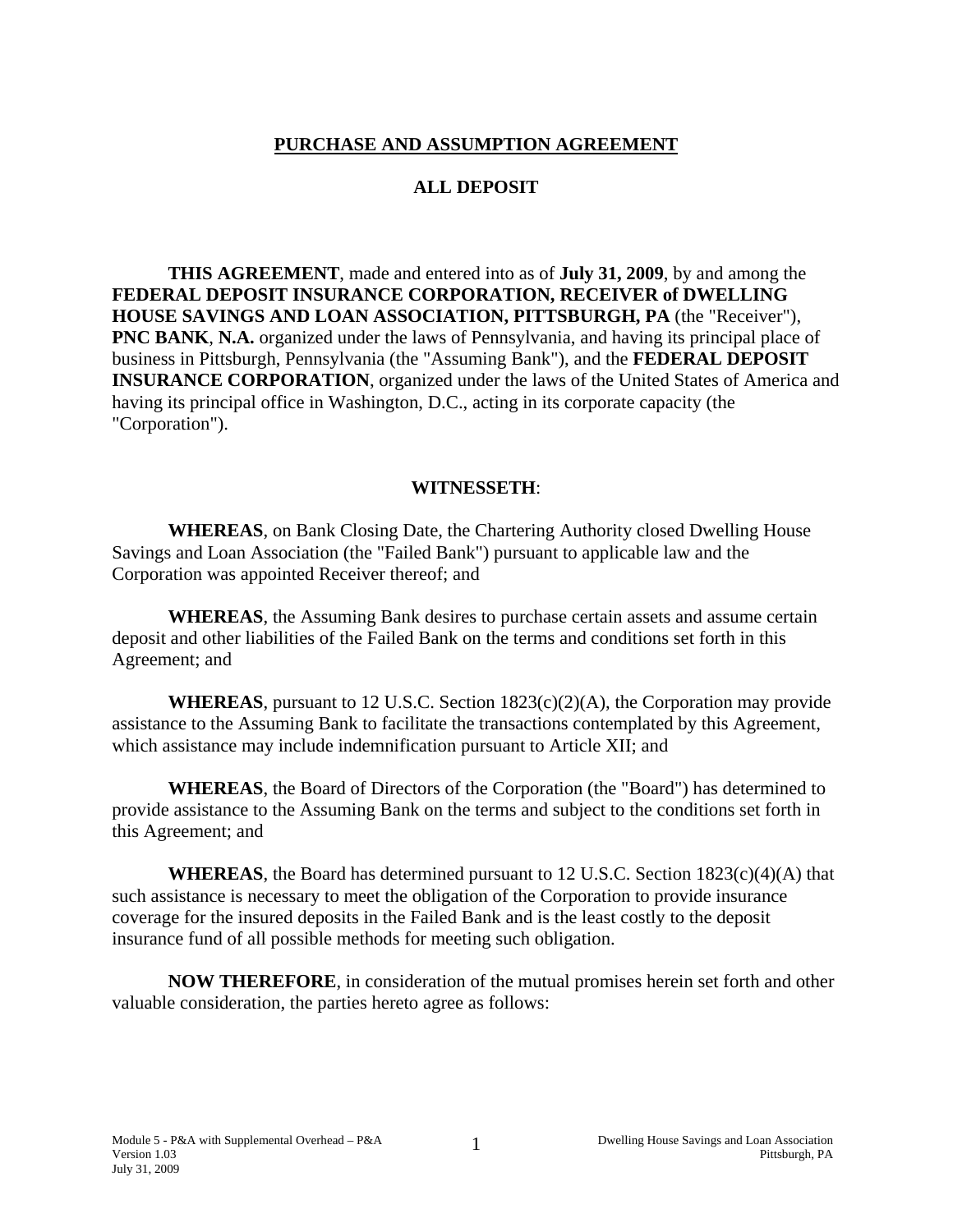### **ARTICLE I DEFINITIONS**

<span id="page-5-0"></span>Capitalized terms used in this Agreement shall have the meanings set forth in this Article I, or elsewhere in this Agreement. As used herein, words imparting the singular include the plural and vice versa.

**"Accounting Records"** means the general ledger and supporting subsidiary ledgers and schedules.

**"Acquired Subsidiaries"** has the meaning provided in Section 3.1.

**"Affiliate"** of any Person means any director, officer, or employee of that Person and any other Person (i) who is directly or indirectly controlling, or controlled by, or under direct or indirect common control with, such Person, or (ii) who is an affiliate of such Person as the term "affiliate" is defined in Section 2 of the Bank Holding Company Act of 1956, as amended, 12 U.S.C. Section 1841.

**"Agreement"** means this Purchase and Assumption Agreement by and among the Assuming Bank, the Corporation and the Receiver, as amended or otherwise modified from time to time.

**"Assets"** means all assets of the Failed Bank purchased pursuant to Section 3.1. Assets owned by Subsidiaries of the Failed Bank are not "Assets" within the meaning of this definition.

**"Assumed Deposits"** means Deposits.

**"Bank Closing Date"** means the close of business of the Failed Bank on the date on which the Chartering Authority closed such institution.

**"Bank Premises"** means the banking houses, drive-in banking facilities, and teller facilities (staffed or automated) together with appurtenant parking, storage and service facilities and structures connecting remote facilities to banking houses, and land on which the foregoing are located, that are owned or leased by the Failed Bank and that have formerly been utilized, are currently utilized, or are intended to be utilizeed in the future by the Failed Bank as shown on the Accounting Record of the Failed Bank as of Bank Closing.

**"Bid Amount"** has the meaning provided in Article VII.

**"Book Value"** means, with respect to any Asset and any Liability Assumed, the dollar amount thereof stated on the Accounting Records of the Failed Bank. The Book Value of any item shall be determined as of Bank Closing after adjustments made by the Receiver for differences in accounts, suspense items, unposted debits and credits, and other similar adjustments or corrections and for setoffs, whether voluntary or involuntary. The Book Value of a Subsidiary of the Failed Bank acquired by the Assuming Bank shall be determined from the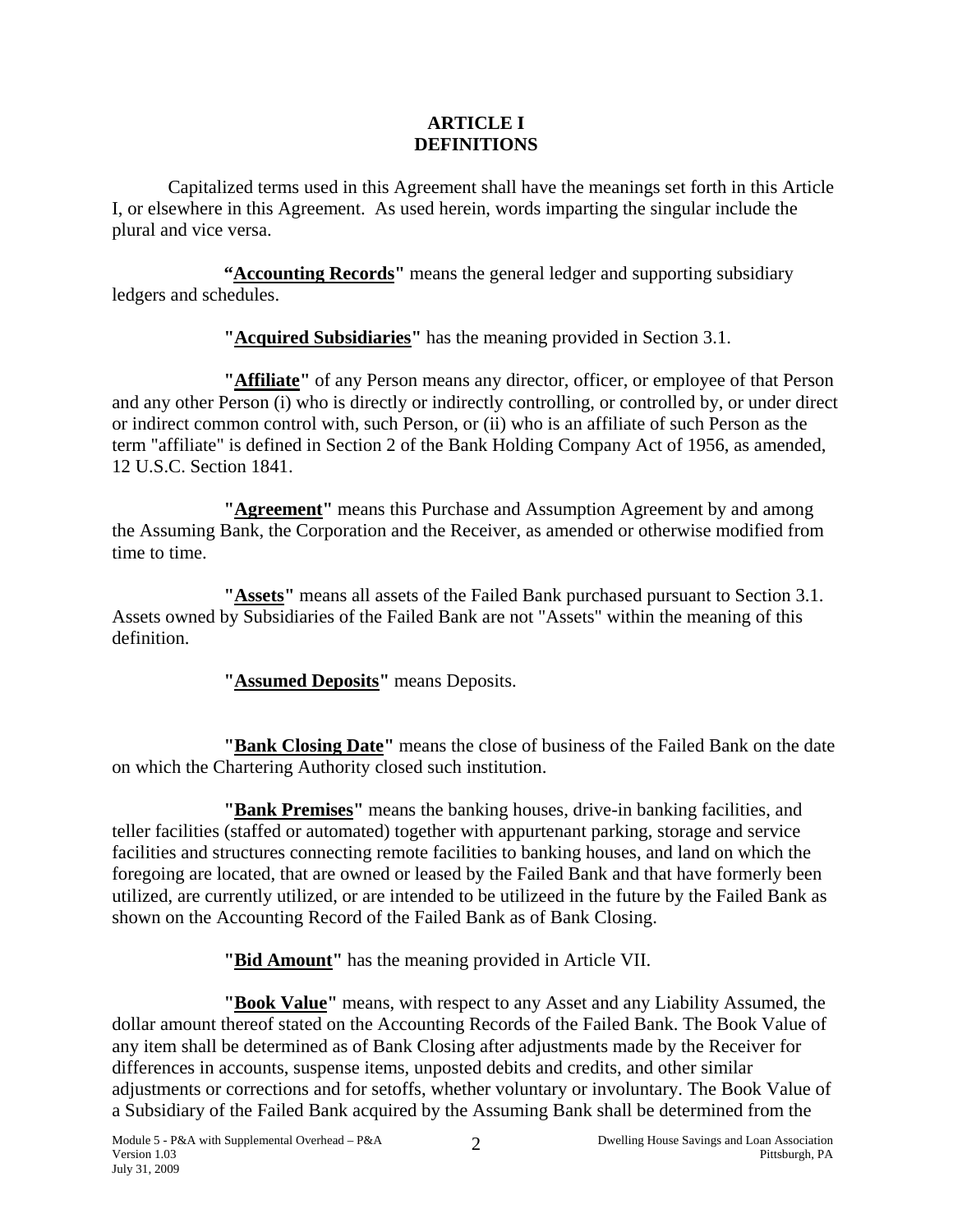investment in subsidiary and related accounts on the "bank only" (unconsolidated) balance sheet of the Failed Bank based on the equity method of accounting. Without limiting the generality of the foregoing, (i) the Book Value of a Liability Assumed shall include all accrued and unpaid interest thereon as of Bank Closing, and (ii) the Book Value of a Loan shall reflect adjustments for earned interest, or unearned interest (as it relates to the "rule of 78s" or add-on-interest loans, as applicable), if any, as of Bank Closing, adjustments for the portion of earned or unearned loan-related credit life and/or disability insurance premiums, if any, attributable to the Failed Bank as of Bank Closing, and adjustments for Failed Bank Advances, if any, in each case as determined for financial reporting purposes. The Book Value of an Asset shall not include any adjustment for loan premiums, discounts or any related deferred income, fees or expenses, or general or specific reserves on the Accounting Records of the Failed Bank.

**"Business Day"** means any day other than a Saturday, Sunday or federal legal holiday.

**"Chartering Authority"** means (i) with respect to a national bank, the Office of the Comptroller of the Currency, (ii) with respect to a Federal savings association or savings bank, the Office of Thrift Supervision, (iii) with respect to a bank or savings institution chartered by a State, the agency of such State charged with primary responsibility for regulating and/or closing banks or savings institutions, as the case may be, (iv) the Corporation in accordance with 12 U.S.C. Section 1821(c), with regard to self appointment, or (v) the appropriate Federal banking agency in accordance with 12 U.S.C. Section 1821(c)(9).

**"Commitment"** means the unfunded portion of a line of credit or other commitment reflected on the books and records of the Failed Bank to make an extension of credit (or additional advances with respect to a Loan) that was legally binding on the Failed Bank as of Bank Closing, other than extensions of credit pursuant to the credit card business and overdraft protection plans of the Failed Bank, if any.

**"Credit Documents"** mean the agreements, instruments, certificates or other documents at any time evidencing or otherwise relating to, governing or executed in connection with or as security for, a Loan, including without limitation notes, bonds, loan agreements, letter of credit applications, lease financing contracts, banker's acceptances, drafts, interest protection agreements, currency exchange agreements, repurchase agreements, reverse repurchase agreements, guarantees, deeds of trust, mortgages, assignments, security agreements, pledges, subordination or priority agreements, lien priority agreements, undertakings, security instruments, certificates, documents, legal opinions, participation agreements and intercreditor agreements, and all amendments, modifications, renewals, extensions, rearrangements, and substitutions with respect to any of the foregoing.

**"Data Processing Lease"** means any lease or licensing agreement, binding on the Failed Bank as of the Bank Closing Date, the subject of which is data processing equipment or computer hardware or software used in connection with data processing activities. A lease or licensing agreement for computer software used in connection with data processing activities shall constitute a Data Processing Lease regardless of whether such lease or licensing agreement also covers data processing equipment.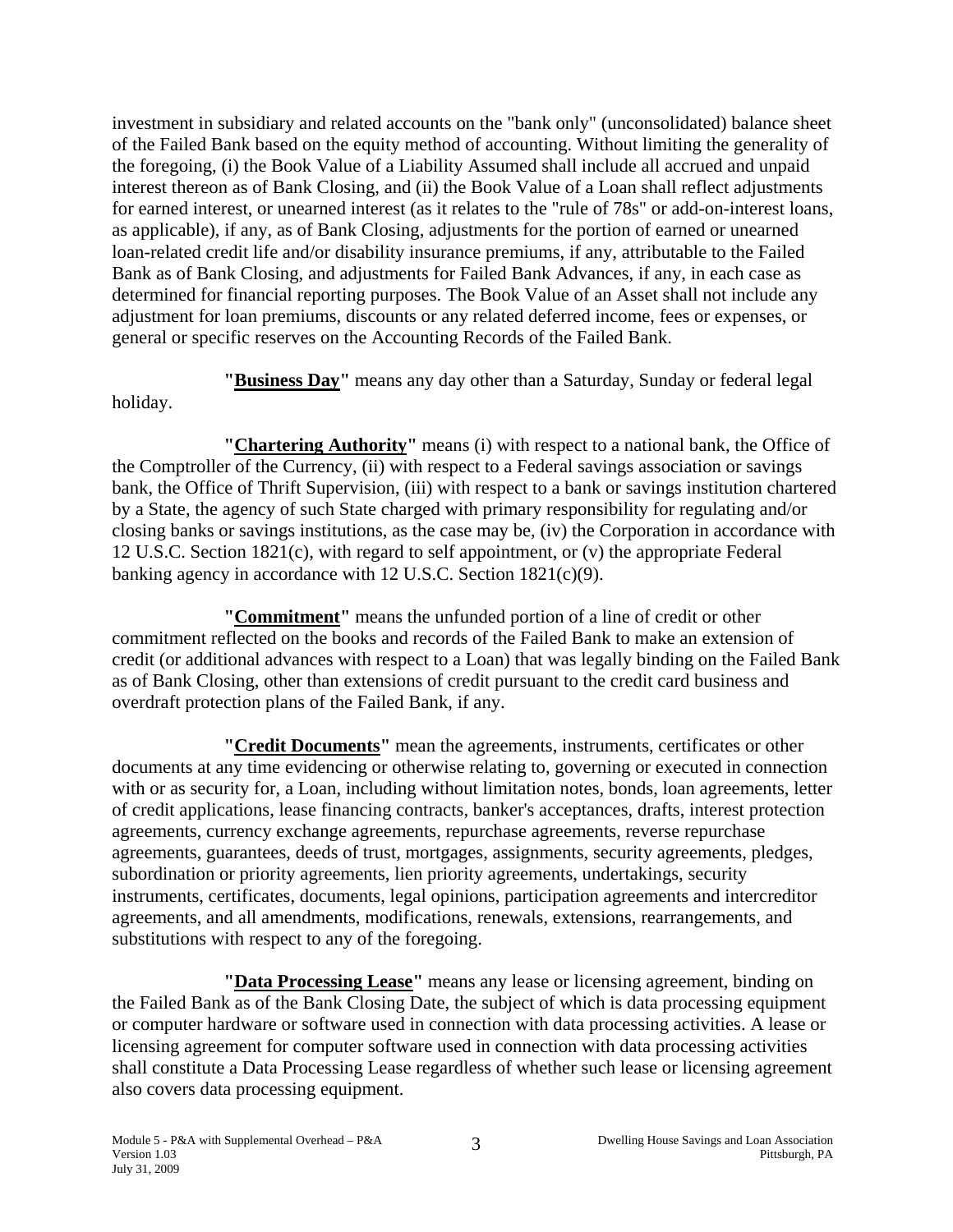**"Deposit"** means a deposit as defined in 12 U.S.C. Section 1813(l), including, without limitation, outstanding cashier's checks and other official checks and all uncollected items included in the depositors' balances and credited on the books and records of the Failed Bank; provided, that the term "Deposit" shall not include all or any portion of those deposit balances which, in the discretion of the Receiver or the Corporation, (i) may be required to satisfy it for any liquidated or contingent liability of any depositor arising from an unauthorized or unlawful transaction, or (ii) may be needed to provide payment of any liability of any depositor to the Failed Bank or the Receiver, including the liability of any depositor as a director or officer of the Failed Bank, whether or not the amount of the liability is or can be determined as of Bank Closing.

**"Failed Bank Advances"** means the total sums paid by the Failed Bank to (i) protect its lien position, (ii) pay ad valorem taxes and hazard insurance, and (iii) pay credit life insurance, accident and health insurance, and vendor's single interest insurance.

**"Fair Market Value"** means (i)(a) "Market Value" as defined in the regulation prescribing the standards for real estate appraisals used in federally related transactions, 12 C.F.R. Section 323.2(g), and accordingly shall mean the most probable price which a property should bring in a competitive and open market under all conditions requisite to a fair sale, the buyer and seller each acting prudently and knowledgeably, and assuming the price is not affected by undue stimulus. Implicit in this definition is the consummation of a sale as of a specified date and the passing of title from seller to buyer under conditions whereby:

(1) Buyer and seller are typically motivated;

(2) Both parties are well informed or well advised, and acting in what they consider their own best interests;

(3) A reasonable time is allowed for exposure in the open market;

(4) Payment is made in terms of cash in U.S. dollars or in terms of financial arrangements comparable thereto; and

(5) The price represents the normal consideration for the property sold unaffected by special or creative financing or sales concessions granted by anyone associated with the sale;

as determined as of the Bank Closing Date by an appraiser mutually acceptable to the Receiver and the Assuming Bank; any costs and fees associated with such determination shall be shared equally by the Receiver and the Assuming Bank, and (b) which, with respect to Bank Premises (to the extent, if any, that Bank Premises are purchased utilizing this valuation method), shall be determined not later than sixty (60) days after the Bank Closing Date by an appraiser selected by the Receiver and the Assuming Bank within seven (7) days after the Bank Closing Date; or (ii) with respect to property other than Bank Premises purchased utilizing this valuation method, the price therefor as established by the Receiver and agreed to by the Assuming Bank, or in the absence of such agreement, as determined in accordance with clause (i)(a) above.

"**Fixtures**" means those leasehold improvements, additions, alterations and installations constituting all or a part of Bank Premises and which were acquired, added, built, installed or purchased at the expense of the Failed Bank, regardless of the holder of legal title thereto as of the Bank Closing Date.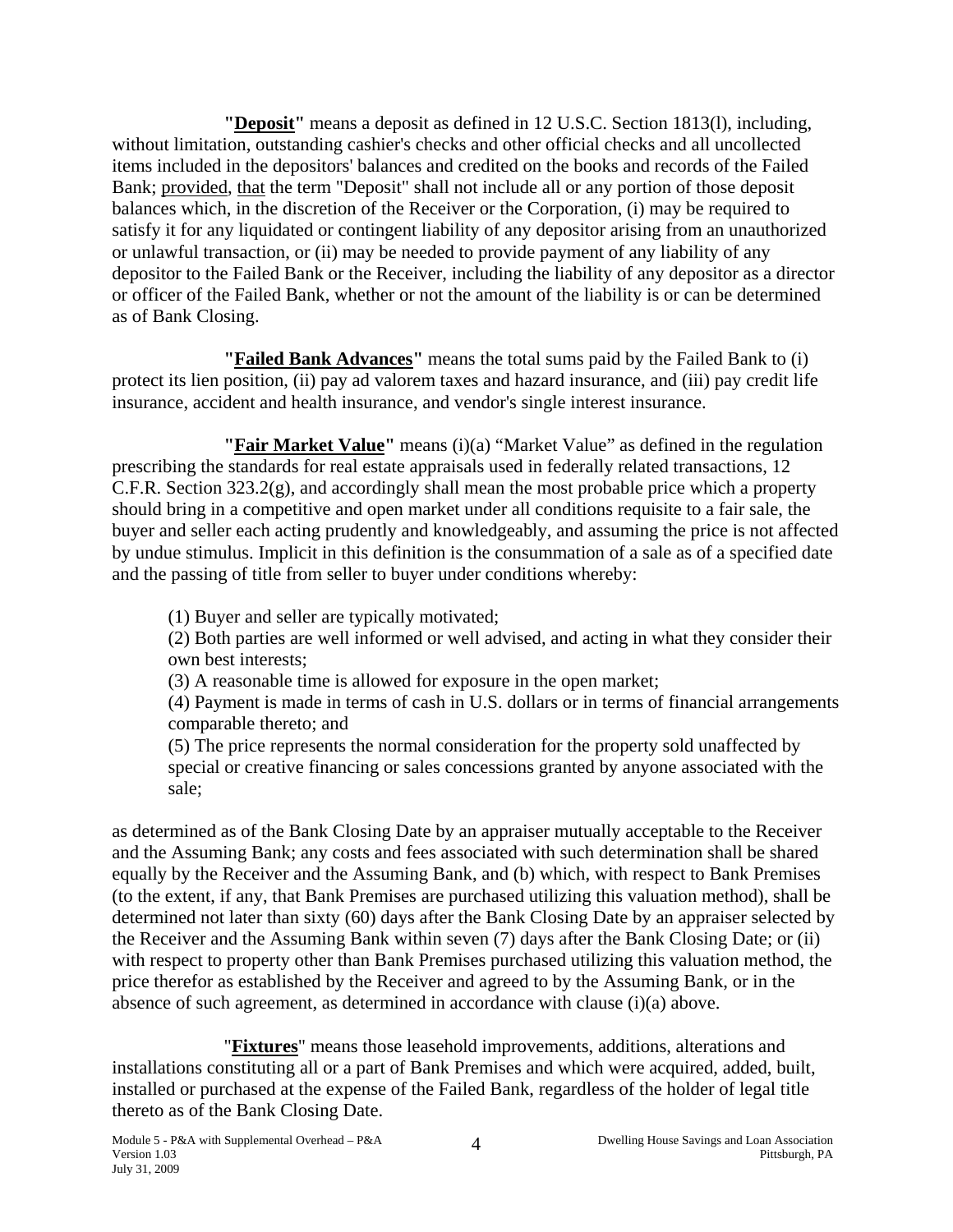**"Furniture and Equipment"** means the furniture and equipment (other than Safe Deposit Boxes, motor vehicles and leased data processing equipment, including hardware and software), leased or owned by the Failed Bank and reflected on the books of the Failed Bank as of the Bank Closing Date, including without limitation automated teller machines, carpeting, furniture, office machinery (including personal computers), shelving, office supplies, telephone, surveillance and security systems, and artwork.

**"Indemnitees"** means, except as provided in paragraph (11) of Section 12.1(b), (i) the Assuming Bank, (ii) the Subsidiaries and Affiliates of the Assuming Bank other than any Subsidiaries or Affiliates of the Failed Bank that are or become Subsidiaries or Affiliates of the Assuming Bank, and (iii) the directors, officers, employees and agents of the Assuming Bank and its Subsidiaries and Affiliates who are not also present or former directors, officers, employees or agents of the Failed Bank or of any Subsidiary or Affiliate of the Failed Bank.

**"Initial Payment"** means the payment made pursuant to Article VII (based on the best information available as of the Bank Closing Date), the amount of which shall be either (i) if the Bid Amount is positive, the aggregate Book Value of the Liabilities Assumed minus the sum of the aggregate purchase price of the Assets and assets purchased and the positive Bid Amount, or (ii) if the Bid Amount is negative, the sum of the aggregate Book Value of the Liabilities Assumed and the negative Bid Amount minus the aggregate purchase price of the Assets and assets purchased. The Initial Payment shall be payable by the Corporation to the Assuming Bank if (i) the Liabilities Assumed are greater than the sum of the positive Bid Amount and the Assets and assets purchased, or if (ii) the sum of the Liabilities Assumed and the negative Bid Amount are greater than the Assets and assets purchased. The Initial Payment shall be payable by the Assuming Bank to the Corporation if (i) the Liabilities Assumed are less than the sum of the positive Bid Amount and the Assets and assets purchased, or if (ii) the sum of the Liabilities Assumed and the negative Bid Amount is less than the Assets and assets purchased. Such Initial Payment shall be subject to adjustment as provided in Article VIII.

**"Legal Balance"** means the amount of indebtedness legally owed by an Obligor with respect to a Loan, including principal and accrued and unpaid interest, late fees, attorneys' fees and expenses, taxes, insurance premiums, and similar charges, if any.

**"Liabilities Assumed"** has the meaning provided in Section 2.1.

**"Lien"** means any mortgage, lien, pledge, charge, assignment for security purposes, security interest, or encumbrance of any kind with respect to an Asset, including any conditional sale agreement or capital lease or other title retention agreement relating to such Asset.

any thereof. **"Loan File"** means all Credit Documents and all other credit, collateral, or insurance documents in the possession or custody of the Assuming Bank, or any of its Subsidiaries or Affiliates, relating to an Asset or a Loan included in a Put Notice, or copies of any thereof.<br>
Module 5 - P&A with Supplemental Overhead – P&A 5<br>
Version 1.03 Pittsburgh, PA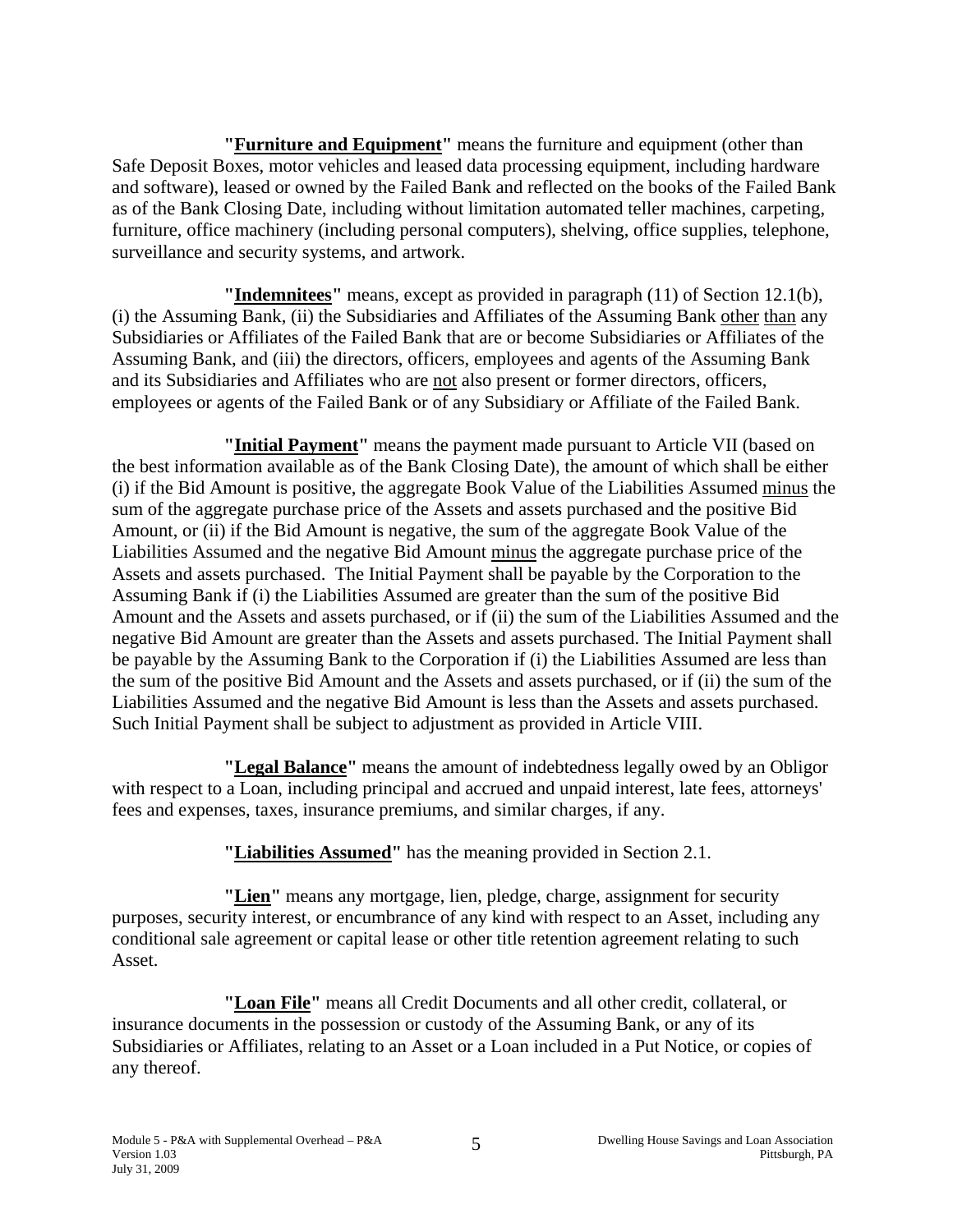**"Loans"** means all of the following owed to or held by the Failed Bank as of the Bank Closing Date:

(i) loans, participation agreements, interests in participations, overdrafts of customers (including but not limited to overdrafts made pursuant to an overdraft protection plan or similar extensions of credit in connection with a deposit account), revolving commercial lines of credit, home equity lines of credit, United States and/or State-guaranteed student loans, and lease financing contracts;

(ii) all Liens, rights (including rights of set-off), remedies, powers, privileges, demands, claims, priorities, equities and benefits owned or held by, or accruing or to accrue to or for the benefit of, the holder of the obligations or instruments referred to in clause (i) above, including but not limited to those arising under or based upon Credit Documents, casualty insurance policies and binders, standby letters of credit, mortgagee title insurance policies and binders, payment bonds and performance bonds at any time and from time to time existing with respect to any of the obligations or instruments referred to in clause (i) above; and

(iii) all amendments, modifications, renewals, extensions, refinancings, and refundings of or for any of the foregoing;

provided, that there shall be excluded from the definition of Loans (a) any portion of the foregoing which the Failed Bank or the Assuming Bank (or any of their respective Subsidiaries) holds not for its own account but solely as agent or fiduciary for, or otherwise as representative of, any other Person, (b) any loans which have been charged off the Accounting Records of the Failed Bank in whole or in part prior to the Bank Closing Date, (c) loans recorded on the Accounting Records of the Failed Bank on "in substance foreclosure" status as of the Bank Closing Date, (d) Commitments and (e) amounts owing under Qualified Financial Contracts.

**"Obligor"** means each Person liable for the full or partial payment or performance of any Loan, whether such Person is obligated directly, indirectly, primarily, secondarily, jointly, or severally.

**"Payment Date"** means the first Business Day after the Bank Closing Date.

**"Person"** means any individual, corporation, partnership, joint venture, association, joint-stock company, trust, unincorporated organization, or government or any agency or political subdivision thereof, excluding the Corporation.

**"Primary Indemnitor"** means any Person (other than the Assuming Bank or any of its Affiliates) who is obligated to indemnify or insure, or otherwise make payments (including payments on account of claims made against) to or on behalf of any Person in connection with the claims covered under Article XII, including without limitation any insurer issuing any directors and officers liability policy or any Person issuing a financial institution bond or banker's blanket bond.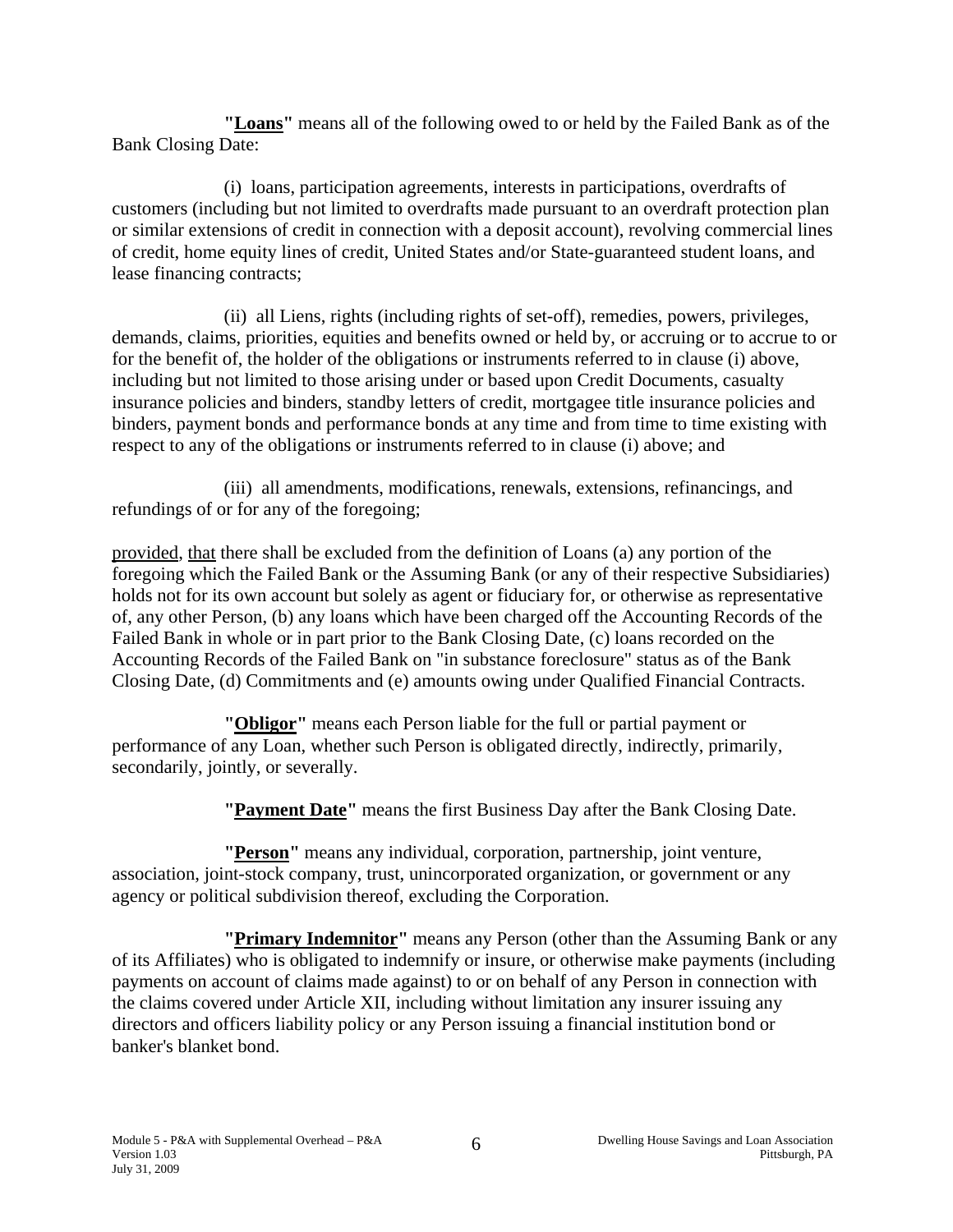**"Put Date"** has the meaning provided in Section 3.4.

**"Put Notice"** has the meaning provided in Section 3.4.

<span id="page-10-0"></span>**"Qualified Financial Contract"** means a qualified financial contract as defined in 12 U.S.C. Section 1821(e)(8)(D).

**"Record"** means any document, microfiche, microfilm and computer records (including but not limited to magnetic tape, disc storage, card forms and printed copy) of the Failed Bank generated or maintained by the Failed Bank that is owned by or in the possession of the Receiver at the Bank Closing Date.

**"Related Liability"** with respect to any Asset means any liability existing and reflected on the Accounting Records of the Failed Bank as of the Bank Closing Date for (i) indebtedness secured by mortgages, deeds of trust, chattel mortgages, security interests or other liens on or affecting such Asset, (ii) ad valorem taxes applicable to such Asset, and (iii) any other obligation determined by the Receiver to be directly related to such Asset.

**"Related Liability Amount"** with respect to any Related Liability on the books of the Assuming Bank, means the amount of such Related Liability as stated on the Accounting Records of the Assuming Bank (as maintained in accordance with generally accepted accounting principles) as of the date as of which the Related Liability Amount is being determined. With respect to a liability that relates to more than one asset, the amount of such Related Liability shall be allocated among such assets for the purpose of determining the Related Liability Amount with respect to any one of such assets. Such allocation shall be made by specific allocation, where determinable, and otherwise shall be pro rata based upon the dollar amount of such assets stated on the Accounting Records of the entity that owns such asset.

**"Repurchase Price"** means with respect to any Asset or asset, which shall be determined by the Receiver, the lesser of (a) or (b):

(a) the amount paid by the Assuming Bank, decreased by the amount of any money received with respect thereto since the Bank Closing Date and, if the Asset is a Loan or other interest bearing or earning asset, the resulting amount shall then be increased or decreased, as the case may be, by interest or discount (whichever is applicable) accrued from and after the Bank Closing Date at the lower of: (i) the contract rate with respect to such Asset, or (ii) the Settlement Interest Rate; net proceeds received by or due to the Assuming Bank from the sale of collateral, any forgiveness of debt, or otherwise shall be deemed money received by the Assuming Bank; or

(b) the dollar amount thereof stated on the Accounting Records of the Assuming Bank as of the date as of which the Repurchase Price is being determined, as maintained in accordance with generally accepted accounting principles, and, if the asset is a Loan, regardless of the Legal Balance thereof and adjusted in the same manner as the Book Value of a Failed Bank Loan would be adjusted hereunder.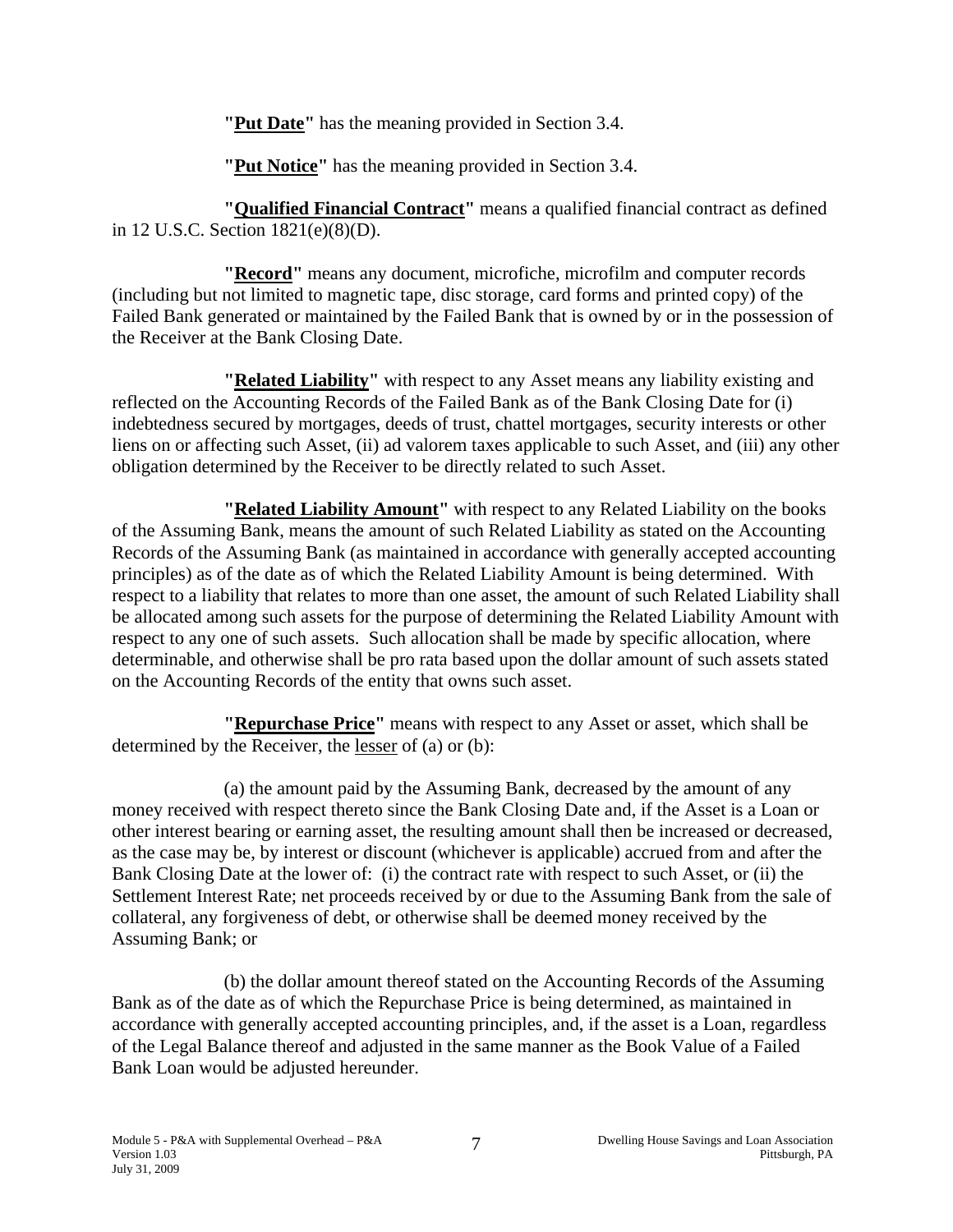<span id="page-11-0"></span>Provided, however, (b), above, shall not be applicable for Loans repurchased pursuant to Section  $3.4(a)$ .

If any Asset or asset is purchased as part of a group of Assets or assets for Book Value and/or as a percentage of Book Value, the amount paid by the Assuming Bank, for purposes of (a), above, shall be the Book Value, as of the date of the Bank Closing Date, of the individual Asset or asset being repurchased multiplied, if applicable, by the percentage paid.

**"Safe Deposit Boxes"** means the safe deposit boxes of the Failed Bank, if any, including the removable safe deposit boxes and safe deposit stacks in the Failed Bank's vault(s), all rights and benefits under rental agreements with respect to such safe deposit boxes, and all keys and combinations thereto.

**"Settlement Date"** means the first Business Day immediately prior to the day which is one hundred eighty (180) days after the Bank Closing Date, or such other date prior thereto as may be agreed upon by the Receiver and the Assuming Bank. The Receiver, in its discretion, may extend the Settlement Date.

**"Settlement Interest Rate"** means, for the first calendar quarter or portion thereof during which interest accrues, the rate determined by the Receiver to be equal to the equivalent coupon issue yield on six (6)-month United States Treasury Bills in effect as of the Bank Closing Date as published in The Wall Street Journal; provided, that if no such equivalent coupon issue yield is available as of the Bank Closing Date, the equivalent coupon issue yield for such Treasury Bills most recently published in The Wall Street Journal prior to the Bank Closing Date shall be used. Thereafter, the rate shall be adjusted to the rate determined by the Receiver to be equal to the equivalent coupon issue yield on such Treasury Bills in effect as of the first day of each succeeding calendar quarter during which interest accrues as published in The Wall Street Journal.

**"Subsidiary"** has the meaning set forth in Section 3(w)(4) of the Federal Deposit Insurance Act, 12 U.S.C. Section 1813(w)(4), as amended.

# **ARTICLE II ASSUMPTION OF LIABILITIES**

**2.1 Liabilities Assumed by Assuming Bank.** The Assuming Bank expressly assumes at Book Value (subject to adjustment pursuant to Article VIII) and agrees to pay, perform, and discharge all of the following liabilities of the Failed Bank as of the Bank Closing Date, except as otherwise provided in this Agreement (such liabilities referred to as "Liabilities Assumed"):

(a) Assumed Deposits, except those Deposits specifically listed on Schedule 2.1(a); provided, that as to any Deposits of public money which are Assumed Deposits, the Assuming Bank agrees to properly secure such Deposits with such of the Assets as appropriate which, prior to the Bank Closing Date, were pledged as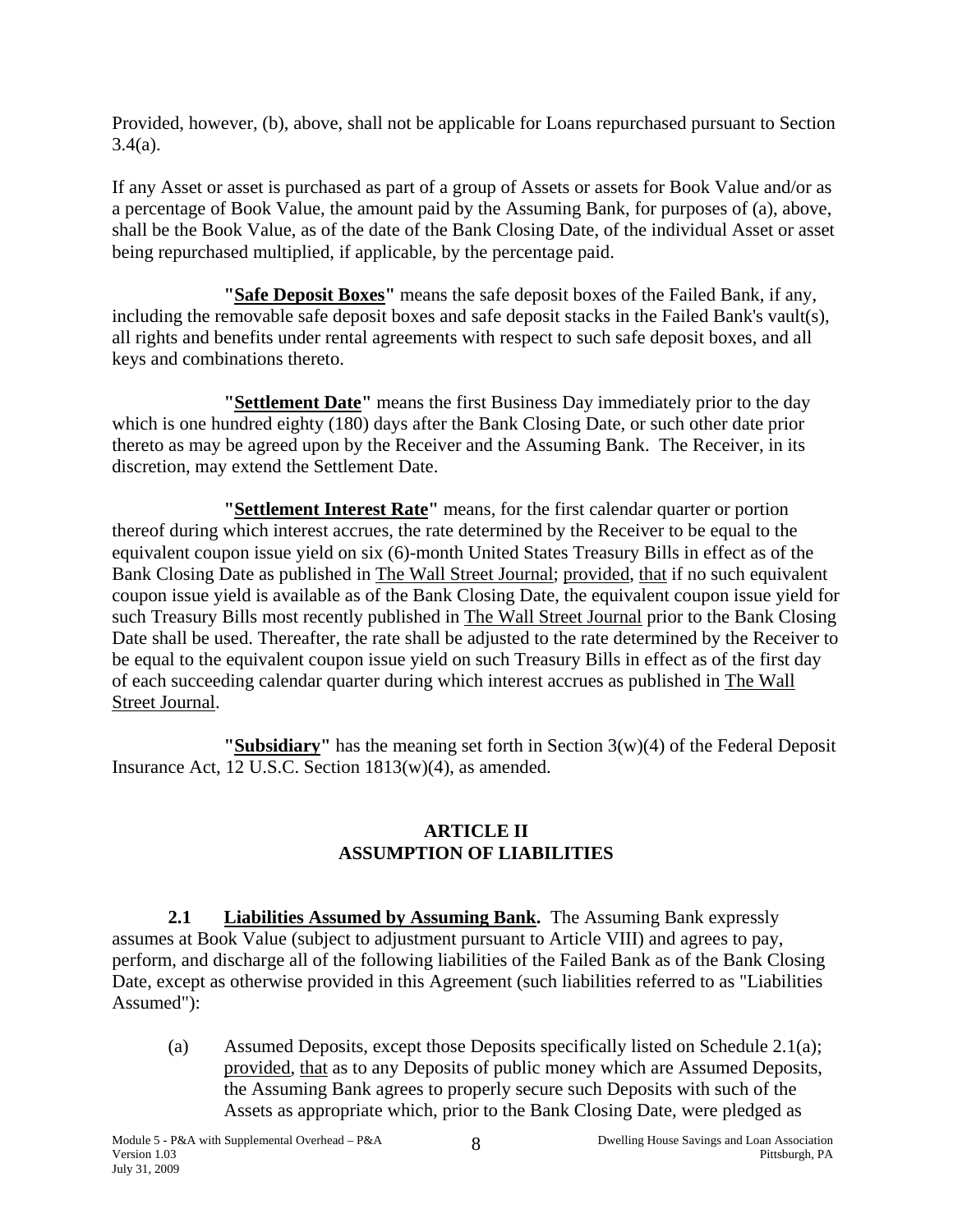security therefor by the Failed Bank, or with assets of the Assuming Bank, if such securing Assets, if any, are insufficient to properly secure such Deposits;

- <span id="page-12-0"></span>(b) omitted;
- (c) overdrafts, debit balances, service charges, reclamations, and adjustments to accounts with the Federal Reserve Banks as reflected on the books and records of any such Federal Reserve Bank within ninety (90) days after the Bank Closing Date, if any;
- (d) omitted;
- (e) liabilities, if any, for federal funds purchased, repurchase agreements and overdrafts in accounts maintained with other depository institutions (including any accrued and unpaid interest thereon computed to and including the Bank Closing Date); provided, that the assumption of any liability pursuant to this paragraph shall be limited to the market value of the Assets securing such liability as determined by the Receiver;
- (f) United States Treasury tax and loan note option accounts, if any;
- (g) omitted;
- (h) duties and obligations assumed pursuant to this Agreement including without limitation those relating to the Failed Bank's credit card business, overdraft protection plans, safe deposit business, safekeeping business or trust business, if any; and
- (i) omitted.

Schedule 2.1 attached hereto and incorporated herein sets forth certain categories of Liabilities Assumed and the aggregate Book Value of the Liabilities Assumed in such categories. Such schedule is based upon the best information available to the Receiver and may be adjusted as provided in Article VIII.

**2.2 Interest on Deposit Liabilities.** The Assuming Bank agrees that, from and after the Bank Closing Date, it will accrue and pay interest on Deposit liabilities assumed pursuant to Section 2.1 at a rate(s) it shall determine; provided, that for nontransaction Deposit liabilities such rate(s) shall not be less than the lowest rate offered by the Assuming Bank to its depositors for nontransaction deposit accounts. The Assuming Bank shall permit each depositor to withdraw, without penalty for early withdrawal, all or any portion of such depositor's Deposit, whether or not the Assuming Bank elects to pay interest in accordance with any deposit agreement formerly existing between the Failed Bank and such depositor; and further provided, that if such Deposit has been pledged to secure an obligation of the depositor or other party, any withdrawal thereof shall be subject to the terms of the agreement governing such pledge. The Assuming Bank shall give notice to such depositors as provided in Section 5.3 of the rate(s) of interest which it has determined to pay and of such withdrawal rights.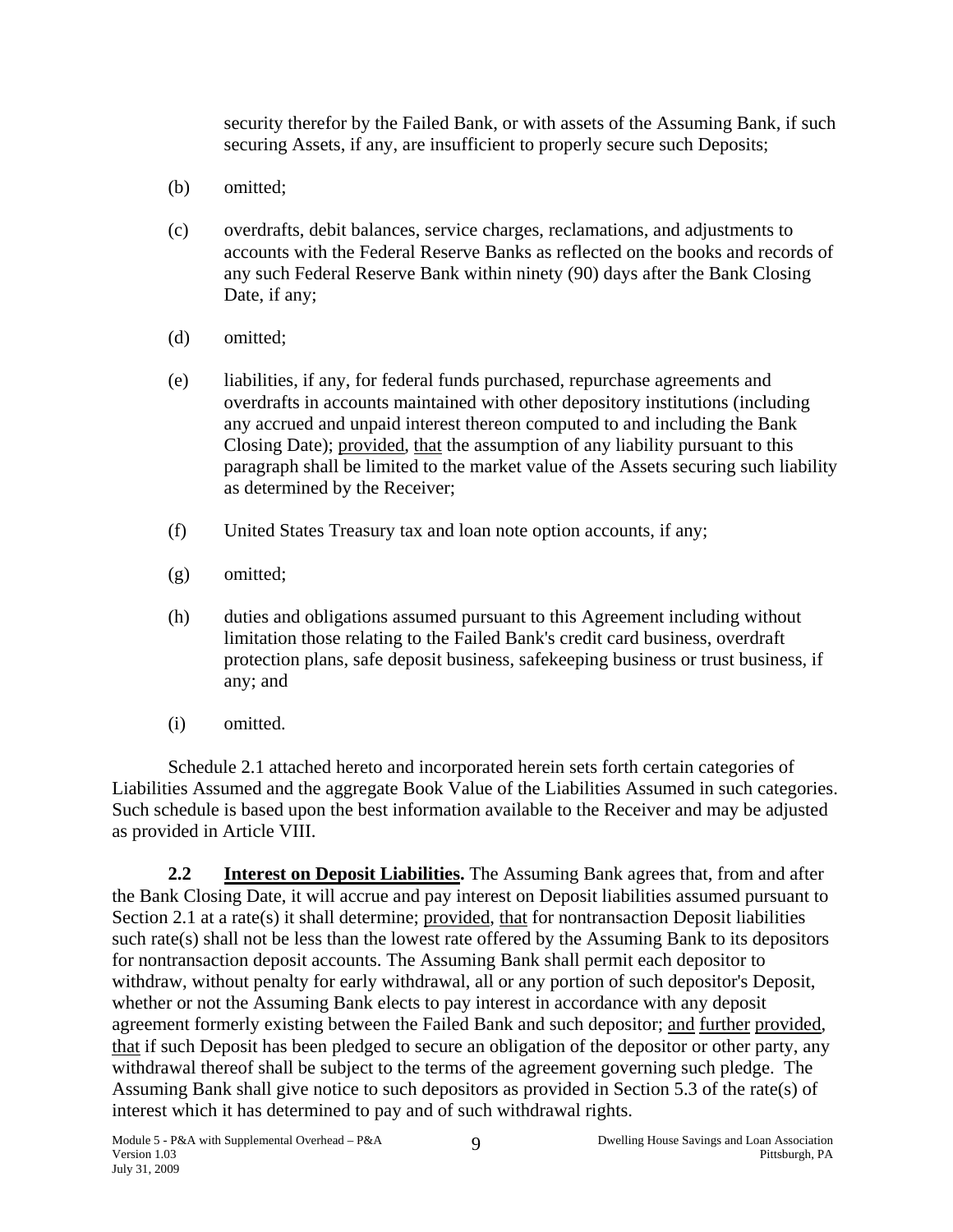<span id="page-13-0"></span>**2.3 Unclaimed Deposits.** Fifteen (15) months following the Bank Closing Date, the Assuming Bank will provide the Receiver a listing of all deposit accounts, including the type of account, not claimed by the depositor. The Receiver will review the list and authorize the Assuming Bank to act on behalf of the Receiver to send a "Final Legal Notice" to the owner(s) of the unclaimed deposits reminding them of the need to claim or arrange to continue their account(s) with the Assuming Bank. The Assuming Bank will send the "Final Legal Notice" to the depositors within thirty (30) days following notification of the Receiver's authorization. The Assuming Bank will prepare an Affidavit of Mailing and will forward the Affidavit of Mailing to the Receiver after mailing out the "Final Legal Notice" to the owner(s) of unclaimed deposit accounts.

If, within eighteen (18) months after Bank Closing, any depositor of the Failed Bank does not claim or arrange to continue such depositor's Deposit assumed pursuant to Section 2.1 at the Assuming Bank, the Assuming Bank shall, within fifteen (15) Business Days after the end of such eighteen (18) month period, (i) refund to the Receiver the full amount of each such deposit (without reduction for service charges), (ii) provide to the Receiver a schedule of all such refunded Deposits in such form as may be prescribed by the Receiver, and (iii) assign, transfer, convey, and deliver to the Receiver, all right, title, and interest of the Assuming Bank in and to the Records previously transferred to the Assuming Bank and other records generated or maintained by the Assuming Bank pertaining to such Deposits. During such eighteen (18) month period, at the request of the Receiver, the Assuming Bank promptly shall provide to the Receiver schedules of unclaimed deposits in such form as may be prescribed by the Receiver.

**2.4 Employee Benefit Plans**. Except as provided in Section 4.12, the Assuming Bank shall have no liabilities, obligations or responsibilities under the Failed Bank's health care, bonus, vacation, pension, profit sharing or stock purchase plans or similar plans, if any, unless the Receiver and the Assuming Bank agree otherwise subsequent to the date of this Agreement.

### **ARTICLE III PURCHASE OF ASSETS**

**3.1 Assets Purchased by Assuming Bank**. Subject to Sections 3.5 and 3.6, the Assuming Bank hereby purchases from the Receiver, and the Receiver hereby sells, assigns, transfers, conveys, and delivers to the Assuming Bank, all right, title, and interest of the Receiver in and to all of the following:

- (a) cash and receivables from depository institutions (including Federal Reserve Banks and Federal Home Loan Banks), including cash items in the process of collection, plus any accrued interest thereon computed to and including Bank Closing;
- (b) omitted;
- (c) omitted;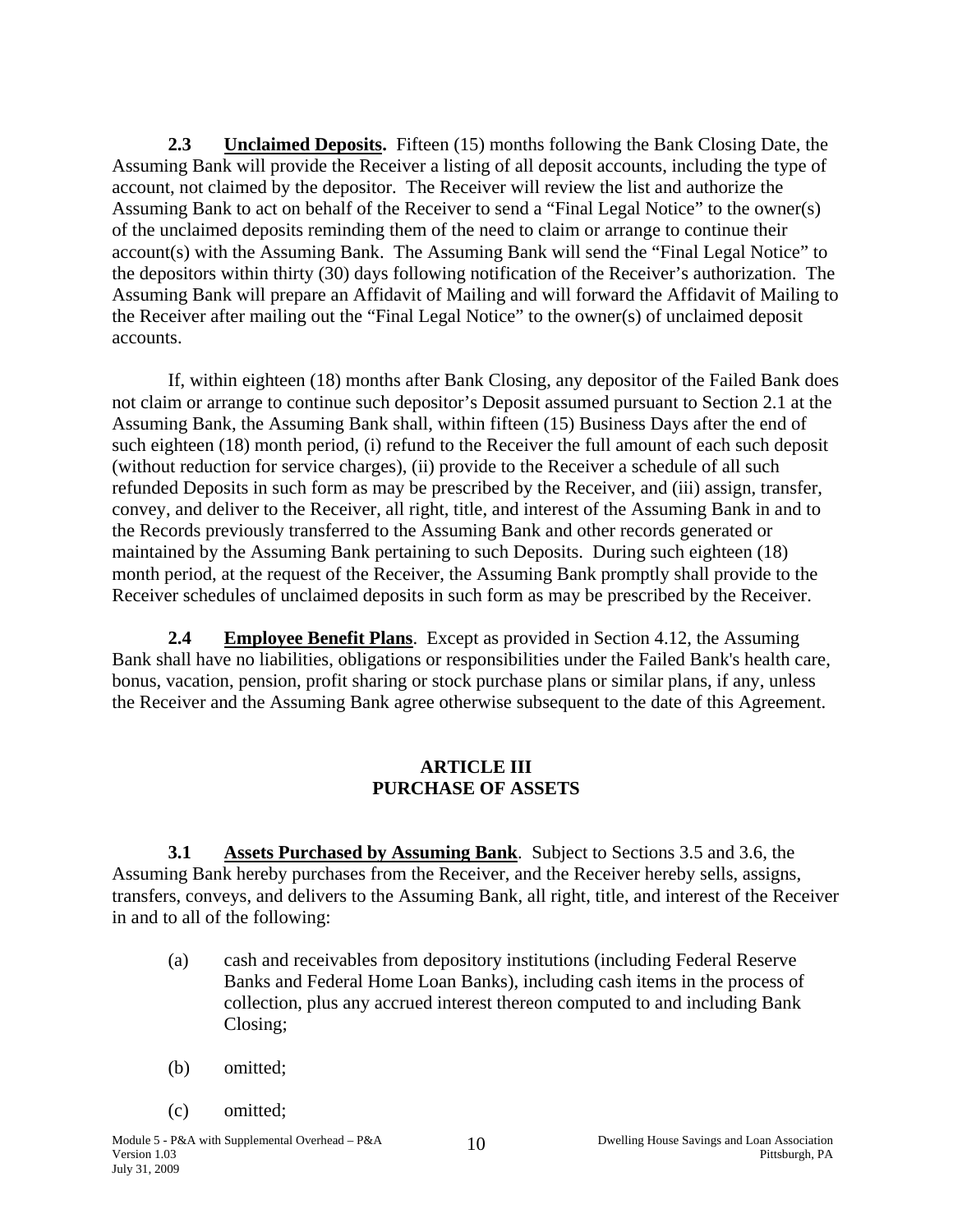- <span id="page-14-0"></span>(d) omitted;
- (e) Loans secured, in whole or in part, by Assumed Deposits or deposits at other depository institutions, but only such of those Loans which also are listed on Schedule 3.1(e), if any;
- (f) omitted;
- (g) Safe Deposit Boxes and related business, safekeeping business and trust business, if any, subject to Section 4.3, 4.4 or 4.5, respectively;
- (h) Records and other documents as provided in Section 6.1;
- (i) omitted:
- (j) omitted;
- (k) assets securing Deposits of public money, to the extent not otherwise purchased hereunder; and
- (l) overdrafts of customers (including but not limited to overdrafts made pursuant to an overdraft protection plan or similar extensions of credit in connection with a deposit account).

Schedule 3.1 attached hereto and incorporated herein sets forth certain categories of Assets. Such schedule(s) is based upon the best information available to the Receiver and may be adjusted as provided in Article VIII. Assets are purchased hereunder by the Assuming Bank subject to all liabilities for indebtedness collateralized by Liens affecting such Assets to the extent provided in Section 2.1.

# **3.2 Asset Purchase Price**.

(a) All Assets and assets of the Failed Bank subject to an option to purchase by the Assuming Bank shall be purchased for the amount, or the amount resulting from the method specified for determining the amount, as specified on Schedule 3.2, except as otherwise may be provided herein. Any Asset, asset of the Failed Bank subject to an option to purchase or other asset purchased for which no purchase price is specified on Schedule 3.2 or otherwise herein shall be purchased at its Fair Market Value.

(b) Omitted.

**3.3 Manner of Conveyance; Limited Warranty; Nonrecourse; Etc.** THE CONVEYANCE OF ALL ASSETS, INCLUDING REAL AND PERSONAL PROPERTY INTERESTS, PURCHASED BY THE ASSUMING BANK UNDER THIS AGREEMENT SHALL BE MADE, AS NECESSARY, BY RECEIVER'S DEED OR RECEIVER'S BILL OF SALE, "AS IS", "WHERE IS", WITHOUT RECOURSE AND, EXCEPT AS OTHERWISE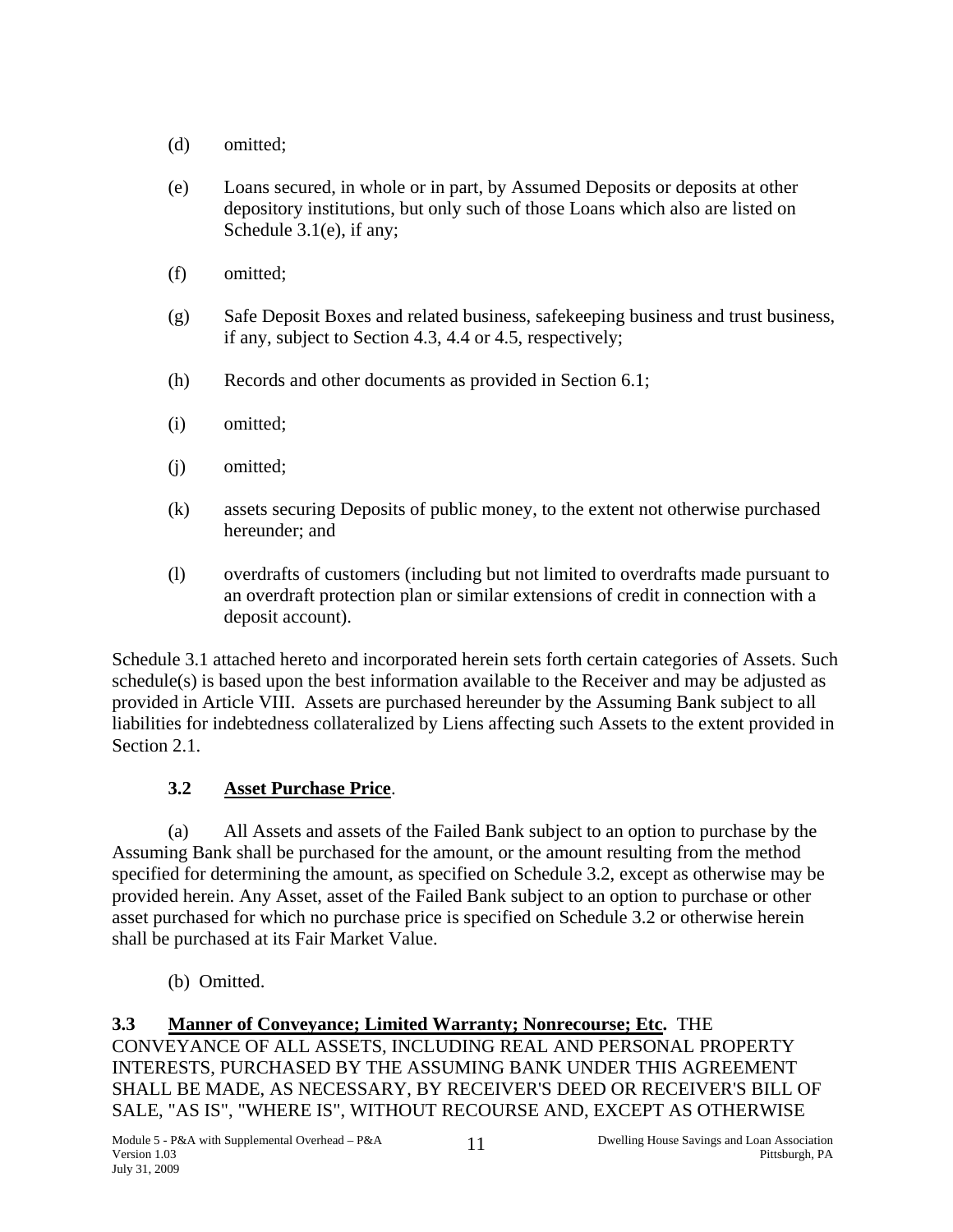<span id="page-15-0"></span>SPECIFICALLY PROVIDED IN THIS AGREEMENT, WITHOUT ANY WARRANTIES WHATSOEVER WITH RESPECT TO SUCH ASSETS, EXPRESS OR IMPLIED, WITH RESPECT TO TITLE, ENFORCEABILITY, COLLECTIBILITY, DOCUMENTATION OR FREEDOM FROM LIENS OR ENCUMBRANCES (IN WHOLE OR IN PART), OR ANY OTHER MATTERS.

# **3.4 Puts of Assets to the Receiver**.

(a) **Puts Within 30 Days After the Bank Closing Date**. During the thirty (30)-day period following the Bank Closing Date and only during such period (which thirty (30)-day period may be extended in writing in the sole absolute discretion of the Receiver for any Loan), in accordance with this Section 3.4, the Assuming Bank shall be entitled to require the Receiver to purchase any Loan transferred to the Assuming Bank pursuant to Section 3.1(e) which is not fully secured by Assumed Deposits or deposits at other insured depository institutions due to either insufficient Assumed Deposit or deposit collateral or deficient documentation regarding such collateral; provided with regard to any Loan secured by an Assumed Deposit, no such purchase may be required until any Deposit setoff determination, whether voluntary or involuntary, has been made; and at the end of the thirty (30)-day period following Bank Closing and at that time only, in accordance with this Section 3.4, the Assuming Bank shall be entitled to require the Receiver to purchase any remaining overdraft transferred to the Assuming Bank pursuant to 3.1 which both was made after April 20, 2009 and was not made pursuant to an overdraft protection plan or similar extension of credit.

Notwithstanding the foregoing, the Assuming Bank shall not have the right to require the Receiver to purchase any Loan if (i) the Obligor with respect to such Loan is an Acquired Subsidiary, or (ii) the Assuming Bank has:

- (A) made any advance in accordance with the terms of a Commitment or otherwise with respect to such Loan;
- (B) taken any action that increased the amount of a Related Liability with respect to such Loan over the amount of such liability immediately prior to the time of such action;
- (C) created or permitted to be created any Lien on such Loan which secures indebtedness for money borrowed or which constitutes a conditional sales agreement, capital lease or other title retention agreement;
- (D) entered into, agreed to make, grant or permit, or made, granted or permitted any modification or amendment to, any waiver or extension with respect to, or any renewal, refinancing or refunding of, such Loan or related Credit Documents or collateral, including, without limitation, any act or omission which diminished such collateral; or
- (E) sold, assigned or transferred all or a portion of such Loan to a third party (whether with or without recourse).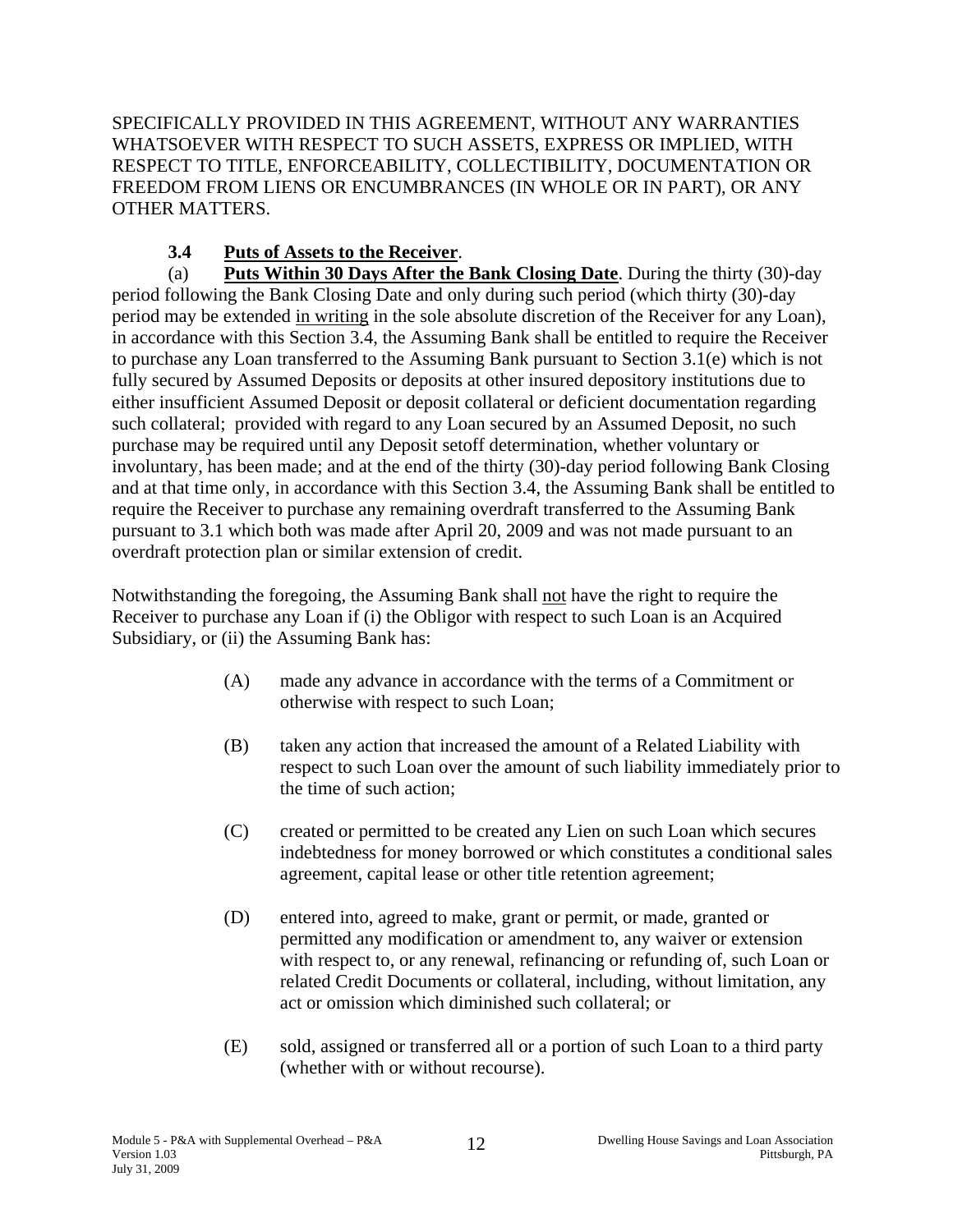The Assuming Bank shall transfer all such Loans to the Receiver without recourse, and shall indemnify the Receiver against any and all claims of any Person claiming by, through or under the Assuming Bank with respect to any such Loan, as provided in Section 12.4.

(b) **Puts Prior to the Settlement Date.** During the period from the Bank Closing Date to and including the Business Day immediately preceding the Settlement Date, the Assuming Bank shall be entitled to require the Receiver to purchase any Asset which the Assuming Bank can establish is evidenced by forged or stolen instruments as of the Bank Closing Date; provided, that, the Assuming Bank shall not have the right to require the Receiver to purchase any such Asset with respect to which the Assuming Bank has taken any action referred to in Section 3.4(a)(ii) with respect to such Asset. The Assuming Bank shall transfer all such Assets to the Receiver without recourse, and shall indemnify the Receiver against any and all claims of any Person claiming by, through or under the Assuming Bank with respect to any such Asset, as provided in Section 12.4.

(c) **Notices to the Receiver**. In the event that the Assuming Bank elects to require the Receiver to purchase one or more Assets, the Assuming Bank shall deliver to the Receiver a notice (a "Put Notice") which shall include:

(i) a list of all Assets that the Assuming Bank requires the Receiver to purchase;

(ii) a list of all Related Liabilities with respect to the Assets identified pursuant to (i) above; and

(iii) a statement of the estimated Repurchase Price of each Asset identified pursuant to (i) above as of the applicable Put Date.

Such notice shall be in the form prescribed by the Receiver or such other form to which the Receiver shall consent. As provided in Section 9.6, the Assuming Bank shall deliver to the Receiver such documents, Loan Files and such additional information relating to the subject matter of the Put Notice as the Receiver may request and shall provide to the Receiver full access to all other relevant books and records.

(d) **Purchase by Receiver**. The Receiver shall purchase Loans that are specified in the Put Notice and shall assume Related Liabilities with respect to such Loans, and the transfer of such Loans and Related Liabilities shall be effective as of a date determined by the Receiver, which date shall not be later than thirty (30) days after receipt by the Receiver of the Loan Files with respect to such Loans (the "Put Date").

(e) **Purchase Price and Payment Date**. Each Loan purchased by the Receiver pursuant to this Section 3.4 shall be purchased at a price equal to the Repurchase Price of such Loan less the Related Liability Amount applicable to such Loan, in each case determined as of the applicable Put Date. If the difference between such Repurchase Price and such Related Liability Amount is positive, then the Receiver shall pay to the Assuming Bank the amount of such difference; if the difference between such amounts is negative, then the Assuming Bank shall pay to the Receiver the amount of such difference. The Assuming Bank or the Receiver, as the case may be, shall pay the purchase price determined pursuant to this Section 3.4(e) not later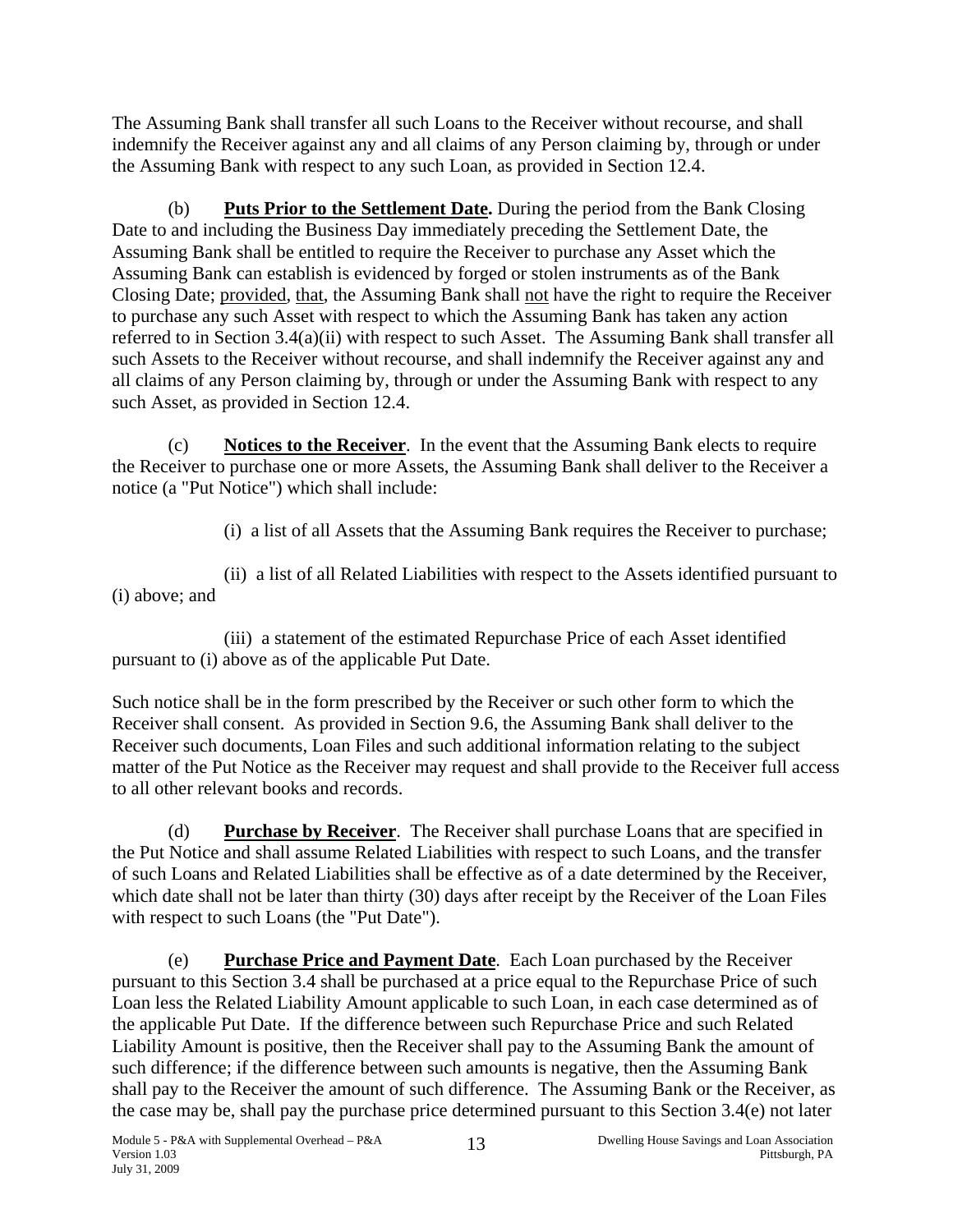<span id="page-17-0"></span>than the twentieth (20th) Business Day following the applicable Put Date, together with interest on such amount at the Settlement Interest Rate for the period from and including such Put Date to and including the day preceding the date upon which payment is made.

(f) **Servicing.** The Assuming Bank shall administer and manage any Asset subject to purchase by the Receiver in accordance with usual and prudent banking standards and business practices until such time as such Asset is purchased by the Receiver.

(g) **Reversals**. In the event that the Receiver purchases an Asset (and assumes the Related Liability) that it is not required to purchase pursuant to this Section 3.4, the Assuming Bank shall repurchase such Asset (and assume such Related Liability) from the Receiver at a price computed so as to achieve the same economic result as would apply if the Receiver had never purchased such Asset pursuant to this Section 3.4.

**3.5 Assets Not Purchased by Assuming Bank**. The Assuming Bank does not purchase, acquire or assume, or (except as otherwise expressly provided in this Agreement) obtain an option to purchase, acquire or assume under this Agreement:

(a) any financial institution bonds, banker's blanket bonds, or public liability, fire, or extended coverage insurance policy or any other insurance policy of the Failed Bank, or premium refund, unearned premium derived from cancellation, or any proceeds payable with respect to any of the foregoing;

(b) any interest, right, action, claim, or judgment against (i) any officer, director, employee, accountant, attorney, or any other Person employed or retained by the Failed Bank or any Subsidiary of the Failed Bank on or prior to the Bank Closing Date arising out of any act or omission of such Person in such capacity, (ii) any underwriter of financial institution bonds, banker's blanket bonds or any other insurance policy of the Failed Bank, (iii) any shareholder or holding company of the Failed Bank, or (iv) any other Person whose action or inaction may be related to any loss (exclusive of any loss resulting from such Person's failure to pay on a Loan made by the Failed Bank) incurred by the Failed Bank; provided, that for the purposes hereof, the acts, omissions or other events giving rise to any such claim shall have occurred on or before the Bank Closing Date, regardless of when any such claim is discovered and regardless of whether any such claim is made with respect to a financial institution bond, banker's blanket bond, or any other insurance policy of the Failed Bank in force as of the Bank Closing Date;

(c) prepaid regulatory assessments of the Failed Bank, if any;

(d) legal or equitable interests in tax receivables of the Failed Bank, if any, including any claims arising as a result of the Failed Bank having entered into any agreement or otherwise being joined with another Person with respect to the filing of tax returns or the payment of taxes;

(e) Federal Reserve Bank and Federal Home Loan Bank stock, if any;

(f) amounts reflected on the Accounting Records of the Failed Bank as of the Bank Closing Date as a general or specific loss reserve or contingency account, if any;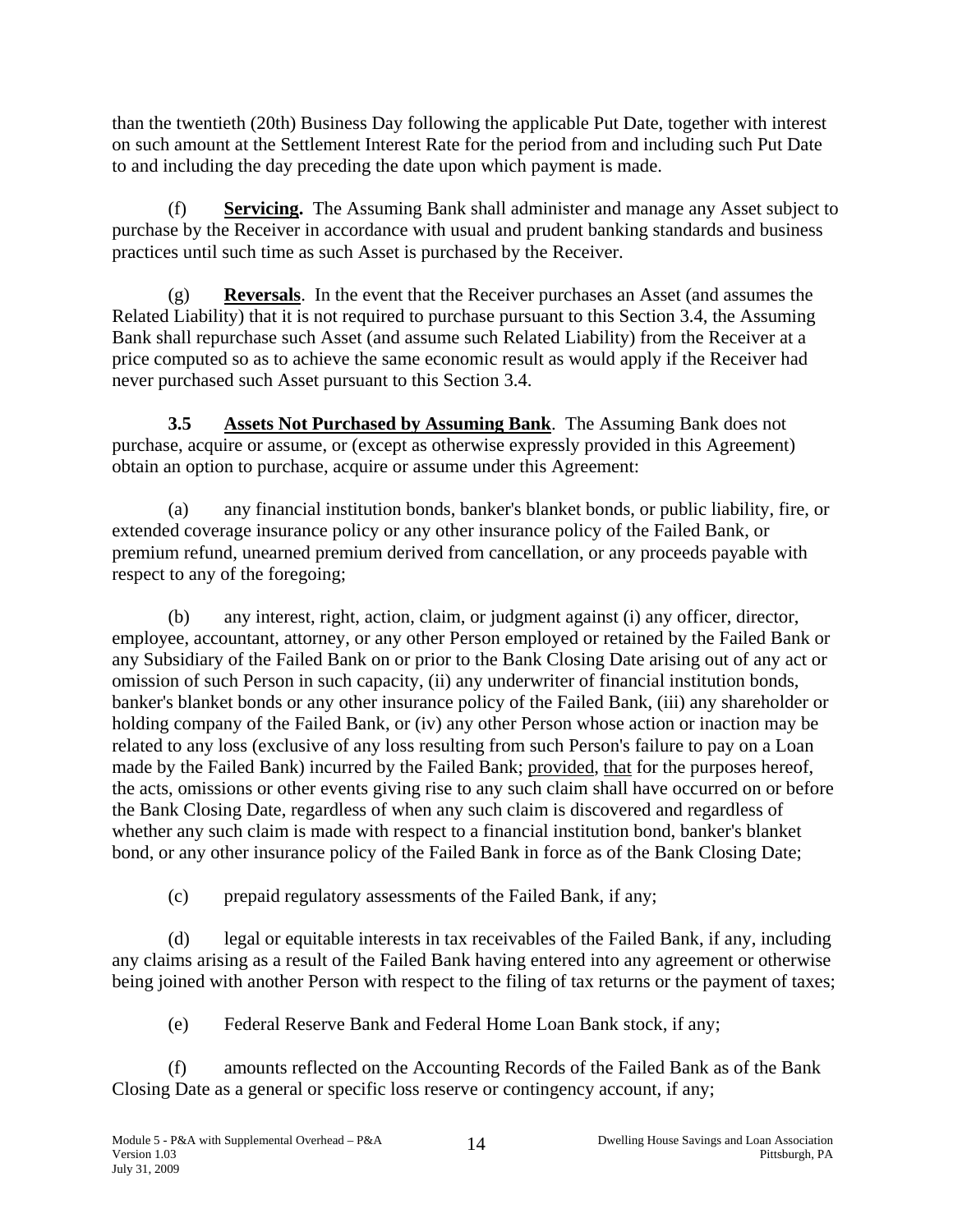<span id="page-18-0"></span>(g) owned and leased Bank Premises and owned and leased Furniture and Equipment and Fixtures and data processing equipment (including hardware and software) located on Bank Premises, if any; provided, that the Assuming Bank does obtain an option under Section 4.6, Section 4.7 or Section 4.8, as the case may be, with respect thereto;

(h) owned Bank Premises which the Receiver, in its discretion, determines may contain environmentally hazardous substances;

(i) any amounts owed to the Failed Bank by any Subsidiary of the Failed Bank other than an Acquired Subsidiary;

(j) any "goodwill," as such term is defined in the instructions to the report of condition prepared by banks examined by the Corporation in accordance with 12 C.F.R. Section 304.4, and other intangibles;

(k) any security if, in the discretion of the Receiver, the value of such security either cannot be determined or is determined to be zero pursuant to Section 3.2(b), all private label asset backed securities, including, but not limited to, those listed on Schedule 3.5(k), and any other security listed on Schedule 3.5(k), if any; and

(l) any criminal restitution or forfeiture orders issued in favor of the Failed Bank.

The Assuming Bank only acquires assets and rights as provided in this Agreement. The foregoing shall not be construed to imply that any particular asset or right listed otherwise would have been sold or assigned or that any asset or right not listed is sold or assigned.

# **3.6 Assets Essential to Receiver**.

(a) The Receiver may refuse to sell to the Assuming Bank, or the Assuming Bank agrees, at the request of the Receiver set forth in a written notice to the Assuming Bank, to assign, transfer, convey, and deliver to the Receiver all of the Assuming Bank's right, title and interest in and to, any Asset or asset essential to the Receiver as determined by the Receiver in its discretion (together with all Credit Documents evidencing or pertaining thereto), which may include any Asset or asset that the Receiver determines to be:

(i) made to an officer, director, or other Person engaging in the affairs of the Failed Bank, its Subsidiaries or Affiliates or any related entities of any of the foregoing;

(ii) the subject of any investigation relating to any claim with respect to any item described in Section 3.5(a) or (b), or the subject of, or potentially the subject of, any legal proceedings;

(iii) made to a Person who is an Obligor on a loan owned by the Receiver or the Corporation in its corporate capacity or its capacity as receiver of any institution;

(iv) secured by collateral which also secures any asset owned by the

Receiver; or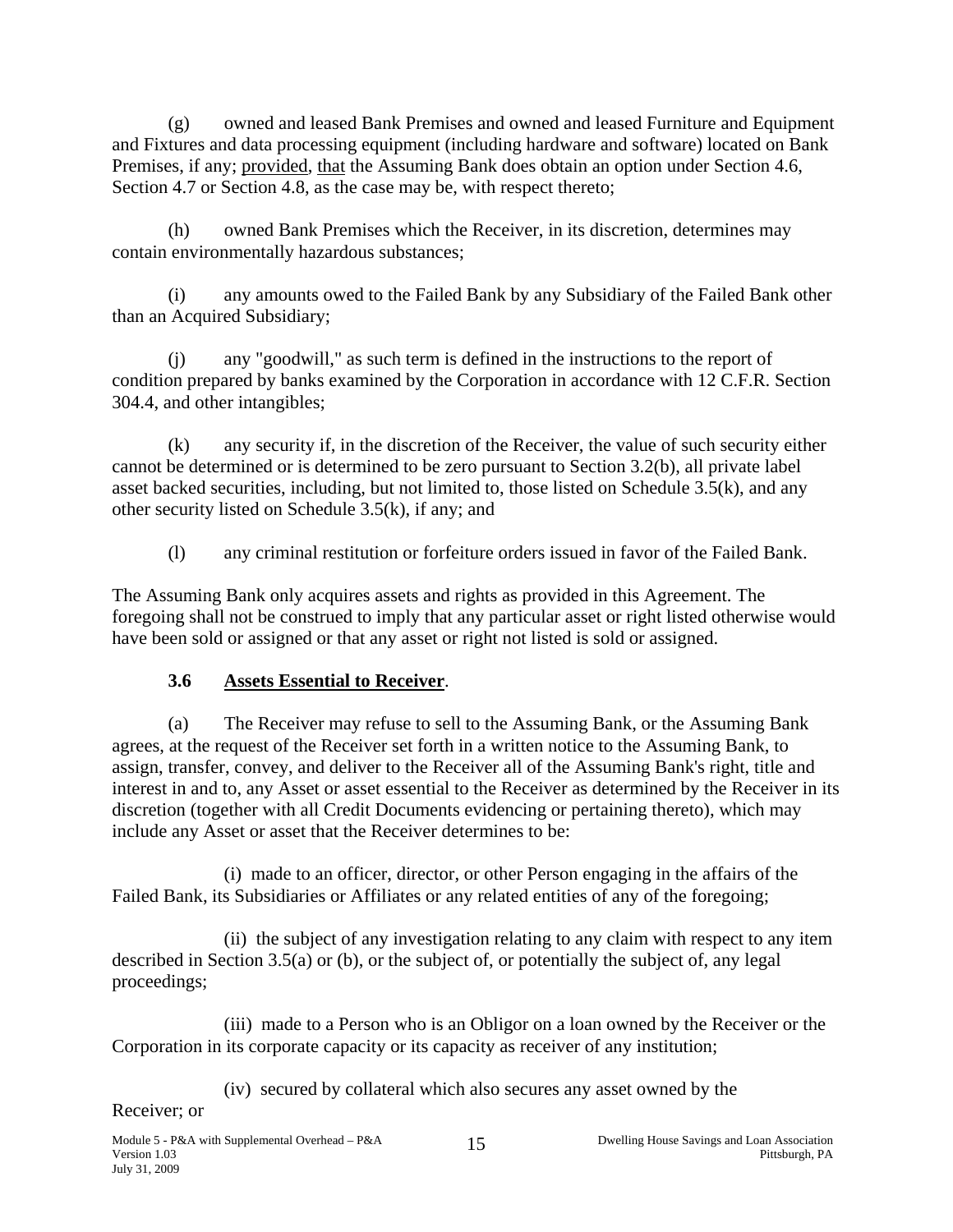<span id="page-19-0"></span>(v) related to any asset of the Failed Bank not purchased by the Assuming Bank under this Article III or any liability of the Failed Bank not assumed by the Assuming Bank under Article II.

(b) Each such Asset or asset purchased by the Receiver shall be purchased at a price equal to the Repurchase Price thereof less the Related Liability Amount with respect to any Related Liabilities related to such Asset or asset, in each case determined as of the date of the notice provided by the Receiver pursuant to Section 3.6(a). The Receiver shall pay the Assuming Bank not later than the twentieth (20th) Business Day following receipt of related Credit Documents and Loan Files together with interest on such amount at the Settlement Interest Rate for the period from and including the date of receipt of such documents to and including the day preceding the day on which payment is made. The Assuming Bank agrees to administer and manage each such Asset or asset in accordance with usual and prudent banking standards and business practices until each such Loan is purchased by the Receiver. All transfers with respect to Loans under this Section 3.6 shall be made as provided in Section 9.6. The Assuming Bank shall transfer all such Assets or assets and Related Liabilities to the Receiver without recourse, and shall indemnify the Receiver against any and all claims of any Person claiming by, through or under the Assuming Bank with respect to any such Asset or asset, as provided in Section 12.4.

## **ARTICLE IV ASSUMPTION OF CERTAIN DUTIES AND OBLIGATIONS**

The Assuming Bank agrees with the Receiver and the Corporation as follows:

**4.1 Continuation of Banking Business**. For the period commencing the first banking Business Day after Bank Closing and ending no earlier than the first anniversary of Bank Closing, the Assuming Bank will provide full service banking in the trade area of the Failed Bank. Thereafter, the Assuming Bank may cease providing such banking services in the trade area of the Failed Bank, provided the Assuming Bank has received all necessary regulatory approvals. At the option of the Assuming Bank, such banking services may be provided at any or all of the Bank Premises, or at other premises within such trade area. The trade area shall be determined by the Receiver.

# **4.2 Omitted**.

**4.3 Agreement with Respect to Safe Deposit Business**. The Assuming Bank assumes and agrees to discharge, from and after Bank Closing, in the usual course of conducting a banking business, the duties and obligations of the Failed Bank with respect to all Safe Deposit Boxes, if any, of the Failed Bank and to maintain all of the necessary facilities for the use of such boxes by the renters thereof during the period for which such boxes have been rented and the rent therefore paid to the Failed Bank, subject to the provisions of the rental agreements between the Failed Bank and the respective renters of such boxes; provided, that the Assuming Bank may relocate the Safe Deposit Boxes of the Failed Bank to any office of the Assuming Bank located in the trade area of the Failed Bank. The Safe Deposit Boxes shall be located and maintained in the trade area of the Failed Bank for a minimum of one year from Bank Closing. The trade area shall be determined by the Receiver. Fees related to the safe deposit business earned prior to the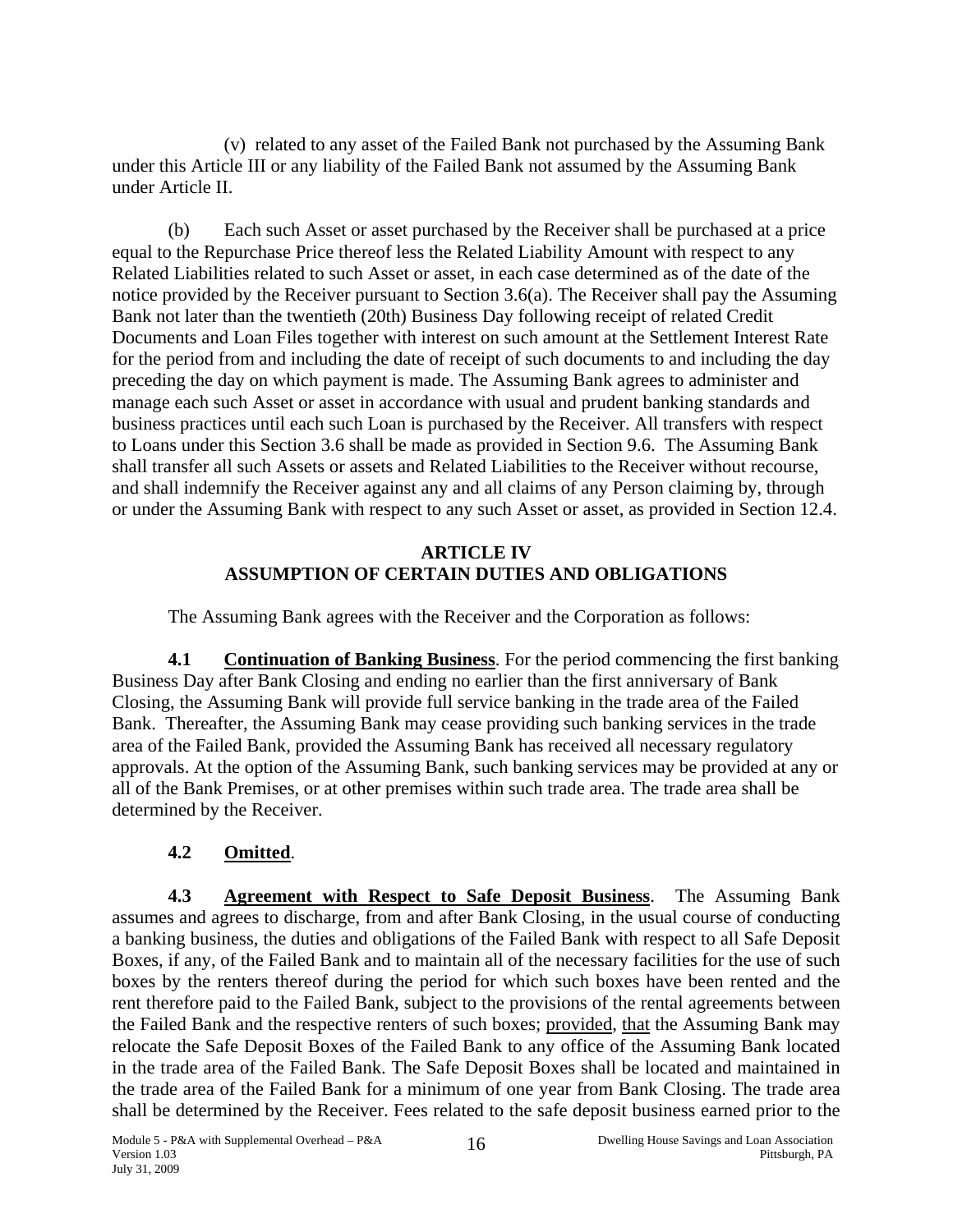<span id="page-20-0"></span>Bank Closing Date shall be for the benefit of the Receiver and fees earned after the Bank Closing Date shall be for the benefit of the Assuming Bank.

**4.4 Agreement with Respect to Safekeeping Business**. The Receiver transfers, conveys and delivers to the Assuming Bank and the Assuming Bank accepts all securities and other items, if any, held by the Failed Bank in safekeeping for its customers as of Bank Closing. The Assuming Bank assumes and agrees to honor and discharge, from and after Bank Closing, the duties and obligations of the Failed Bank with respect to such securities and items held in safekeeping. The Assuming Bank shall be entitled to all rights and benefits heretofore accrued or hereafter accruing with respect thereto. The Assuming Bank shall provide to the Receiver written verification of all assets held by the Failed Bank for safekeeping within sixty (60) days after Bank Closing. The assets held for safekeeping by the Failed Bank shall be held and maintained by the Assuming Bank in the trade area of the Failed Bank for a minimum of one year from Bank Closing. At the option of the Assuming Bank, the safekeeping business may be provided at any or all of the Bank Premises, or at other premises within such trade area. The trade area shall be determined by the Receiver. Fees related to the safekeeping business earned prior to the Bank Closing Date shall be for the benefit of the Receiver and fees earned after the Bank Closing Date shall be for the benefit of the Assuming Bank.

# **4.5 Omitted**.

# **4.6 Agreement with Respect to Bank Premises**.

(a) **Option to Purchase.** Subject to Section 3.5, the Receiver hereby grants to the Assuming Bank an exclusive option for the period of ninety (90) days commencing the day after the Bank Closing Date to purchase any or all owned Bank Premises. The Assuming Bank shall give written notice to the Receiver within the option period of its election to purchase or not to purchase any of the owned Bank Premises. Any purchase of such premises shall be effective as of the Bank Closing Date and such purchase shall be consummated as soon as practicable thereafter, and in no event later than the Settlement Date.

(b) **Option to Lease.** The Receiver hereby grants to the Assuming Bank an exclusive option for the period of ninety (90) days commencing the day after the Bank Closing Date to cause the Receiver to assign to the Assuming Bank any or all leases for leased Bank Premises, if any, which have been continuously occupied by the Assuming Bank from the Bank Closing Date to the date it elects to accept an assignment of the leases with respect thereto to the extent such leases can be assigned; provided, that the exercise of this option with respect to any lease must be as to all premises or other property subject to the lease. If an assignment cannot be made of any such leases, the Receiver may, in its discretion, enter into subleases with the Assuming Bank containing the same terms and conditions provided under such existing leases for such leased Bank Premises or other property. The Assuming Bank shall give notice to the Receiver within the option period of its election to accept or not to accept an assignment of any or all leases (or enter into subleases or new leases in lieu thereof). The Assuming Bank agrees to assume all leases assigned (or enter into subleases or new leases in lieu thereof) pursuant to this Section 4.6.

(c) **Facilitation.** The Receiver agrees to facilitate the assumption, assignment or sublease of leases or the negotiation of new leases by the Assuming Bank; provided, that neither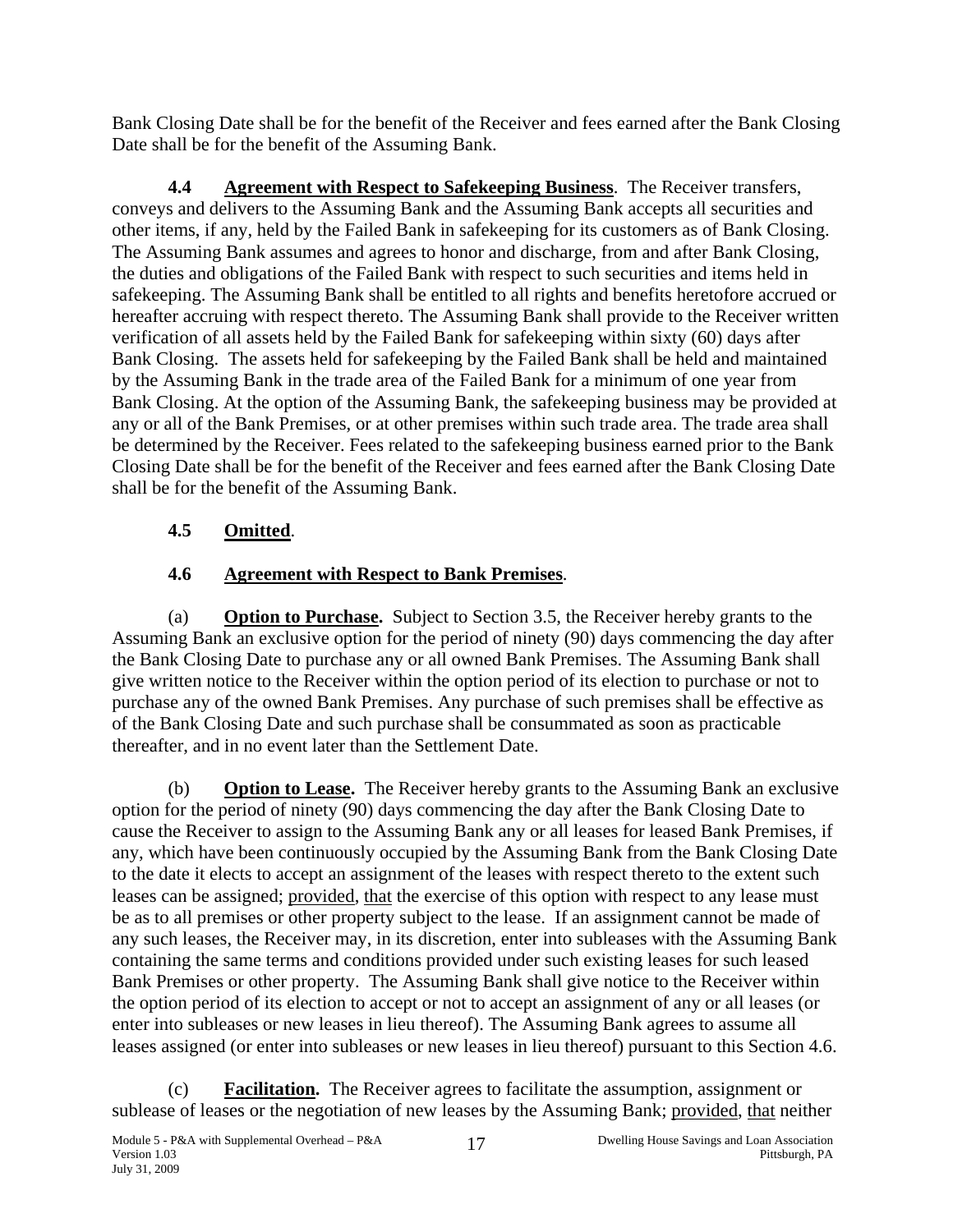the Receiver nor the Corporation shall be obligated to engage in litigation, make payments to the Assuming Bank or to any third party in connection with facilitating any such assumption, assignment, sublease or negotiation or commit to any other obligations to third parties.

(d) **Occupancy.** The Assuming Bank shall give the Receiver fifteen (15) days' prior written notice of its intention to vacate prior to vacating any leased Bank Premises with respect to which the Assuming Bank has not exercised the option provided in Section 4.6(b). Any such notice shall be deemed to terminate the Assuming Bank's option with respect to such leased Bank Premises.

# (e) **Occupancy Costs.**

(i) The Assuming Bank agrees to pay to the Receiver, or to appropriate third parties at the direction of the Receiver, during and for the period of any occupancy by it of (x) owned Bank Premises the market rental value and all operating costs, and (y) leased Bank Premises, all operating costs with respect thereto and to comply with all relevant terms of applicable leases entered into by the Failed Bank, including without limitation the timely payment of all rent. Operating costs include, without limitation all taxes, fees, charges, utilities, insurance and assessments, to the extent not included in the rental value or rent. If the Assuming Bank elects to purchase any owned Bank Premises in accordance with Section 4.6(a), the amount of any rent paid (and taxes paid to the Receiver which have not been paid to the taxing authority and for which the Assuming Bank assumes liability) by the Assuming Bank with respect thereto shall be applied as an offset against the purchase price thereof.

(ii) The Assuming Bank agrees during the period of occupancy by it of owned or leased Bank Premises, to pay to the Receiver rent for the use of all owned or leased Furniture and Equipment and all owned or leased Fixtures located on such Bank Premises for the period of such occupancy. Rent for such property owned by the Failed Bank shall be the market rental value thereof, as determined by the Receiver within sixty (60) days after the Bank Closing Date. Rent for such leased property shall be an amount equal to any and all rent and other amounts which the Receiver incurs or accrues as an obligation or is obligated to pay for such period of occupancy pursuant to all leases and contracts with respect to such property. If the Assuming Bank purchases any owned Furniture and Equipment or owned Fixtures in accordance with Section 4.6(f) or 4.6(h), the amount of any rents paid by the Assuming Bank with respect thereto shall be applied as an offset against the purchase price thereof.

(f) **Certain Requirements as to Furniture, Equipment and Fixtures.** If the Assuming Bank purchases owned Bank Premises or accepts an assignment of the lease (or enters into a sublease or a new lease in lieu thereof) for leased Bank Premises as provided in Section 4.6(a) or 4.6(b), or if the Assuming Bank does not exercise such option but within twelve (12) months following the Bank Closing Date obtains the right to occupy such premises (whether by assignment, lease, sublease, purchase or otherwise), other than in accordance with Section 4.6(a) or (b), the Assuming Bank shall (i) effective as of the date of the Bank Closing Date, purchase from the Receiver all Furniture and Equipment and Fixtures owned by the Failed Bank and located thereon as of the Bank Closing Date, (ii) accept an assignment or a sublease of the leases or negotiate new leases for all Furniture and Equipment and Fixtures leased by the Failed Bank and located thereon, and (iii) if applicable, accept an assignment or a sublease of any ground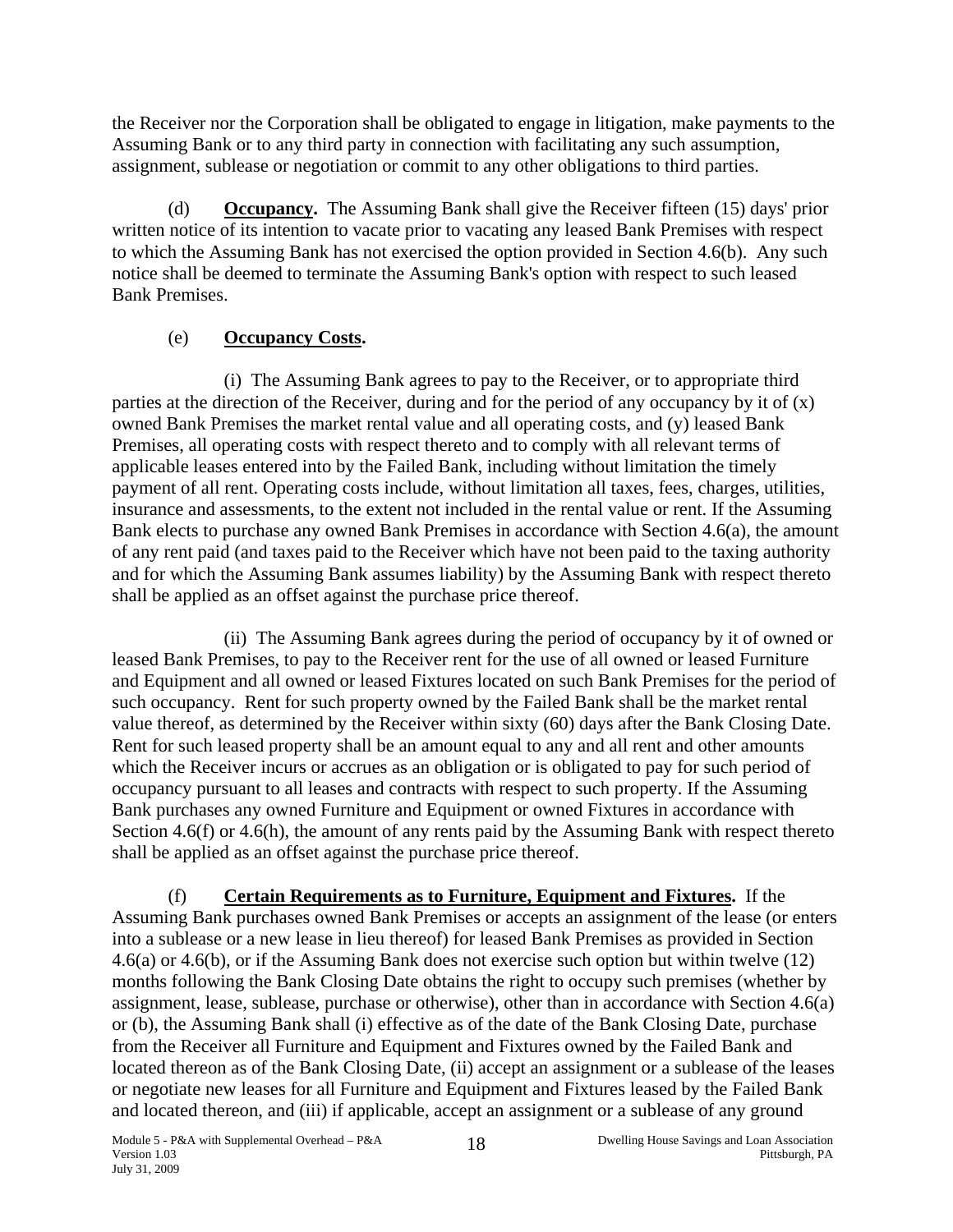lease or negotiate a new ground lease with respect to any land on which such Bank Premises are located; provided, that the Receiver shall not have disposed of such Furniture and Equipment and Fixtures or repudiated the leases specified in clause (ii) or (iii).

# (g) **Vacating Premises.**

(i) If the Assuming Bank elects not to purchase any owned Bank Premises, the notice of such election in accordance with Section 4.6(a) shall specify the date upon which the Assuming Bank's occupancy of such premises shall terminate, which date shall not be later than ninety (90) days after the date of the Assuming Bank's notice not to exercise such option. The Assuming Bank promptly shall relinquish and release to the Receiver such premises and the Furniture and Equipment and Fixtures located thereon in the same condition as at the Bank Closing Date, normal wear and tear excepted. By occupying any such premises after the expiration of such ninety (90)-day period, the Assuming Bank shall, at the Receiver's option,  $(x)$ be deemed to have agreed to purchase such Bank Premises, and to assume all leases, obligations and liabilities with respect to leased Furniture and Equipment and leased Fixtures located thereon and any ground lease with respect to the land on which such premises are located, and (y) be required to purchase all Furniture and Equipment and Fixtures owned by the Failed Bank and located on such premises as of the Bank Closing Date.

(ii) If the Assuming Bank elects not to accept an assignment of the lease or sublease any leased Bank Premises, the notice of such election in accordance with Section 4.6(b) shall specify the date upon which the Assuming Bank's occupancy of such leased Bank Premises shall terminate, which date shall not be later than the date which is one hundred eighty (180) days after the Bank Closing Date. Upon vacating such premises, the Assuming Bank shall relinquish and release to the Receiver such premises and the Fixtures and the Furniture and Equipment located thereon in the same condition as at the Bank Closing Date, normal wear and tear excepted. By failing to provide notice of its intention to vacate such premises prior to the expiration of the option period specified in Section 4.6(b), or by occupying such premises after the one hundred eighty (180)-day period specified above in this paragraph (ii), the Assuming Bank shall, at the Receiver's option, (x) be deemed to have assumed all leases, obligations and liabilities with respect to such premises (including any ground lease with respect to the land on which premises are located), and leased Furniture and Equipment and leased Fixtures located thereon in accordance with this Section 4.6 (unless the Receiver previously repudiated any such lease), and (y) be required to purchase all Furniture and Equipment and Fixtures owned by the Failed Bank and located on such premises as of the Bank Closing Date.

(h) **Furniture and Equipment and Certain Other Equipment.** The Receiver hereby grants to the Assuming Bank an option to purchase, effective as of the date of the Bank Closing Date, all Furniture and Equipment or any telecommunications, data processing equipment (including hardware and software) and check processing and similar operating equipment owned by the Failed Bank and located at any owned or leased Bank Premises that the Assuming Bank elects to vacate or which it could have, but did not occupy, pursuant to this Section 4.6; provided, that, the Assuming Bank shall give the Receiver notice of its election to purchase such property at the time it gives notice of its intention to vacate such Bank Premises or within ten (10) days after the Bank Closing Date for Bank Premises it could have, but did not, occupy.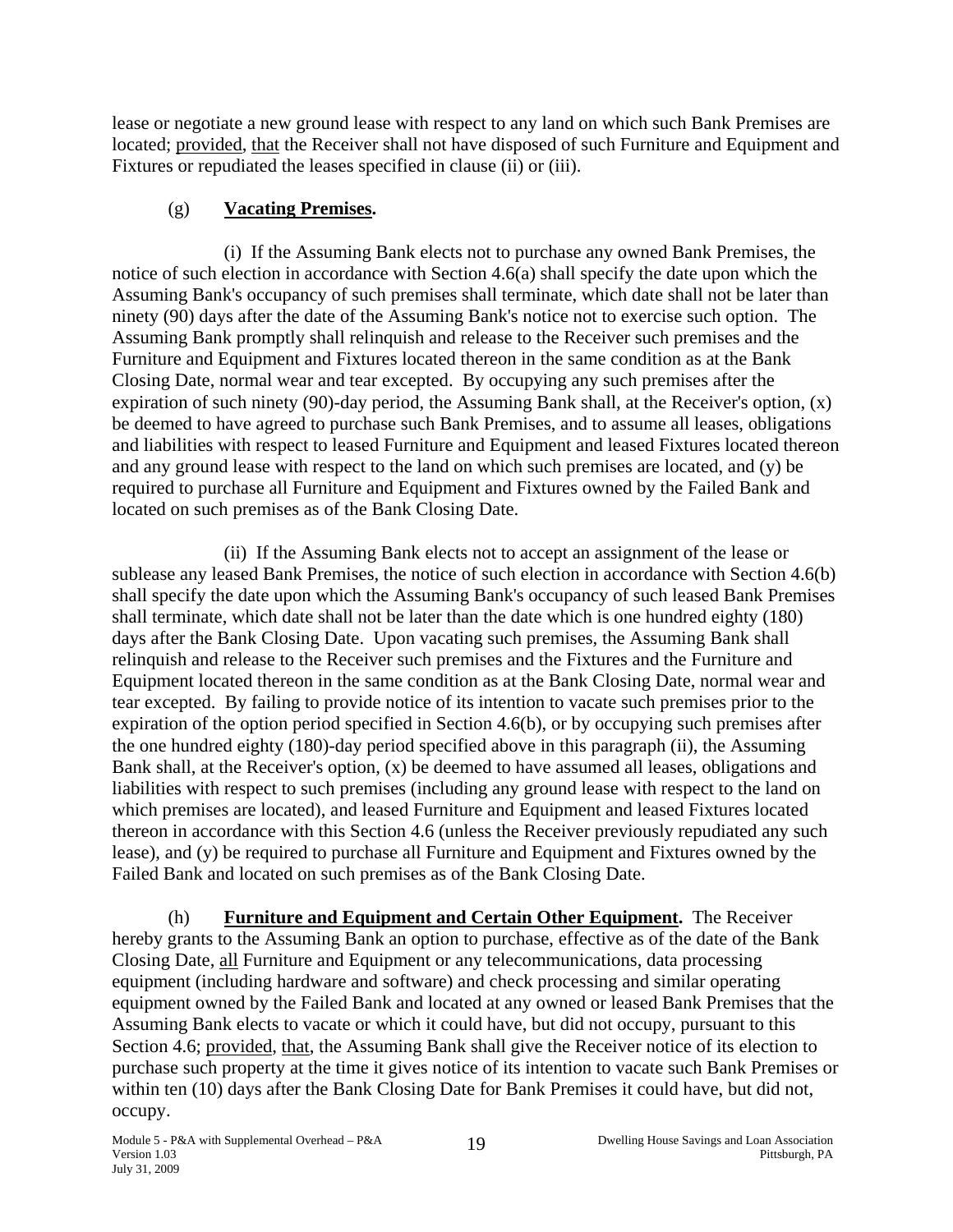# **4.7 Agreement with Respect to Leased Data Processing Equipment**.

<span id="page-23-0"></span>(a) The Receiver hereby grants to the Assuming Bank an exclusive option for the period of ninety (90) days commencing the day after the Bank Closing Date to accept an assignment from the Receiver of any or all Data Processing Leases to the extent that such Data Processing Leases can be assigned.

(b) The Assuming Bank shall (i) give written notice to the Receiver within the option period specified in Section 4.7(a) of its intent to accept an assignment or sublease of any or all Data Processing Leases and promptly accept an assignment or sublease of such Data Processing Leases, and (ii) give written notice to the appropriate lessor(s) that it has accepted an assignment or sublease of any such Data Processing Leases.

(c) The Receiver agrees to facilitate the assignment or sublease of Data Processing Leases or the negotiation of new leases or license agreements by the Assuming Bank; provided, that neither the Receiver nor the Corporation shall be obligated to engage in litigation or make payments to the Assuming Bank or to any third party in connection with facilitating any such assumption, assignment, sublease or negotiation.

(d) The Assuming Bank agrees, during its period of use of any property subject to a Data Processing Lease, to pay to the Receiver or to appropriate third parties at the direction of the Receiver all operating costs with respect thereto and to comply with all relevant terms of the applicable Data Processing Leases entered into by the Failed Bank, including without limitation the timely payment of all rent, taxes, fees, charges, utilities, insurance and assessments.

(e) The Assuming Bank shall, not later than fifty (50) days after giving the notice provided in Section 4.7(b), (i) relinquish and release to the Receiver all property subject to the relevant Data Processing Lease, in the same condition as at the Bank Closing Date, normal wear and tear excepted, or (ii) accept an assignment or a sublease thereof or negotiate a new lease or license agreement under this Section 4.7.

# **4.8 Agreement with Respect to Certain Existing Agreements**.

(a) Subject to the provisions of Section 4.8(b), with respect to agreements existing as of the Bank Closing Date which provide for the rendering of services by or to the Failed Bank, within thirty (30) days after the Bank Closing Date, the Assuming Bank shall give the Receiver written notice specifying whether it elects to assume or not to assume each such agreement. Except as may be otherwise provided in this Article IV, the Assuming Bank agrees to comply with the terms of each such agreement for a period commencing on the day after the Bank Closing Date and ending on: (i) in the case of an agreement that provides for the rendering of services by the Failed Bank, the date which is ninety (90) days after the Bank Closing Date, and (ii) in the case of an agreement that provides for the rendering of services to the Failed Bank, the date which is thirty (30) days after the Assuming Bank has given notice to the Receiver of its election not to assume such agreement; provided, that the Receiver can reasonably make such service agreements available to the Assuming Bank. The Assuming Bank shall be deemed by the Receiver to have assumed agreements for which no notification is timely given. The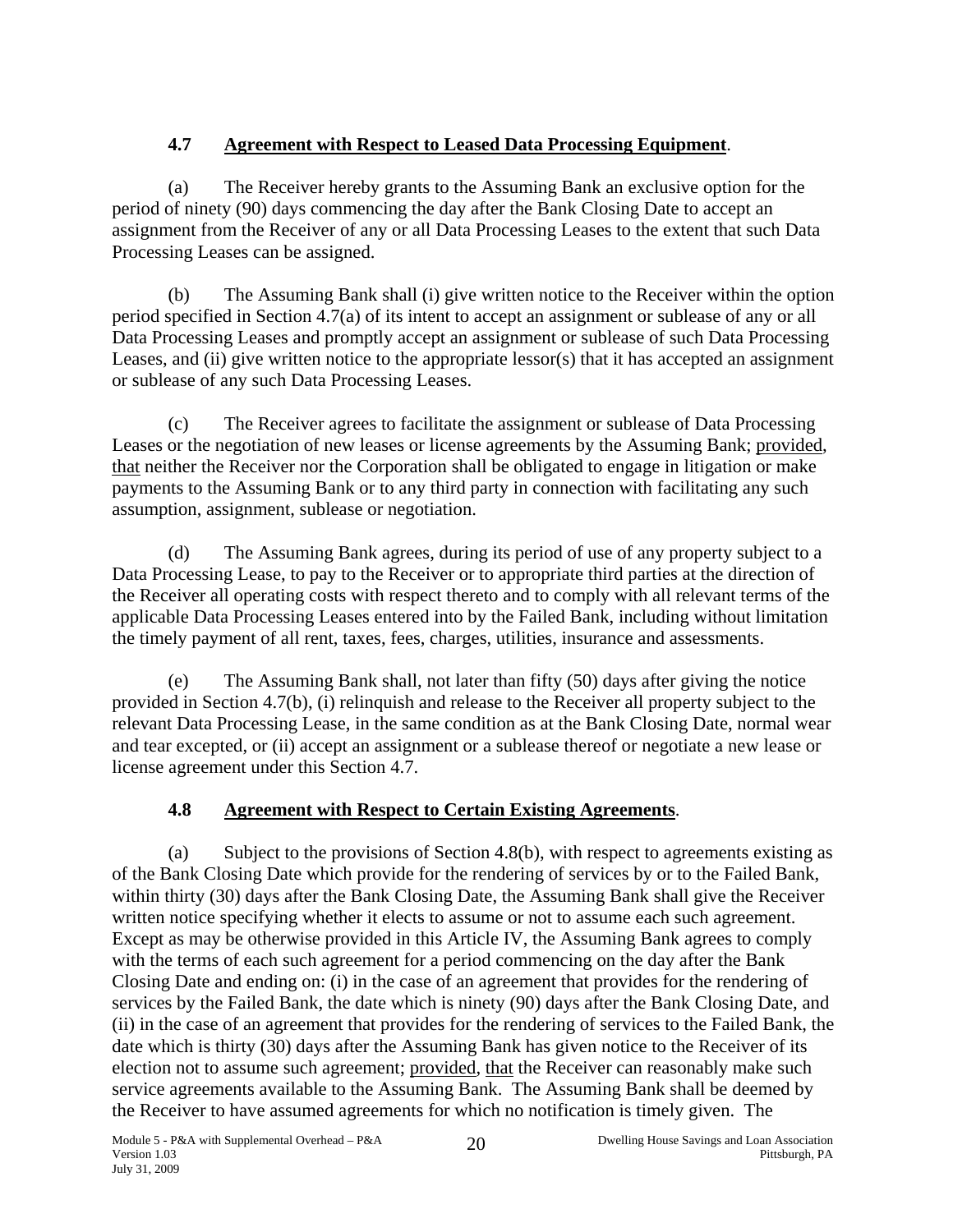<span id="page-24-0"></span>Receiver agrees to assign, transfer, convey, and deliver to the Assuming Bank all right, title and interest of the Receiver, if any, in and to agreements the Assuming Bank assumes hereunder. In the event the Assuming Bank elects not to accept an assignment of any lease (or sublease) or negotiate a new lease for leased Bank Premises under Section 4.6 and does not otherwise occupy such premises, the provisions of this Section 4.8(a) shall not apply to service agreements related to such premises. The Assuming Bank agrees, during the period it has the use or benefit of any such agreement, promptly to pay to the Receiver or to appropriate third parties at the direction of the Receiver all operating costs with respect thereto and to comply with all relevant terms of such agreement.

(b) The provisions of Section 4.8(a) shall not apply to (i) agreements pursuant to which the Failed Bank provides mortgage servicing for others or mortgage servicing is provided to the Failed Bank by others, (ii) agreements that are subject to Sections 4.1 through 4.7 and any insurance policy or bond referred to in Section 3.5(a) or other agreement specified in Section 3.5, and (iii) consulting, management or employment agreements, if any, between the Failed Bank and its employees or other Persons. Except as otherwise expressly set forth elsewhere in this Agreement, the Assuming Bank does not assume any liabilities or acquire any rights under any of the agreements described in this Section 4.8(b).

**4.9 Informational Tax Reporting**. The Assuming Bank agrees to perform all obligations of the Failed Bank with respect to Federal and State income tax informational reporting related to (i) the Assets and the Liabilities Assumed, (ii) deposit accounts that were closed and loans that were paid off or collateral obtained with respect thereto prior to the Bank Closing Date, (iii) miscellaneous payments made to vendors of the Failed Bank, and (iv) any other asset or liability of the Failed Bank, including, without limitation, loans not purchased and Deposits not assumed by the Assuming Bank, as may be required by the Receiver.

**4.10 Insurance**. The Assuming Bank agrees to obtain insurance coverage effective from and after the Bank Closing Date, including public liability, fire and extended coverage insurance acceptable to the Receiver with respect to owned or leased Bank Premises that it occupies, and all owned or leased Furniture and Equipment and Fixtures and leased data processing equipment (including hardware and software) located thereon, in the event such insurance coverage is not already in force and effect with respect to the Assuming Bank as the insured as of the Bank Closing Date. All such insurance shall, where appropriate (as determined by the Receiver), name the Receiver as an additional insured.

**4.11 Services for Receiver and Corporation**. For the period commencing on the day following Bank Closing and ending on the one hundred eightieth (180th) day thereafter, the Assuming Bank agrees to provide to the Receiver and the Corporation, without charge, adequate and suitable office space (including parking facilities and vault space), furniture, equipment (including photocopying and telecopying machines), email accounts, network access and technology resources (such as shared drive) and utilities (including local telephone service and fax machines) at the Bank Premises occupied by the Assuming Bank for their use in the discharge of their respective functions with respect to the Failed Bank. In the event the Receiver and the Corporation determine that the space provided is inadequate or unsuitable, the Receiver and the Corporation may relocate to other quarters having adequate and suitable space and the costs of relocation and any rental and utility costs for the balance of the period of occupancy by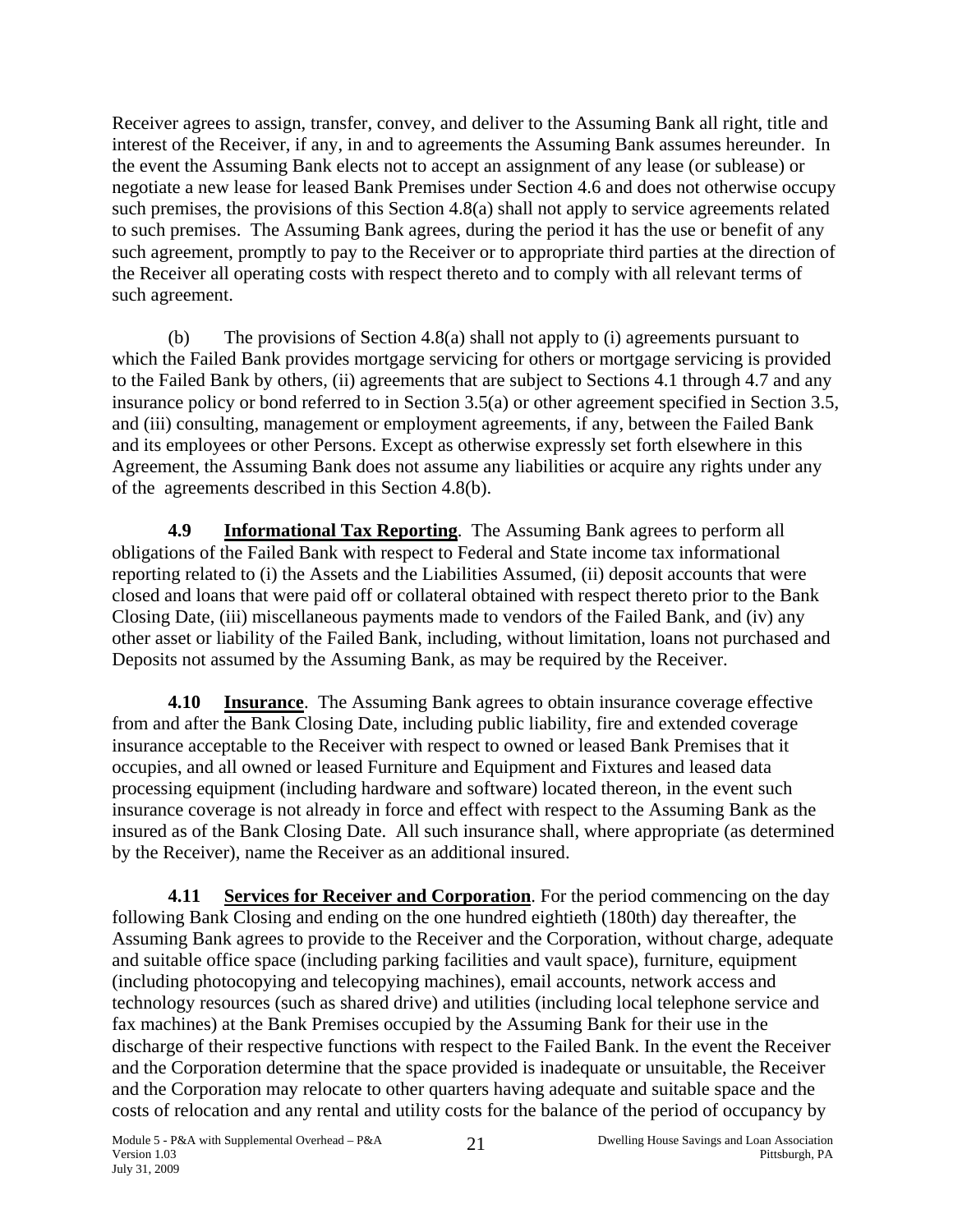<span id="page-25-0"></span>the Receiver and the Corporation shall be borne by the Assuming Bank. Additionally, the Assuming Bank agrees to pay such bills and invoices on behalf of the Receiver and Corporation as the Receiver or Corporation may direct for the period beginning on the date of Bank Closing and ending on Settlement Date. Assuming Bank shall submit it requests for reimbursement of such expenditures pursuant to Article VIII of this Agreement.

# **4.12 Omitted.**

# 4.13 Omitted.

 **Agreement with Respect to Option to Purchase Loan Pools.** The Receiver hereby grants to the Assuming Bank an exclusive option for the period of 30 days commencing the day after the Bank Closing Date to establish and purchase loan pools at Book Value. The Assuming Bank shall give written notice to the Receiver within the option period of its election to establish and purchase any of the established pools. The pools shall be purchased pursuant to the FDIC's loan sale agreement.

**4.15 Agreement with Respect to Expenses.** Notwithstanding anything to the contrary in this Agreement, for the period of ninety (90) days commencing the day after Bank Closing (the "Free Rent Period"), the Receiver agrees to pay the overhead expenses, as determined by the Receiver, for owned and leased Bank Premises, which includes all taxes, lease payments (real property and for Furniture and Equipment and leased Fixtures), utilities and Failed Bank' employee and data processing costs associated with any Bank Premises. However, the Assuming Bank shall be responsible for providing its own insurance covering its occupancy of any Bank Premises including, without any limitation, that required by Section 4.10 hereof. Furthermore, the cost associated with any Assuming Bank employees shall not be included in any calculation of overhead expenses. At the conclusion of the Free Rent Period, this Section 4.15 shall have no further force or effect.

**4.16 Agreement with Respect to Accounting and Data Processing Services**. The Receiver shall pay all normal accounting and data processing related expenses and provide these services to the Assuming Bank. The services and reports will be consistent with those provided by the Failed Bank prior to failure. The following expenses are not part of the normal costs and shall be the Assuming Bank's sole responsibility:

- (a) Special or additional projects that the Assuming Bank requests.
- (b) Expenses related to the conversion of data from the failed bank's system to another system.

The Receiver may assign its responsibilities for Accounting and data processing.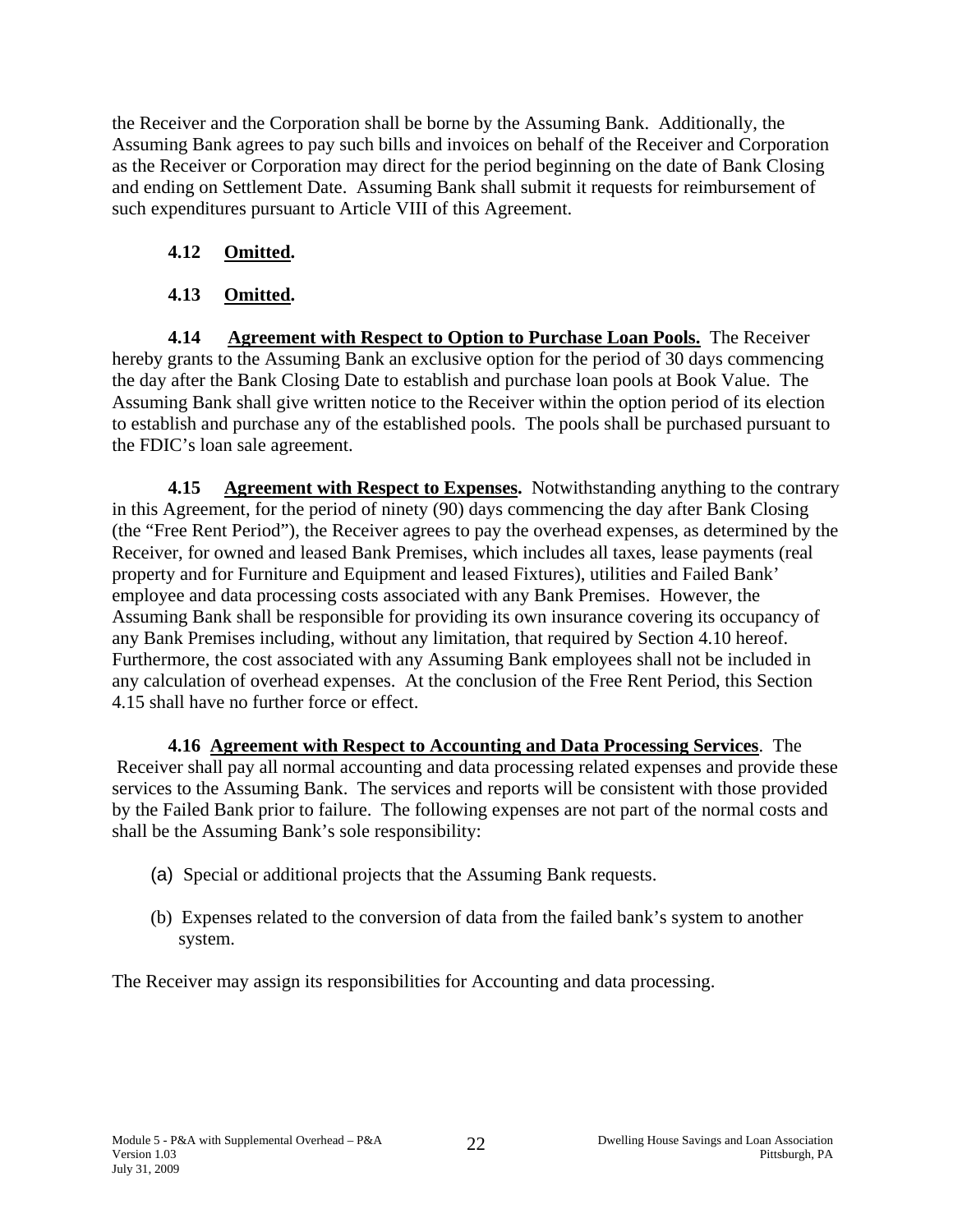### **ARTICLE V DUTIES WITH RESPECT TO DEPOSITORS OF THE FAILED BANK**

<span id="page-26-0"></span>**5.1 Payment of Checks, Drafts and Orders.** Subject to Section 9.5, the Assuming Bank agrees to pay all properly drawn checks, drafts and withdrawal orders of depositors of the Failed Bank presented for payment, whether drawn on the check or draft forms provided by the Failed Bank or by the Assuming Bank, to the extent that the Deposit balances to the credit of the respective makers or drawers assumed by the Assuming Bank under this Agreement are sufficient to permit the payment thereof, and in all other respects to discharge, in the usual course of conducting a banking business, the duties and obligations of the Failed Bank with respect to the Deposit balances due and owing to the depositors of the Failed Bank assumed by the Assuming Bank under this Agreement.

**5.2** Certain Agreements Related to Deposits. Subject to Section 2.2, the Assuming Bank agrees to honor the terms and conditions of any written escrow or mortgage servicing agreement or other similar agreement relating to a Deposit liability assumed by the Assuming Bank pursuant to this Agreement.

# **5.3 Notice to Depositors.**

(a) Within seven (7) days after the Bank Closing Date, the Assuming Bank shall give (i) notice to depositors of the Failed Bank of its assumption of the Deposit liabilities of the Failed Bank, and (ii) any notice required under Section 2.2, by mailing to each such depositor a notice with respect to such assumption and by advertising in a newspaper of general circulation in the county or counties in which the Failed Bank was located. The Assuming Bank agrees that it will obtain prior approval of all such notices and advertisements from counsel for the Receiver and that such notices and advertisements shall not be mailed or published until such approval is received.

(b) The Assuming Bank shall give notice by mail to depositors of the Failed Bank concerning the procedures to claim their deposits, which notice shall be provided to the Assuming Bank by the Receiver or the Corporation. Such notice shall be included with the notice to depositors to be mailed by the Assuming Bank pursuant to Section 5.3(a).

(c) If the Assuming Bank proposes to charge fees different from those charged by the Failed Bank before it establishes new deposit account relationships with the depositors of the Failed Bank, the Assuming Bank shall give notice by mail of such changed fees to such depositors.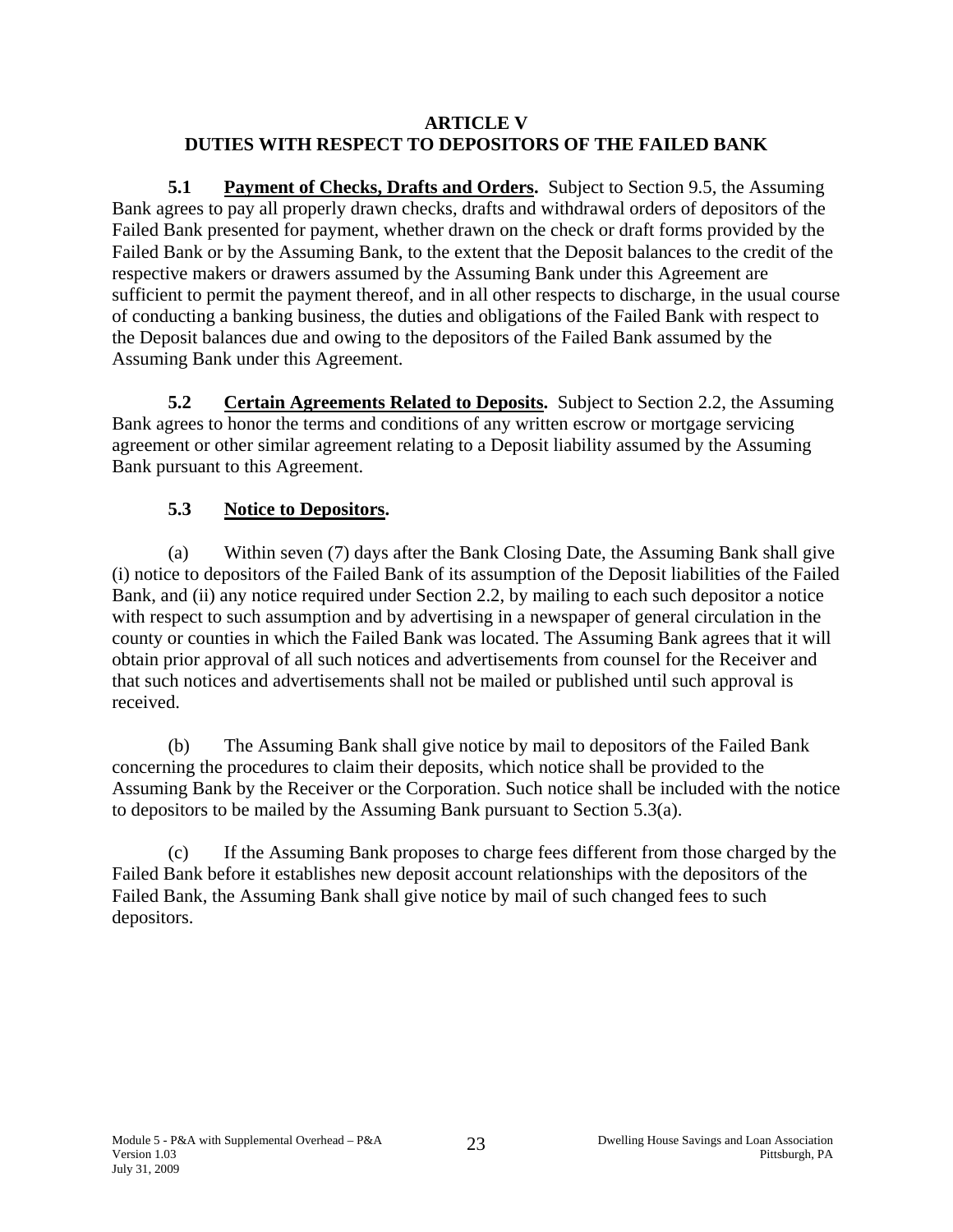## **ARTICLE VI RECORDS**

# <span id="page-27-0"></span>**6.1 Transfer of Records**.

(a) In accordance with Section 3.1, the Receiver assigns, transfers, conveys and delivers to the Assuming Bank the following Records pertaining to the Deposit liabilities of the Failed Bank assumed by the Assuming Bank under this Agreement, except as provided in Section 6.4:

(i) signature cards, orders, contracts between the Failed Bank and its depositors and Records of similar character;

(ii) passbooks of depositors held by the Failed Bank, deposit slips, cancelled checks and withdrawal orders representing charges to accounts of depositors;

and the following Records pertaining to the Assets:

(iii) records of deposit balances carried with other banks, bankers or trust companies;

(iv) omitted;

(v) omitted;

(vi) signature cards, agreements and records pertaining to Safe Deposit Boxes, if

any; and

(vii) omitted.

(b) Omitted.

**6.2 Delivery of Assigned Records**. The Receiver shall deliver to the Assuming Bank all Records described in (i) Section 6.1(a) as soon as practicable on or after the date of this Agreement, and (ii) Section 6.1(b) as soon as practicable after making any assignment described therein.

**6.3 Preservation of Records**. The Assuming Bank agrees that it will preserve and maintain for the joint benefit of the Receiver, the Corporation and the Assuming Bank, all Records of which it has custody for such period as either the Receiver or the Corporation in its discretion may require, until directed otherwise, in writing, by the Receiver or Corporation. The Assuming Bank shall have the primary responsibility to respond to subpoenas, discovery requests, and other similar official inquiries with respect to the Records of which it has custody.

**6.4** Access to Records; Copies. The Assuming Bank agrees to permit the Receiver and the Corporation access to all Records of which the Assuming Bank has custody, and to use, inspect, make extracts from or request copies of any such Records in the manner and to the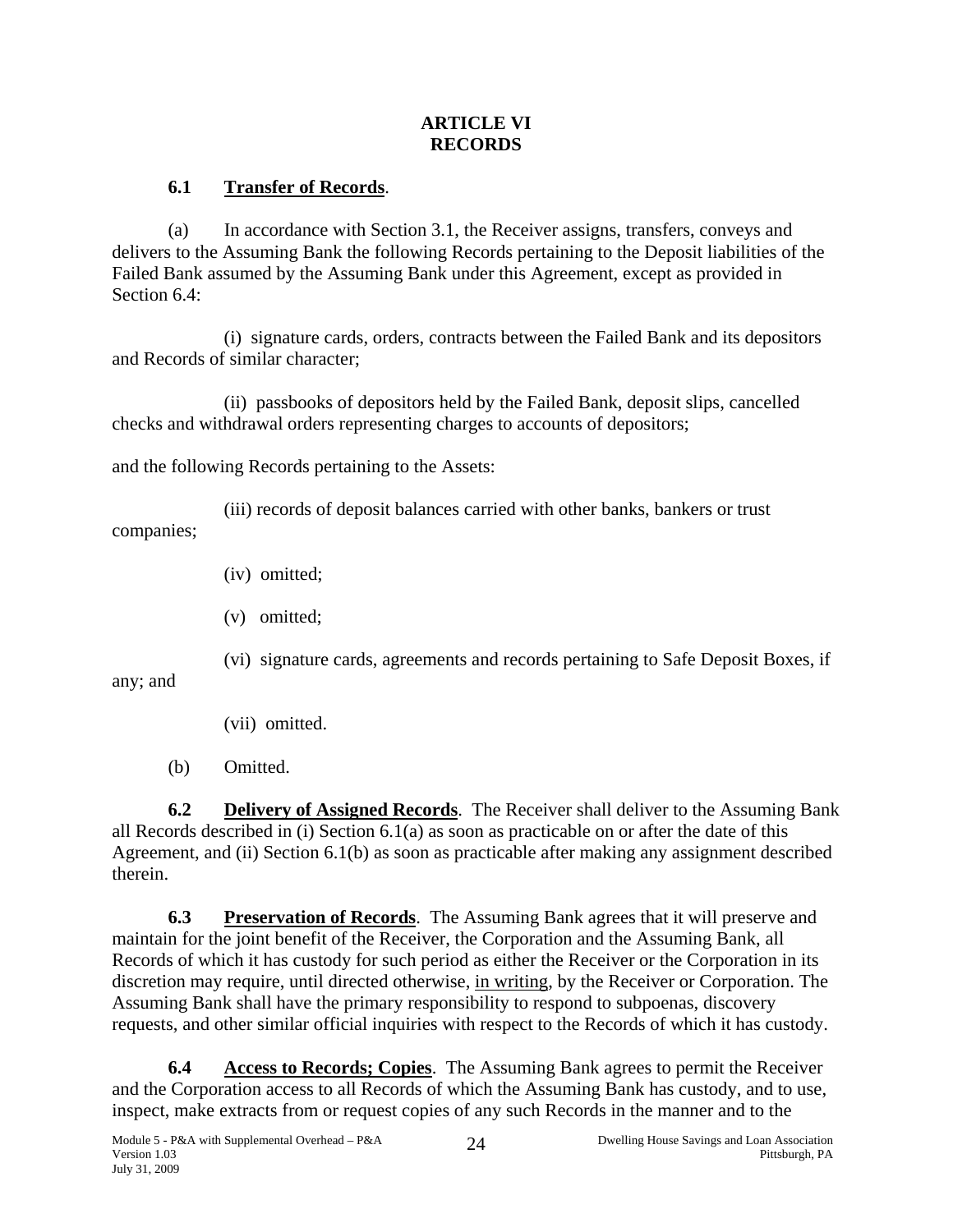<span id="page-28-0"></span>extent requested, and to duplicate, in the discretion of the Receiver or the Corporation, any Record in the form of microfilm or microfiche pertaining to Deposit account relationships; provided, that in the event that the Failed Bank maintained one or more duplicate copies of such microfilm or microfiche Records, the Assuming Bank hereby assigns, transfers, and conveys to the Corporation one such duplicate copy of each such Record without cost to the Corporation, and agrees to deliver to the Corporation all Records assigned and transferred to the Corporation under this Article VI as soon as practicable on or after the date of this Agreement. The party requesting a copy of any Record shall bear the cost (based on standard accepted industry charges to the extent applicable, as determined by the Receiver) for providing such duplicate Records. A copy of each Record requested shall be provided as soon as practicable by the party having custody thereof.

### **ARTICLE VII BID; INITIAL PAYMENT**

The Assuming Bank has submitted to the Receiver a bid of 0 % of the Assumed Deposits for the Assets purchased and Liabilities Assumed hereunder (the "Bid Amount"). The Deposit bid will be applied to the total of all Assumed Deposits except for brokered, CDARS, and any market place or similar subscription services Deposits. On the Payment Date, the Assuming Bank will pay to the Corporation, or the Corporation will pay to the Assuming Bank, as the case may be, the Initial Payment, together with interest on such amount (if the Payment Date is not the day following the day of the Bank Closing Date) from and including the day following the Bank Closing Date to and including the day preceding the Payment Date at the Settlement Interest Rate.

### **ARTICLE VIII ADJUSTMENTS**

**8.1 Pro Forma Statement**. It is understood that the determination of the Initial Payment is based on the Receiver's best estimate of the Liabilities Assumed and the Assets at the Bank Closing Date. The Receiver, as soon as practicable after the Bank Closing Date, in accordance with the best information then available, shall provide to the Assuming Bank a pro forma statement reflecting any adjustments of such liabilities and assets as may be necessary. Such pro forma statement shall take into account, to the extent possible, (i) liabilities and assets of a nature similar to those contemplated by Section 2.1 or Section 3.1, respectively, which at the Bank Closing Date were carried in the Failed Bank's suspense accounts, (ii) accruals as of the Bank Closing Date for all income related to the assets and business of the Failed Bank acquired by the Assuming Bank hereunder, whether or not such accruals were reflected on the Accounting Records of the Failed Bank in the normal course of its operations, and (iii) adjustments to determine the Book Value of any investment in an Acquired Subsidiary and related accounts on the "bank only" (unconsolidated) balance sheet of the Failed Bank based on the equity method of accounting, whether or not the Failed Bank used the equity method of accounting for investments in subsidiaries, except that the resulting amount cannot be less than the Acquired Subsidiary's recorded equity as of the Bank Closing Date as reflected on the Accounting Records of the Acquired Subsidiary. Any Loan purchased by the Assuming Bank pursuant to Section 3.1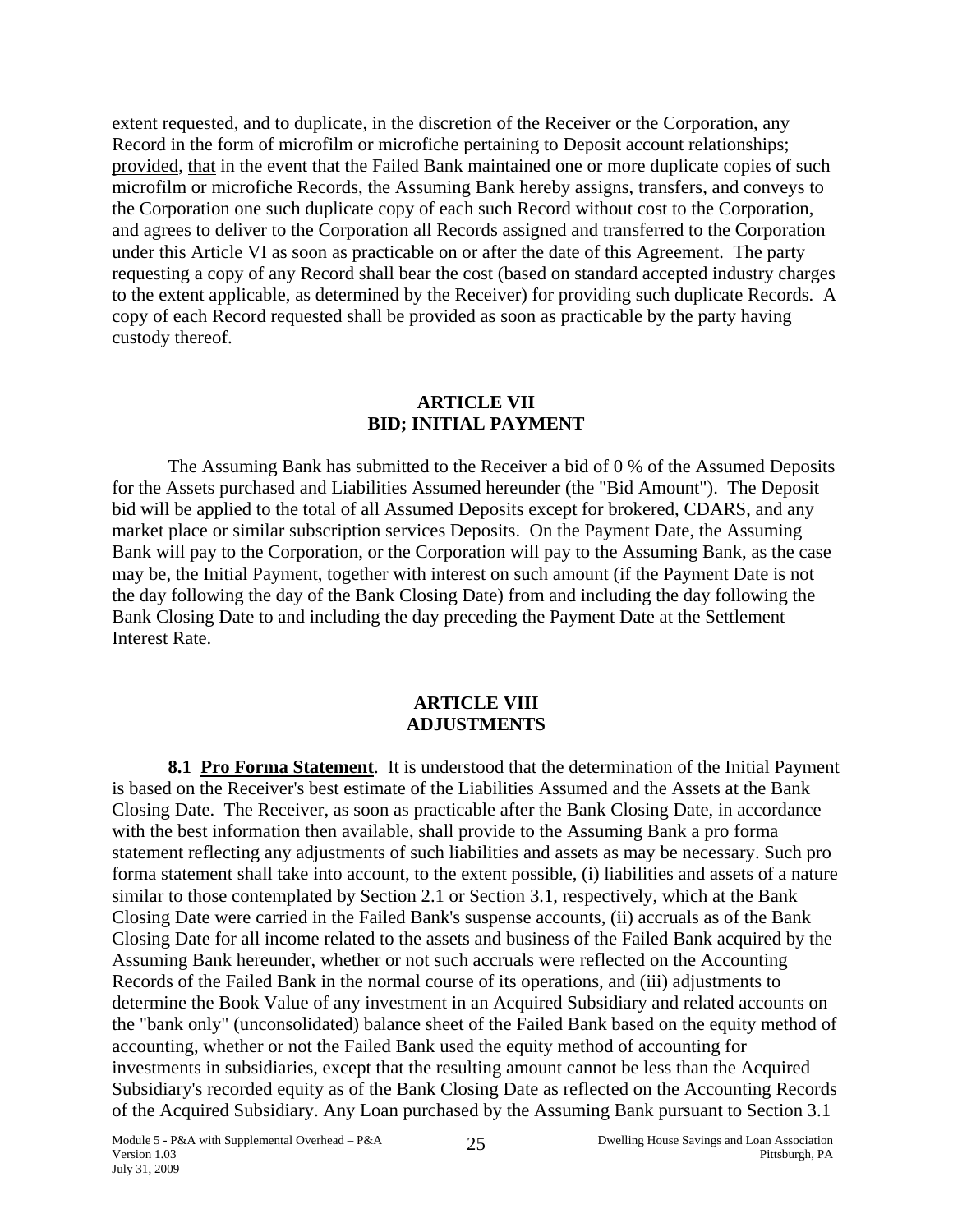<span id="page-29-0"></span>which the Failed Bank charged off during the period from April 20, 2009 to Bank Closing shall be deemed not to be charged off for the purposes of the pro forma statement, and the purchase price shall be determined pursuant to Section 3.2.

# **8.2 Correction of Errors and Omissions; Other Liabilities**.

(a) In the event any bookkeeping omissions or errors are discovered in preparing any pro forma statement or in completing the transfers and assumptions contemplated hereby, the parties hereto agree to correct such errors and omissions, it being understood that, as far as practicable, all adjustments will be made consistent with the judgments, methods, policies or accounting principles utilized by the Failed Bank in preparing and maintaining Accounting Records, except that adjustments made pursuant to this Section 8.2(a) are not intended to bring the Accounting Records of the Failed Bank into accordance with generally accepted accounting principles.

(b) If the Receiver discovers at any time subsequent to the date of this Agreement that any claim exists against the Failed Bank which is of such a nature that it would have been included in the liabilities assumed under Article II had the existence of such claim or the facts giving rise thereto been known as of the Bank Closing Date, the Receiver may, in its discretion, at any time, require that such claim be assumed by the Assuming Bank in a manner consistent with the intent of this Agreement. The Receiver will make appropriate adjustments to the pro forma statement provided by the Receiver to the Assuming Bank pursuant to Section 8.1 as may be necessary.

**8.3 Payments**. The Receiver agrees to cause to be paid to the Assuming Bank, or the Assuming Bank agrees to pay to the Receiver, as the case may be, on the Settlement Date, a payment in an amount which reflects net adjustments (including any costs, expenses and fees associated with determinations of value as provided in this Agreement) made pursuant to Section 8.1 or Section 8.2, plus interest as provided in Section 8.4. The Receiver and the Assuming Bank agree to effect on the Settlement Date any further transfer of assets to or assumption of liabilities or claims by the Assuming Bank as may be necessary in accordance with Section 8.1 or Section 8.2.

**8.4 Interest**. Any amounts paid under Section 8.3 or Section 8.5, shall bear interest for the period from and including the day following the Bank Closing Date to and including the day preceding the payment at the Settlement Interest Rate.

**8.5 Subsequent Adjustments.** In the event that the Assuming Bank or the Receiver discovers any errors or omissions as contemplated by Section 8.2 or any error with respect to the payment made under Section 8.3 after the Settlement Date, the Assuming Bank and the Receiver agree to promptly correct any such errors or omissions, make any payments and effect any transfers or assumptions as may be necessary to reflect any such correction plus interest as provided in Section 8.4.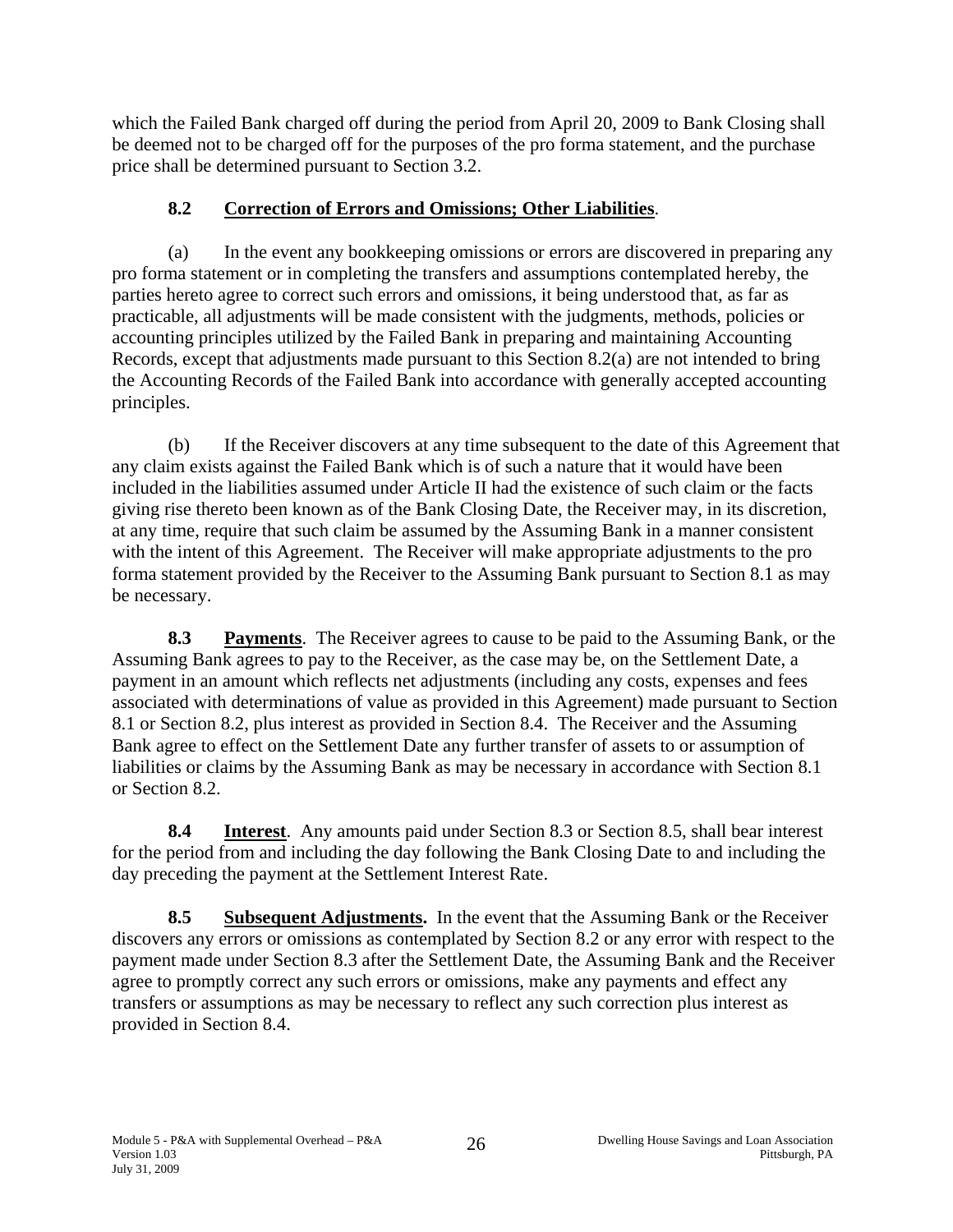## **ARTICLE IX CONTINUING COOPERATION**

<span id="page-30-0"></span>**9.1 General Matters**. The parties hereto agree that they will, in good faith and with their best efforts, cooperate with each other to carry out the transactions contemplated by this Agreement and to effect the purposes hereof.

**9.2** Additional Title Documents. The Receiver, the Corporation and the Assuming Bank each agree, at any time, and from time to time, upon the request of any party hereto, to execute and deliver such additional instruments and documents of conveyance as shall be reasonably necessary to vest in the appropriate party its full legal or equitable title in and to the property transferred pursuant to this Agreement or to be transferred in accordance herewith. The Assuming Bank shall prepare such instruments and documents of conveyance (in form and substance satisfactory to the Receiver) as shall be necessary to vest title to the Assets in the Assuming Bank. The Assuming Bank shall be responsible for recording such instruments and documents of conveyance at its own expense.

# **9.3 Claims and Suits**.

(a) The Receiver shall have the right, in its discretion, to (i) defend or settle any claim or suit against the Assuming Bank with respect to which the Receiver has indemnified the Assuming Bank in the same manner and to the same extent as provided in Article XII, and (ii) defend or settle any claim or suit against the Assuming Bank with respect to any Liability Assumed, which claim or suit may result in a loss to the Receiver arising out of or related to this Agreement, or which existed against the Failed Bank on or before the Bank Closing Date. The exercise by the Receiver of any rights under this Section 9.3(a) shall not release the Assuming Bank with respect to any of its obligations under this Agreement.

(b) In the event any action at law or in equity shall be instituted by any Person against the Receiver and the Corporation as codefendants with respect to any asset of the Failed Bank retained or acquired pursuant to this Agreement by the Receiver, the Receiver agrees, at the request of the Corporation, to join with the Corporation in a petition to remove the action to the United States District Court for the proper district. The Receiver agrees to institute, with or without joinder of the Corporation as coplaintiff, any action with respect to any such retained or acquired asset or any matter connected therewith whenever notice requiring such action shall be given by the Corporation to the Receiver.

**9.4 Payment of Deposits.** In the event any depositor does not accept the obligation of the Assuming Bank to pay any Deposit liability of the Failed Bank assumed by the Assuming Bank pursuant to this Agreement and asserts a claim against the Receiver for all or any portion of any such Deposit liability, the Assuming Bank agrees on demand to provide to the Receiver funds sufficient to pay such claim in an amount not in excess of the Deposit liability reflected on the books of the Assuming Bank at the time such claim is made. Upon payment by the Assuming Bank to the Receiver of such amount, the Assuming Bank shall be discharged from any further obligation under this Agreement to pay to any such depositor the amount of such Deposit liability paid to the Receiver.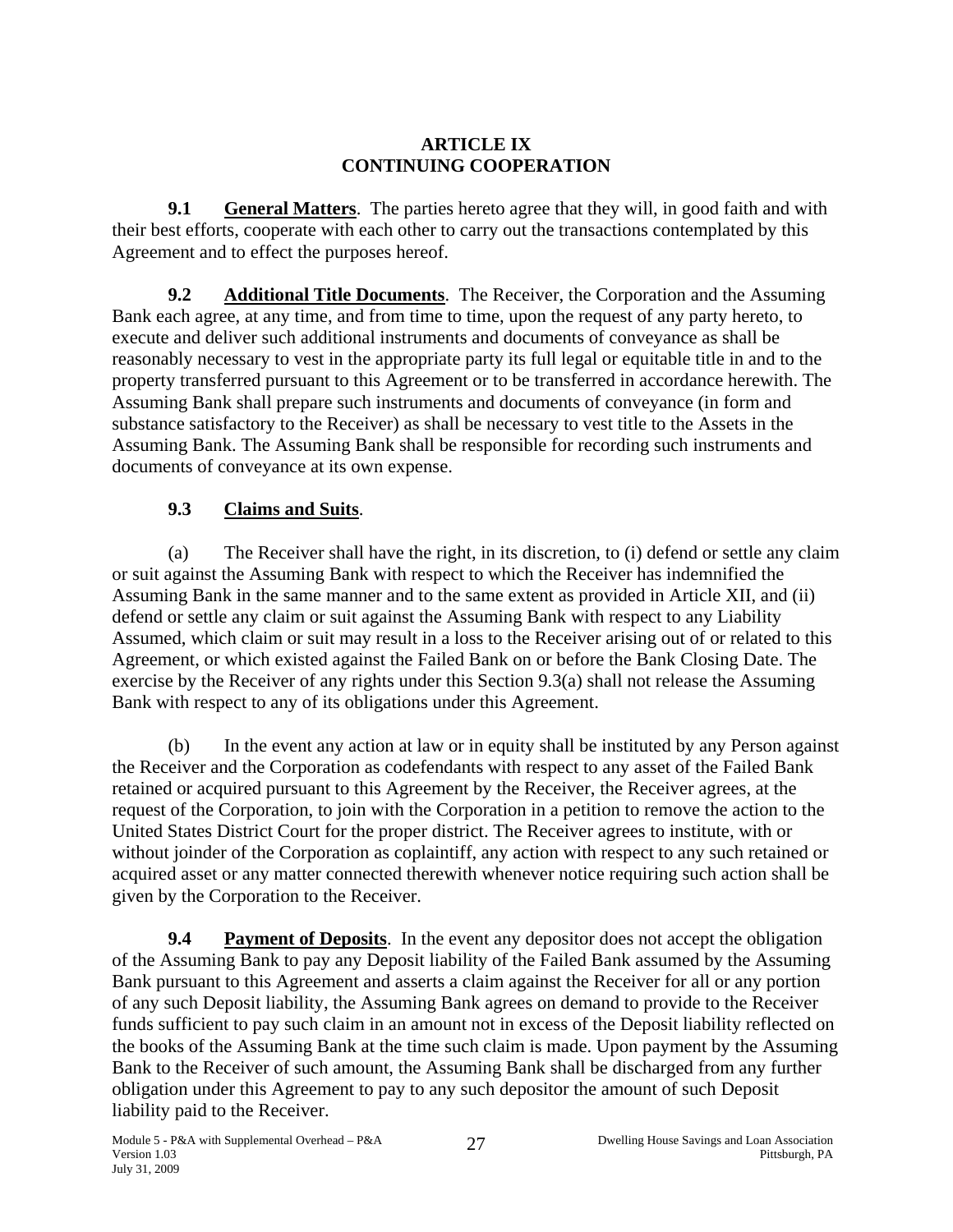<span id="page-31-0"></span>**9.5 Withheld Payments**. At any time, the Receiver or the Corporation may, in its discretion, determine that all or any portion of any deposit balance assumed by the Assuming Bank pursuant to this Agreement does not constitute a "Deposit" (or otherwise, in its discretion, determine that it is the best interest of the Receiver or Corporation to withhold all or any portion of any deposit), and may direct the Assuming Bank to withhold payment of all or any portion of any such deposit balance. Upon such direction, the Assuming Bank agrees to hold such deposit and not to make any payment of such deposit balance to or on behalf of the depositor, or to itself, whether by way of transfer, set-off, or otherwise. The Assuming Bank agrees to maintain the "withheld payment" status of any such deposit balance until directed in writing by the Receiver or the Corporation as to its disposition. At the direction of the Receiver or the Corporation, the Assuming Bank shall return all or any portion of such deposit balance to the Receiver or the Corporation, as appropriate, and thereupon the Assuming Bank shall be discharged from any further liability to such depositor with respect to such returned deposit balance. If such deposit balance has been paid to the depositor prior to a demand for return by the Corporation or the Receiver, and payment of such deposit balance had not been previously withheld pursuant to this Section, the Assuming Bank shall not be obligated to return such deposit balance to the Receiver or the Corporation. The Assuming Bank shall be obligated to reimburse the Corporation or the Receiver, as the case may be, for the amount of any deposit balance or portion thereof paid by the Assuming Bank in contravention of any previous direction to withhold payment of such deposit balance or return such deposit balance the payment of which was withheld pursuant to this Section.

# **9.6 Proceedings with Respect to Certain Assets and Liabilities**.

(a) In connection with any investigation, proceeding or other matter with respect to any asset or liability of the Failed Bank retained by the Receiver, or any asset of the Failed Bank acquired by the Receiver pursuant to this Agreement, the Assuming Bank shall cooperate to the extent reasonably required by the Receiver.

(b) In addition to its obligations under Section 6.4, the Assuming Bank shall provide representatives of the Receiver access at reasonable times and locations without other limitation or qualification to (i) its directors, officers, employees and agents and those of the Acquired Subsidiaries, and (ii) its books and records, the books and records of the Acquired Subsidiaries and all Loan Files, and copies thereof. Copies of books, records and Loan Files shall be provided by the Assuming Bank as requested by the Receiver and the costs of duplication thereof shall be borne by the Receiver.

(c) Not later than ten (10) days after the Put Notice pursuant to Section 3.4 or the date of the notice of transfer of any Loan by the Assuming Bank to the Receiver pursuant to Section 3.6, the Assuming Bank shall deliver to the Receiver such documents with respect to such Loan as the Receiver may request, including without limitation the following: (i) all related Credit Documents (other than certificates, notices and other ancillary documents), (ii) a certificate setting forth the principal amount on the date of the transfer and the amount of interest, fees and other charges then accrued and unpaid thereon, and any restrictions on transfer to which any such Loan is subject, and (iii) all Loan Files, and all documents, microfiche, microfilm and computer records (including but not limited to magnetic tape, disc storage, card forms and printed copy)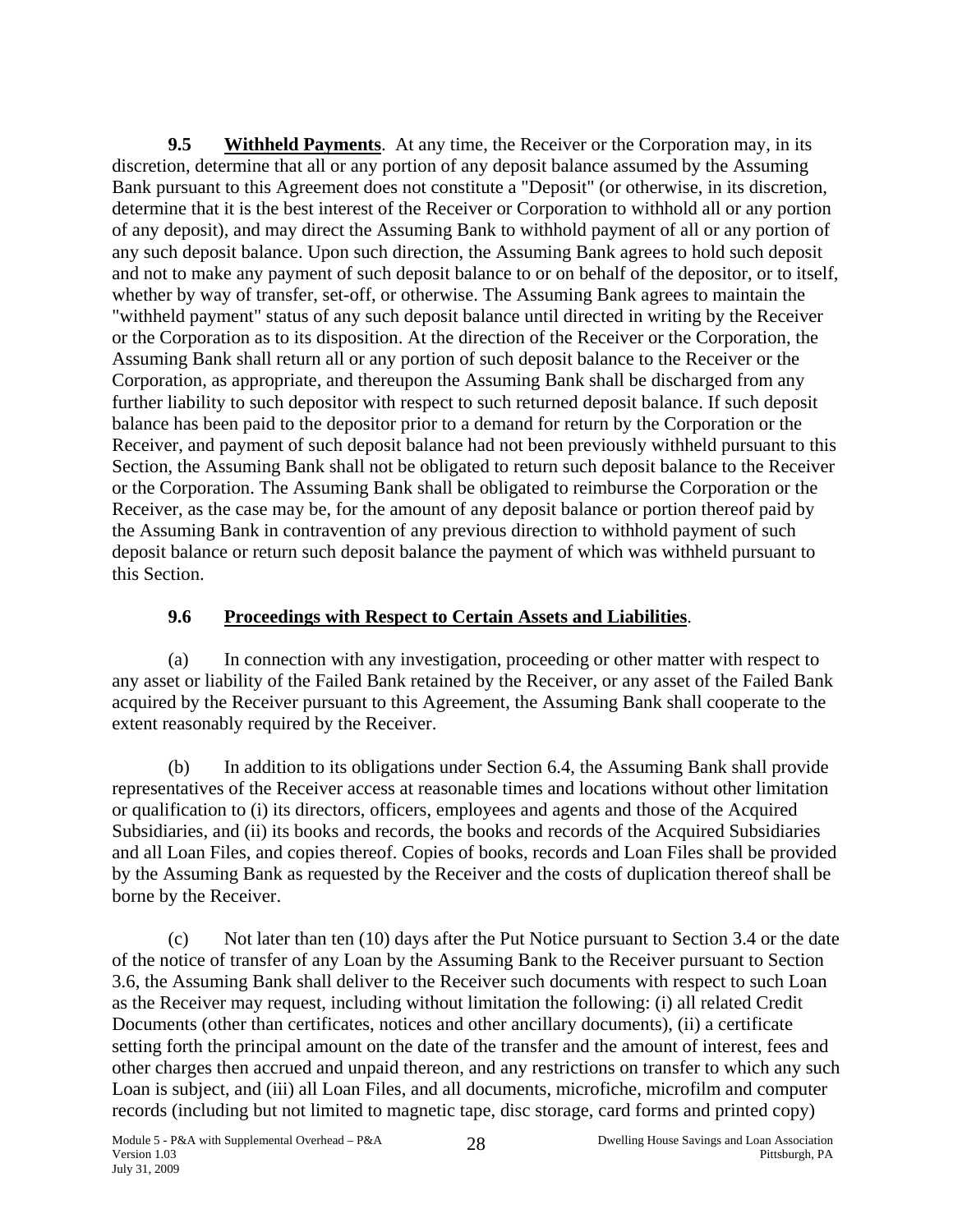<span id="page-32-0"></span>maintained by, owned by, or in the possession of the Assuming Bank or any Affiliate of the Assuming Bank relating to the transferred Loan.

**9.7** Information. The Assuming Bank promptly shall provide to the Corporation such other information, including financial statements and computations, relating to the performance of the provisions of this Agreement as the Corporation or the Receiver may request from time to time, and, at the request of the Receiver, make available employees of the Failed Bank employed or retained by the Assuming Bank to assist in preparation of the pro forma statement pursuant to Section 8.1.

# **ARTICLE X CONDITION PRECEDENT**

The obligations of the parties to this Agreement are subject to the Receiver and the Corporation having received at or before the Bank Closing Date evidence reasonably satisfactory to each of any necessary approval, waiver, or other action by any governmental authority, the board of directors of the Assuming Bank, or other third party, with respect to this Agreement and the transactions contemplated hereby, the closing of the Failed Bank and the appointment of the Receiver, the chartering of the Assuming Bank, and any agreements, documents, matters or proceedings contemplated hereby or thereby.

# **ARTICLE XI REPRESENTATIONS AND WARRANTIES OF THE ASSUMING BANK**

The Assuming Bank represents and warrants to the Corporation and the Receiver as follows:

(a) **Corporate Existence and Authority**. The Assuming Bank (i) is duly organized, validly existing and in good standing under the laws of its Chartering Authority and has full power and authority to own and operate its properties and to conduct its business as now conducted by it, and (ii) has full power and authority to execute and deliver this Agreement and to perform its obligations hereunder. The Assuming Bank has taken all necessary corporate action to authorize the execution, delivery and performance of this Agreement and the performance of the transactions contemplated hereby.

(b) **Third Party Consents**. No governmental authority or other third party consents (including but not limited to approvals, licenses, registrations or declarations) are required in connection with the execution, delivery or performance by the Assuming Bank of this Agreement, other than such consents as have been duly obtained and are in full force and effect.

(c) **Execution and Enforceability**. This Agreement has been duly executed and delivered by the Assuming Bank and when this Agreement has been duly authorized, executed and delivered by the Corporation and the Receiver, this Agreement will constitute the legal, valid and binding obligation of the Assuming Bank, enforceable in accordance with its terms.

# (d) **Compliance with Law**.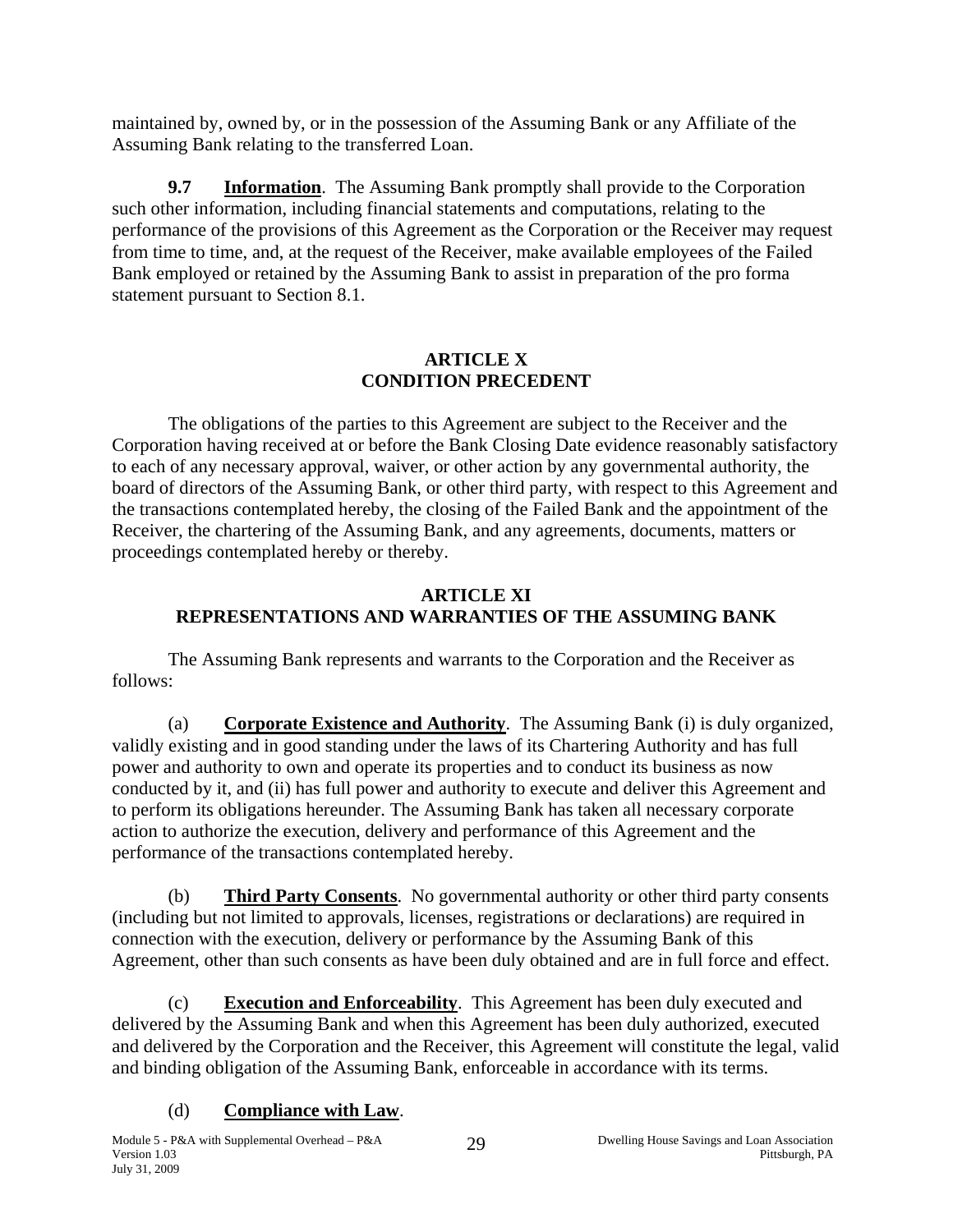<span id="page-33-0"></span>(i) Neither the Assuming Bank nor any of its Subsidiaries is in violation of any statute, regulation, order, decision, judgment or decree of, or any restriction imposed by, the United States of America, any State, municipality or other political subdivision or any agency of any of the foregoing, or any court or other tribunal having jurisdiction over the Assuming Bank or any of its Subsidiaries or any assets of any such Person, or any foreign government or agency thereof having such jurisdiction, with respect to the conduct of the business of the Assuming Bank or of any of its Subsidiaries, or the ownership of the properties of the Assuming Bank or any of its Subsidiaries, which, either individually or in the aggregate with all other such violations, would materially and adversely affect the business, operations or condition (financial or otherwise) of the Assuming Bank or the ability of the Assuming Bank to perform, satisfy or observe any obligation or condition under this Agreement.

(ii) Neither the execution and delivery nor the performance by the Assuming Bank of this Agreement will result in any violation by the Assuming Bank of, or be in conflict with, any provision of any applicable law or regulation, or any order, writ or decree of any court or governmental authority.

e) **Representations Remain True**. The Assuming Bank represents and warrants that it has executed and delivered to the Corporation a Purchaser Eligibility Certification and Confidentiality Agreement and that all information provided and representations made by or on behalf of the Assuming Bank in connection with this Agreement and the transactions contemplated hereby, including, but not limited to, the Purchaser Eligibility Certification and Confidentiality Agreement (which are affirmed and ratified hereby) are and remain true and correct in all material respects and do not fail to state any fact required to make the information contained therein not misleading.

### **ARTICLE XII INDEMNIFICATION**

**12.1 Indemnification of Indemnitees**. From and after the Bank Closing Date and subject to the limitations set forth in this Section and Section 12.6 and compliance by the Indemnitees with Section 12.2, the Receiver agrees to indemnify and hold harmless the Indemnitees against any and all costs, losses, liabilities, expenses (including attorneys' fees) incurred prior to the assumption of defense by the Receiver pursuant to paragraph (d) of Section 12.2, judgments, fines and amounts paid in settlement actually and reasonably incurred in connection with claims against any Indemnitee based on liabilities of the Failed Bank that are not assumed by the Assuming Bank pursuant to this Agreement or subsequent to the execution hereof by the Assuming Bank or any Subsidiary or Affiliate of the Assuming Bank for which indemnification is provided hereunder in (a) of this Section 12.1, subject to certain exclusions as provided in (b) of this Section 12.1:

(a)

(1) claims based on the rights of any shareholder or former shareholder as such of (x) the Failed Bank, or (y) any Subsidiary or Affiliate of the Failed Bank;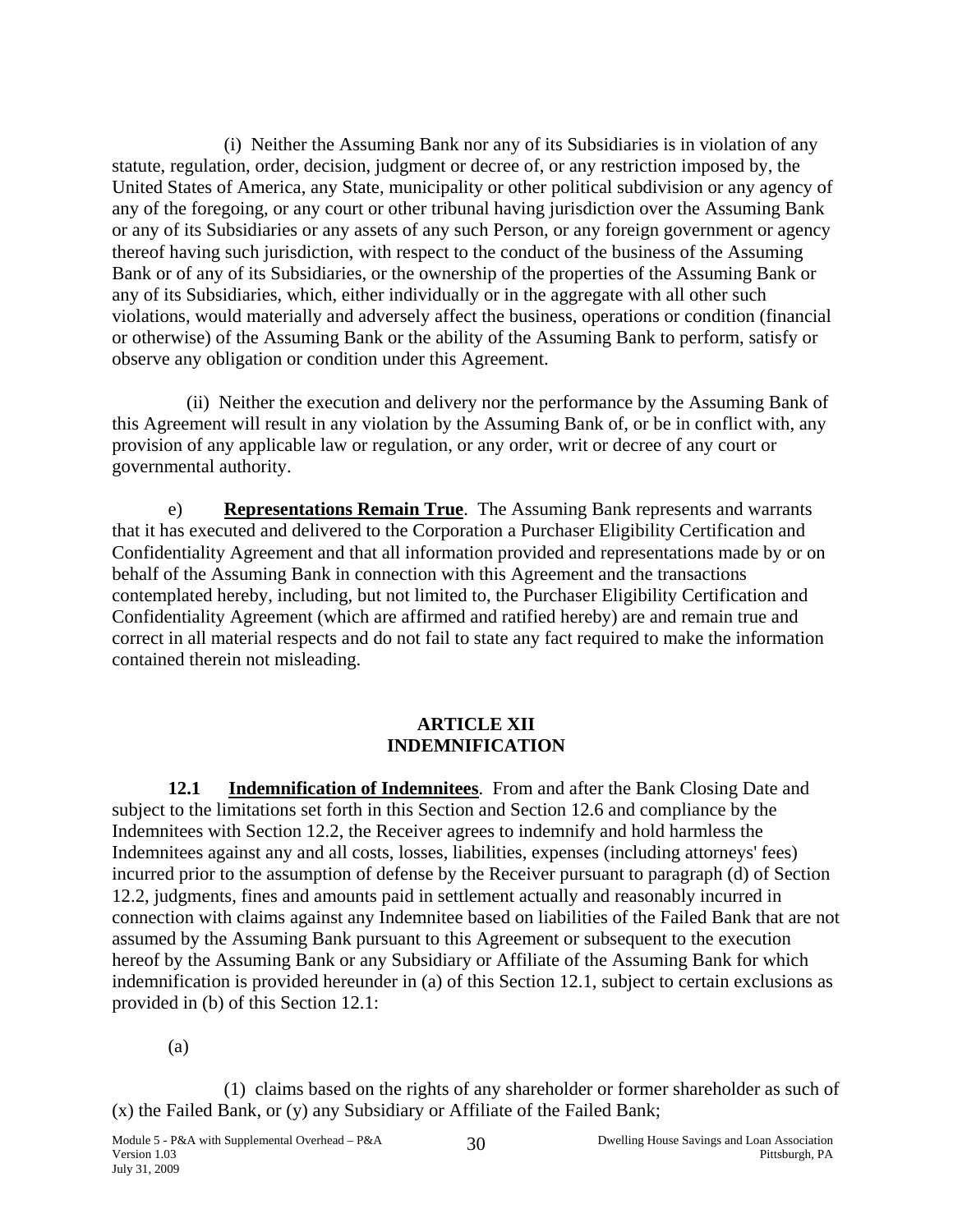(2) claims based on the rights of any creditor as such of the Failed Bank, or any creditor as such of any director, officer, employee or agent of the Failed Bank, with respect to any indebtedness or other obligation of the Failed Bank arising prior to the Bank Closing Date;

(3) claims based on the rights of any present or former director, officer, employee or agent as such of the Failed Bank or of any Subsidiary or Affiliate of the Failed Bank;

(4) claims based on any action or inaction prior to the Bank Closing Date of the Failed Bank, its directors, officers, employees or agents as such, or any Subsidiary or Affiliate of the Failed Bank, or the directors, officers, employees or agents as such of such Subsidiary or Affiliate;

(5) claims based on any malfeasance, misfeasance or nonfeasance of the Failed Bank, its directors, officers, employees or agents with respect to the trust business of the Failed Bank, if any;

(6) claims based on any failure or alleged failure (not in violation of law) by the Assuming Bank to continue to perform any service or activity previously performed by the Failed Bank which the Assuming Bank is not required to perform pursuant to this Agreement or which arise under any contract to which the Failed Bank was a party which the Assuming Bank elected not to assume in accordance with this Agreement and which neither the Assuming Bank nor any Subsidiary or Affiliate of the Assuming Bank has assumed subsequent to the execution hereof;

(7) claims arising from any action or inaction of any Indemnitee, including for purposes of this Section 12.1(a)(7) the former officers or employees of the Failed Bank or of any Subsidiary or Affiliate of the Failed Bank that is taken upon the specific written direction of the Corporation or the Receiver, other than any action or inaction taken in a manner constituting bad faith, gross negligence or willful misconduct; and

(8) claims based on the rights of any depositor of the Failed Bank whose deposit has been accorded "withheld payment" status and/or returned to the Receiver or Corporation in accordance with Section 9.5 and/or has become an "unclaimed deposit" or has been returned to the Corporation or the Receiver in accordance with Section 2.3;

(b) provided, that, with respect to this Agreement, except for paragraphs (7) and (8) of Section 12.1(a), no indemnification will be provided under this Agreement for any:

(1) judgment or fine against, or any amount paid in settlement (without the written approval of the Receiver) by, any Indemnitee in connection with any action that seeks damages against any Indemnitee (a "counterclaim") arising with respect to any Asset and based on any action or inaction of either the Failed Bank, its directors, officers, employees or agents as such prior to the Bank Closing Date, unless any such judgment, fine or amount paid in settlement exceeds the greater of (i) the Repurchase Price of such Asset, or (ii) the monetary recovery sought on such Asset by the Assuming Bank in the cause of action from which the counterclaim arises; and in such event the Receiver will provide indemnification only in the amount of such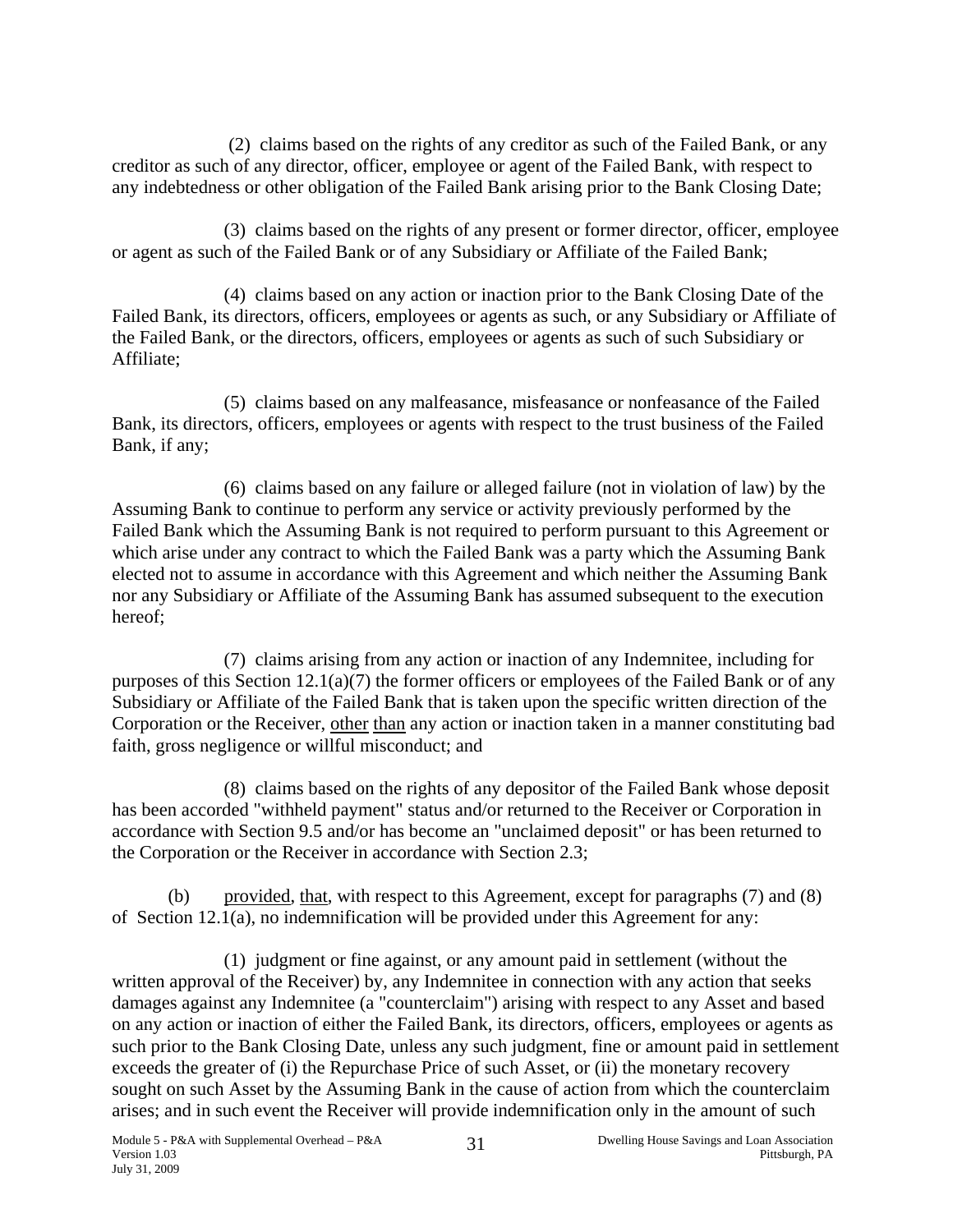excess; and no indemnification will be provided for any costs or expenses other than any costs or expenses (including attorneys' fees) which, in the determination of the Receiver, have been actually and reasonably incurred by such Indemnitee in connection with the defense of any such counterclaim; and it is expressly agreed that the Receiver reserves the right to intervene, in its discretion, on its behalf and/or on behalf of the Receiver, in the defense of any such counterclaim;

(2) claims with respect to any liability or obligation of the Failed Bank that is expressly assumed by the Assuming Bank pursuant to this Agreement or subsequent to the execution hereof by the Assuming Bank or any Subsidiary or Affiliate of the Assuming Bank;

(3) claims with respect to any liability of the Failed Bank to any present or former employee as such of the Failed Bank or of any Subsidiary or Affiliate of the Failed Bank, which liability is expressly assumed by the Assuming Bank pursuant to this Agreement or subsequent to the execution hereof by the Assuming Bank or any Subsidiary or Affiliate of the Assuming Bank;

(4) claims based on the failure of any Indemnitee to seek recovery of damages from the Receiver for any claims based upon any action or inaction of the Failed Bank, its directors, officers, employees or agents as fiduciary, agent or custodian prior to the Bank Closing Date;

(5) claims based on any violation or alleged violation by any Indemnitee of the antitrust, branching, banking or bank holding company or securities laws of the United States of America or any State thereof;

(6) claims based on the rights of any present or former creditor, customer, or supplier as such of the Assuming Bank or any Subsidiary or Affiliate of the Assuming Bank;

(7) claims based on the rights of any present or former shareholder as such of the Assuming Bank or any Subsidiary or Affiliate of the Assuming Bank regardless of whether any such present or former shareholder is also a present or former shareholder of the Failed Bank;

(8) claims, if the Receiver determines that the effect of providing such indemnification would be to (i) expand or alter the provisions of any warranty or disclaimer thereof provided in Section 3.3 or any other provision of this Agreement, or (ii) create any warranty not expressly provided under this Agreement;

(9) claims which could have been enforced against any Indemnitee had the Assuming Bank not entered into this Agreement;

(10) claims based on any liability for taxes or fees assessed with respect to the consummation of the transactions contemplated by this Agreement, including without limitation any subsequent transfer of any Assets or Liabilities Assumed to any Subsidiary or Affiliate of the Assuming Bank;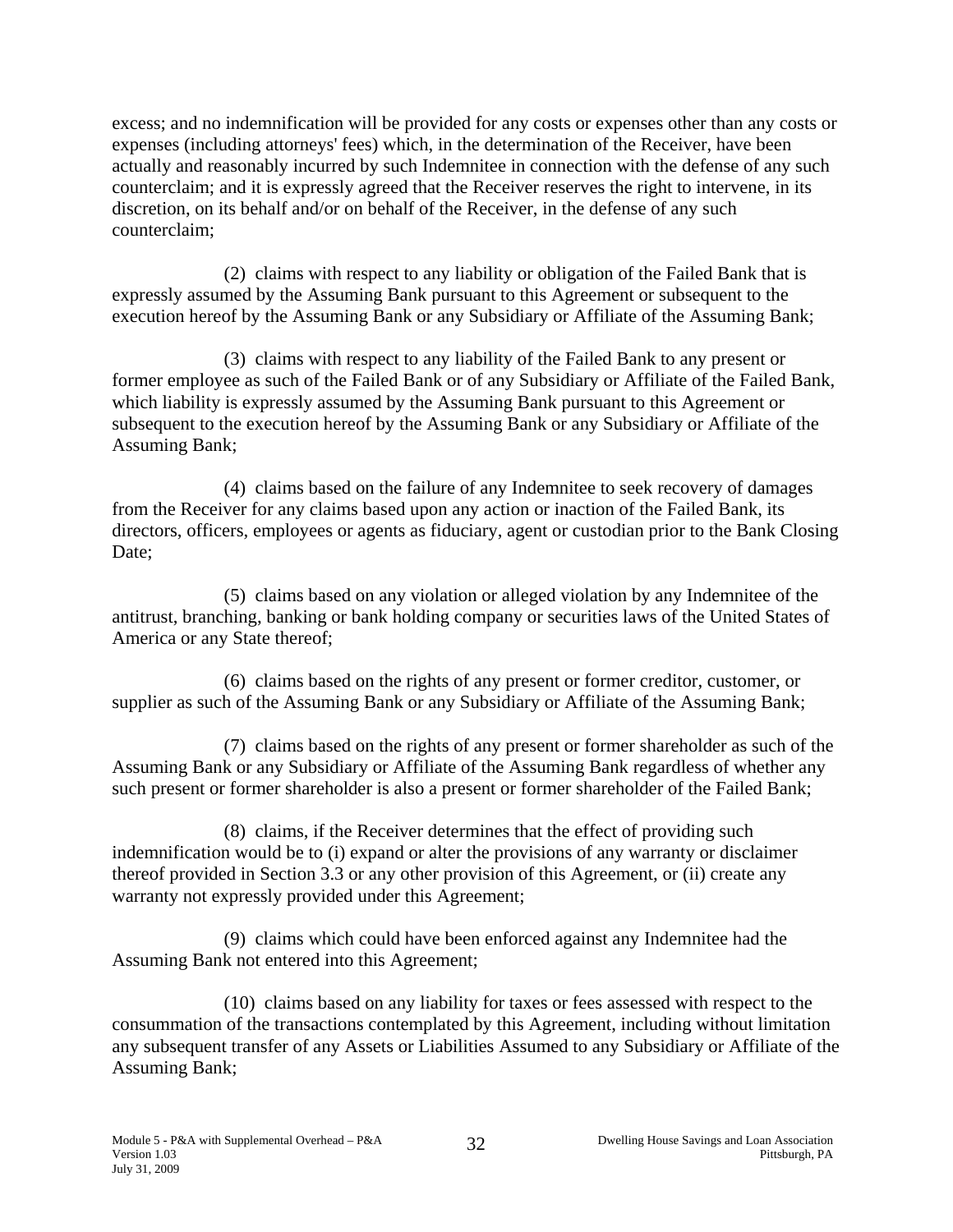<span id="page-36-0"></span>(11) except as expressly provided in this Article XII, claims based on any action or inaction of any Indemnitee, and nothing in this Agreement shall be construed to provide indemnification for (i) the Failed Bank, (ii) any Subsidiary or Affiliate of the Failed Bank, or (iii) any present or former director, officer, employee or agent of the Failed Bank or its Subsidiaries or Affiliates; provided, that the Receiver, in its discretion, may provide indemnification hereunder for any present or former director, officer, employee or agent of the Failed Bank or its Subsidiaries or Affiliates who is also or becomes a director, officer, employee or agent of the Assuming Bank or its Subsidiaries or Affiliates;

(12) claims or actions which constitute a breach by the Assuming Bank of the representations and warranties contained in Article XI;

(13) claims arising out of or relating to the condition of or generated by an Asset arising from or relating to the presence, storage or release of any hazardous or toxic substance, or any pollutant or contaminant, or condition of such Asset which violate any applicable Federal, State or local law or regulation concerning environmental protection; and

(14) claims based on, related to or arising from any asset, including a loan, acquired or liability assumed by the Assuming Bank, other than pursuant to this Agreement.

**12.2 Conditions Precedent to Indemnification**. It shall be a condition precedent to the obligation of the Receiver to indemnify any Person pursuant to this Article XII that such Person shall, with respect to any claim made or threatened against such Person for which such Person is or may be entitled to indemnification hereunder:

(a) give written notice to the Regional Counsel (Litigation Branch) of the Corporation in the manner and at the address provided in Section 13.7 of such claim as soon as practicable after such claim is made or threatened; provided, that notice must be given on or before the date which is six (6) years from the date of this Agreement;

(b) provide to the Receiver such information and cooperation with respect to such claim as the Receiver may reasonably require;

(c) cooperate and take all steps, as the Receiver may reasonably require, to preserve and protect any defense to such claim;

(d) in the event suit is brought with respect to such claim, upon reasonable prior notice, afford to the Receiver the right, which the Receiver may exercise in its sole discretion, to conduct the investigation, control the defense and effect settlement of such claim, including without limitation the right to designate counsel and to control all negotiations, litigation, arbitration, settlements, compromises and appeals of any such claim, all of which shall be at the expense of the Receiver; provided, that the Receiver shall have notified the Person claiming indemnification in writing that such claim is a claim with respect to which the Person claiming indemnification is entitled to indemnification under this Article XII;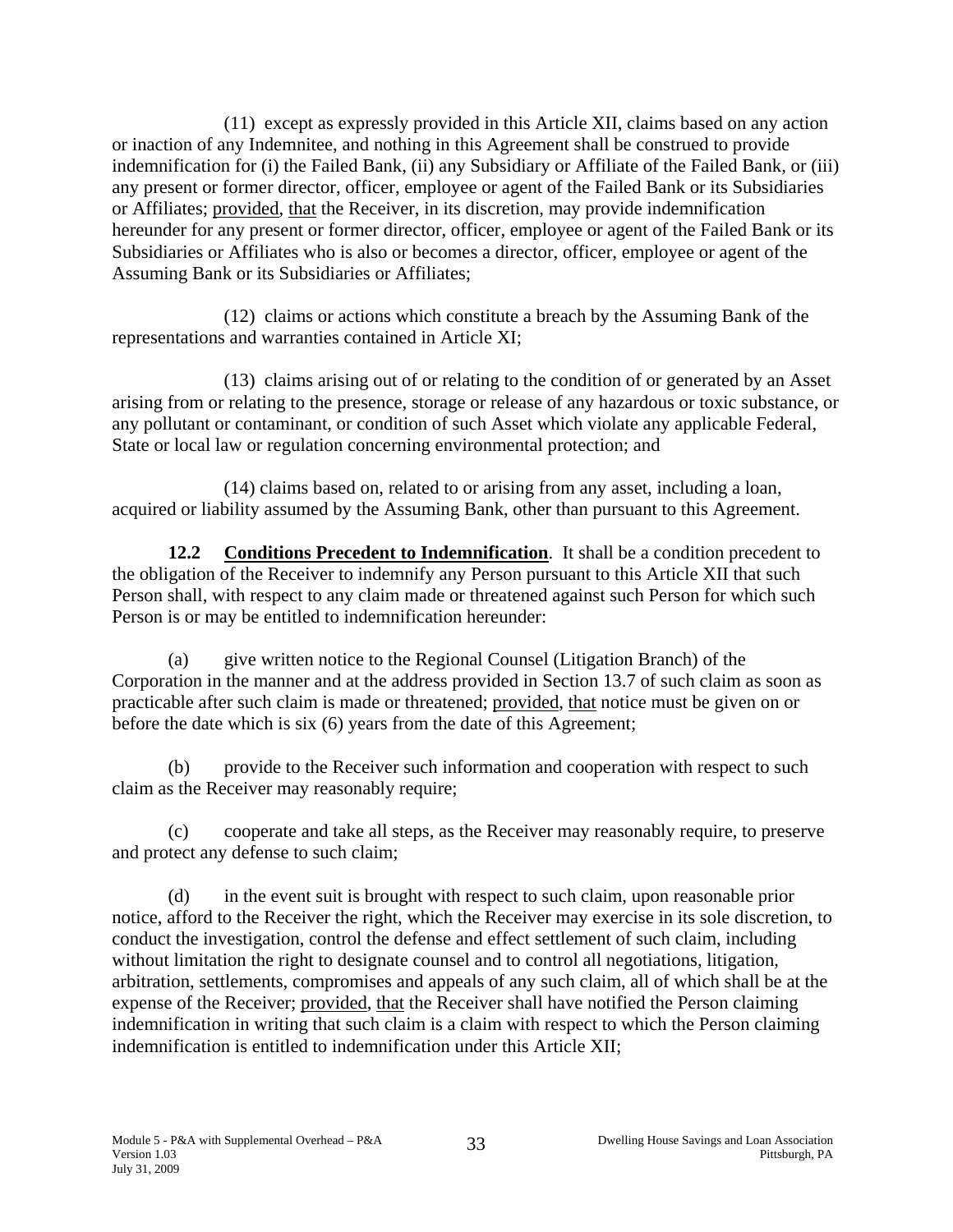<span id="page-37-0"></span>(e) not incur any costs or expenses in connection with any response or suit with respect to such claim, unless such costs or expenses were incurred upon the written direction of the Receiver; provided, that the Receiver shall not be obligated to reimburse the amount of any such costs or expenses unless such costs or expenses were incurred upon the written direction of the Receiver;

(f) not release or settle such claim or make any payment or admission with respect thereto, unless the Receiver consents in writing thereto, which consent shall not be unreasonably withheld; provided, that the Receiver shall not be obligated to reimburse the amount of any such settlement or payment unless such settlement or payment was effected upon the written direction of the Receiver; and

(g) take reasonable action as the Receiver may request in writing as necessary to preserve, protect or enforce the rights of the indemnified Person against any Primary Indemnitor.

**12.3 No Additional Warranty**. Nothing in this Article XII shall be construed or deemed to (i) expand or otherwise alter any warranty or disclaimer thereof provided under Section 3.3 or any other provision of this Agreement with respect to, among other matters, the title, value, collectibility, genuineness, enforceability or condition of any (x) Asset, or (y) asset of the Failed Bank purchased by the Assuming Bank subsequent to the execution of this Agreement by the Assuming Bank or any Subsidiary or Affiliate of the Assuming Bank, or (ii) create any warranty not expressly provided under this Agreement with respect thereto.

**12.4 Indemnification of Receiver and Corporation**. From and after the Bank Closing Date, the Assuming Bank agrees to indemnify and hold harmless the Corporation and the Receiver and their respective directors, officers, employees and agents from and against any and all costs, losses, liabilities, expenses (including attorneys' fees), judgments, fines and amounts paid in settlement actually and reasonably incurred in connection with any of the following:

(a) claims based on any and all liabilities or obligations of the Failed Bank assumed by the Assuming Bank pursuant to this Agreement or subsequent to the execution hereof by the Assuming Bank or any Subsidiary or Affiliate of the Assuming Bank, whether or not any such liabilities subsequently are sold and/or transferred, other than any claim based upon any action or inaction of any Indemnitee as provided in paragraph (7) or (8) of Section 12.1(a); and

(b) claims based on any act or omission of any Indemnitee (including but not limited to claims of any Person claiming any right or title by or through the Assuming Bank with respect to Assets transferred to the Receiver pursuant to Section 3.4 or 3.6), other than any action or inaction of any Indemnitee as provided in paragraph (7) or (8) of Section 12.1(a).

**12.5 Obligations Supplemental**. The obligations of the Receiver, and the Corporation as guarantor in accordance with Section 12.7, to provide indemnification under this Article XII are to supplement any amount payable by any Primary Indemnitor to the Person indemnified under this Article XII. Consistent with that intent, the Receiver agrees only to make payments pursuant to such indemnification to the extent not payable by a Primary Indemnitor. If the aggregate amount of payments by the Receiver, or the Corporation as guarantor in accordance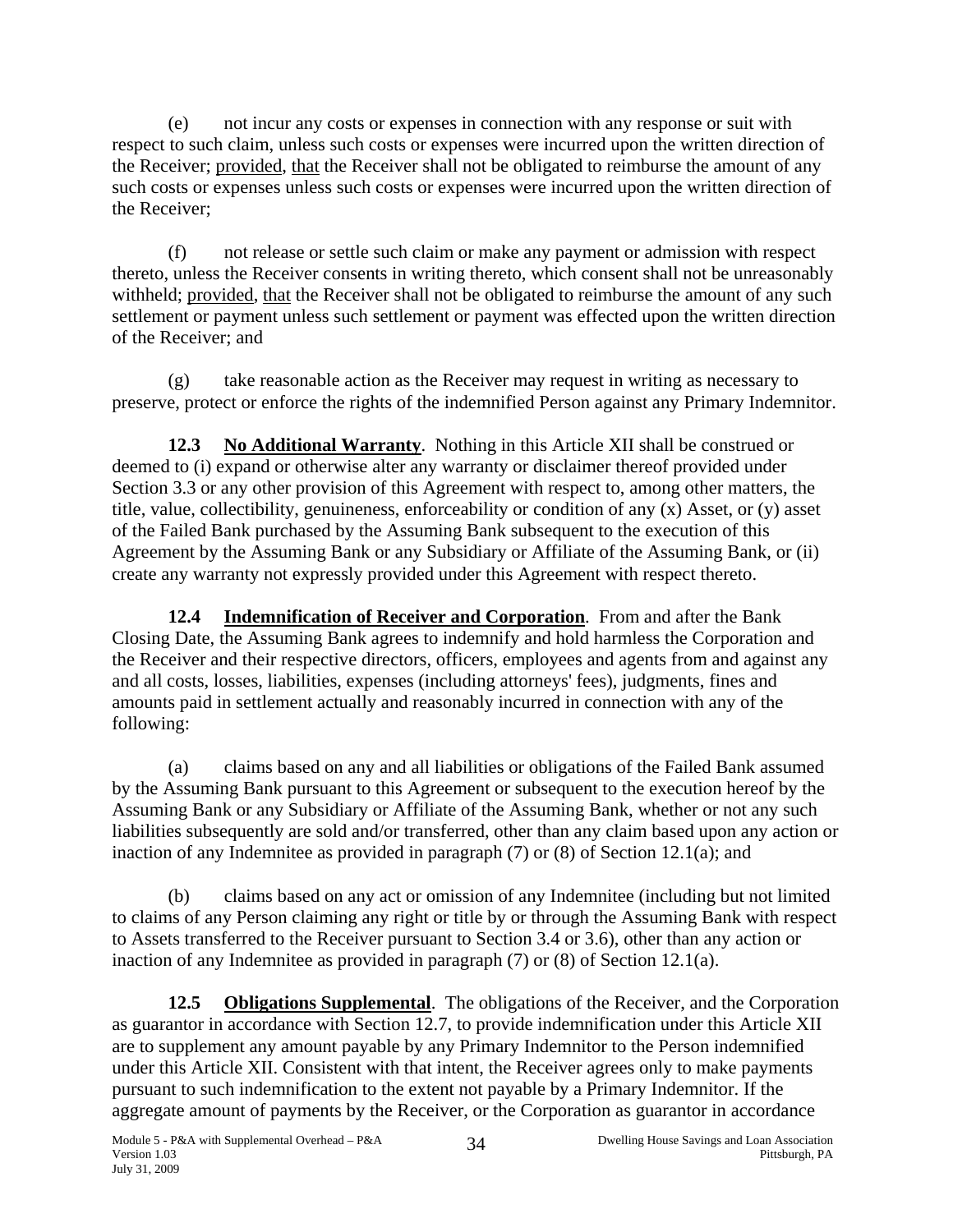<span id="page-38-0"></span>with Section 12.7, and all Primary Indemnitors with respect to any item of indemnification under this Article XII exceeds the amount payable with respect to such item, such Person being indemnified shall notify the Receiver thereof and, upon the request of the Receiver, shall promptly pay to the Receiver, or the Corporation as appropriate, the amount of the Receiver's (or Corporation's) payments to the extent of such excess.

**12.6 Criminal Claims**. Notwithstanding any provision of this Article XII to the contrary, in the event that any Person being indemnified under this Article XII shall become involved in any criminal action, suit or proceeding, whether judicial, administrative or investigative, the Receiver shall have no obligation hereunder to indemnify such Person for liability with respect to any criminal act or to the extent any costs or expenses are attributable to the defense against the allegation of any criminal act, unless (i) the Person is successful on the merits or otherwise in the defense against any such action, suit or proceeding, or (ii) such action, suit or proceeding is terminated without the imposition of liability on such Person.

**12.7 Limited Guaranty of the Corporation.** The Corporation hereby guarantees performance of the Receiver's obligation to indemnify the Assuming Bank as set forth in this Article XII. It is a condition to the Corporation's obligation hereunder that the Assuming Bank shall comply in all respects with the applicable provisions of this Article XII. The Corporation shall be liable hereunder only for such amounts, if any, as the Receiver is obligated to pay under the terms of this Article XII but shall fail to pay. Except as otherwise provided above in this Section 12.7, nothing in this Article XII is intended or shall be construed to create any liability or obligation on the part of the Corporation, the United States of America or any department or agency thereof under or with respect to this Article XII, or any provision hereof, it being the intention of the parties hereto that the obligations undertaken by the Receiver under this Article XII are the sole and exclusive responsibility of the Receiver and no other Person or entity.

**12.8 Subrogation.** Upon payment by the Receiver, or the Corporation as guarantor in accordance with Section 12.7, to any Indemnitee for any claims indemnified by the Receiver under this Article XII, the Receiver, or the Corporation as appropriate, shall become subrogated to all rights of the Indemnitee against any other Person to the extent of such payment.

### **ARTICLE XIII MISCELLANEOUS**

**13.1 Entire Agreement**. This Agreement embodies the entire agreement of the parties hereto in relation to the subject matter herein and supersedes all prior understandings or agreements, oral or written, between the parties.

**13.2 Headings**. The headings and subheadings of the Table of Contents, Articles and Sections contained in this Agreement, except the terms identified for definition in Article I and elsewhere in this Agreement, are inserted for convenience only and shall not affect the meaning or interpretation of this Agreement or any provision hereof.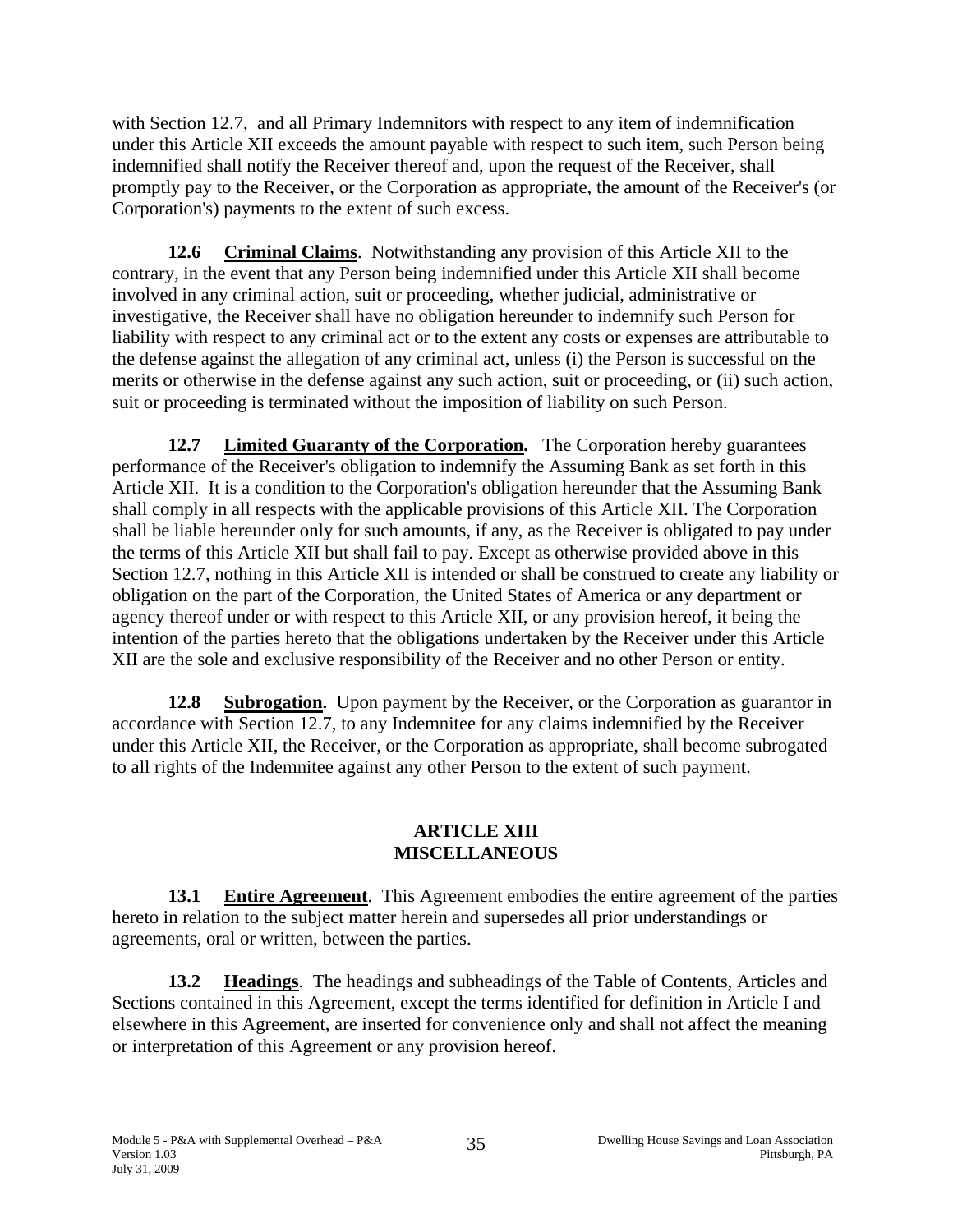<span id="page-39-0"></span>**13.3** Counterparts. This Agreement may be executed in any number of counterparts and by the duly authorized representative of a different party hereto on separate counterparts, each of which when so executed shall be deemed to be an original and all of which when taken together shall constitute one and the same Agreement.

13.4 **GOVERNING LAW.** THIS AGREEMENT AND THE RIGHTS AND OBLIGATIONS HEREUNDER SHALL BE GOVERNED BY AND CONSTRUED IN ACCORDANCE WITH THE FEDERAL LAW OF THE UNITED STATES OF AMERICA, AND IN THE ABSENCE OF CONTROLLING FEDERAL LAW, IN ACCORDANCE WITH THE LAWS OF THE STATE IN WHICH THE MAIN OFFICE OF THE FAILED BANK IS LOCATED.

**13.5 Successors**. All terms and conditions of this Agreement shall be binding on the successors and assigns of the Receiver, the Corporation and the Assuming Bank. Except as otherwise specifically provided in this Agreement, nothing expressed or referred to in this Agreement is intended or shall be construed to give any Person other than the Receiver, the Corporation and the Assuming Bank any legal or equitable right, remedy or claim under or with respect to this Agreement or any provisions contained herein, it being the intention of the parties hereto that this Agreement, the obligations and statements of responsibilities hereunder, and all other conditions and provisions hereof are for the sole and exclusive benefit of the Receiver, the Corporation and the Assuming Bank and for the benefit of no other Person.

**13.6 Modification; Assignment**. No amendment or other modification, rescission, release, or assignment of any part of this Agreement shall be effective except pursuant to a written agreement subscribed by the duly authorized representatives of the parties hereto.

**13.7** Notice. Any notice, request, demand, consent, approval or other communication to any party hereto shall be effective when received and shall be given in writing, and delivered in person against receipt therefor, or sent by certified mail, postage prepaid, courier service, telex or facsimile transmission to such party (with copies as indicated below) at its address set forth below or at such other address as it shall hereafter furnish in writing to the other parties. All such notices and other communications shall be deemed given on the date received by the addressee.

# **PNC Bank, National Association**

249 Fifth Avenue,  $28<sup>th</sup>$  Floor One PNC Plaza Pittsburgh, PA 15222-2707 (412) 762-4211 Fax: (412) 762-6238

Attention: David J. Williams, Senior Vice President

with a copy to: Laura Long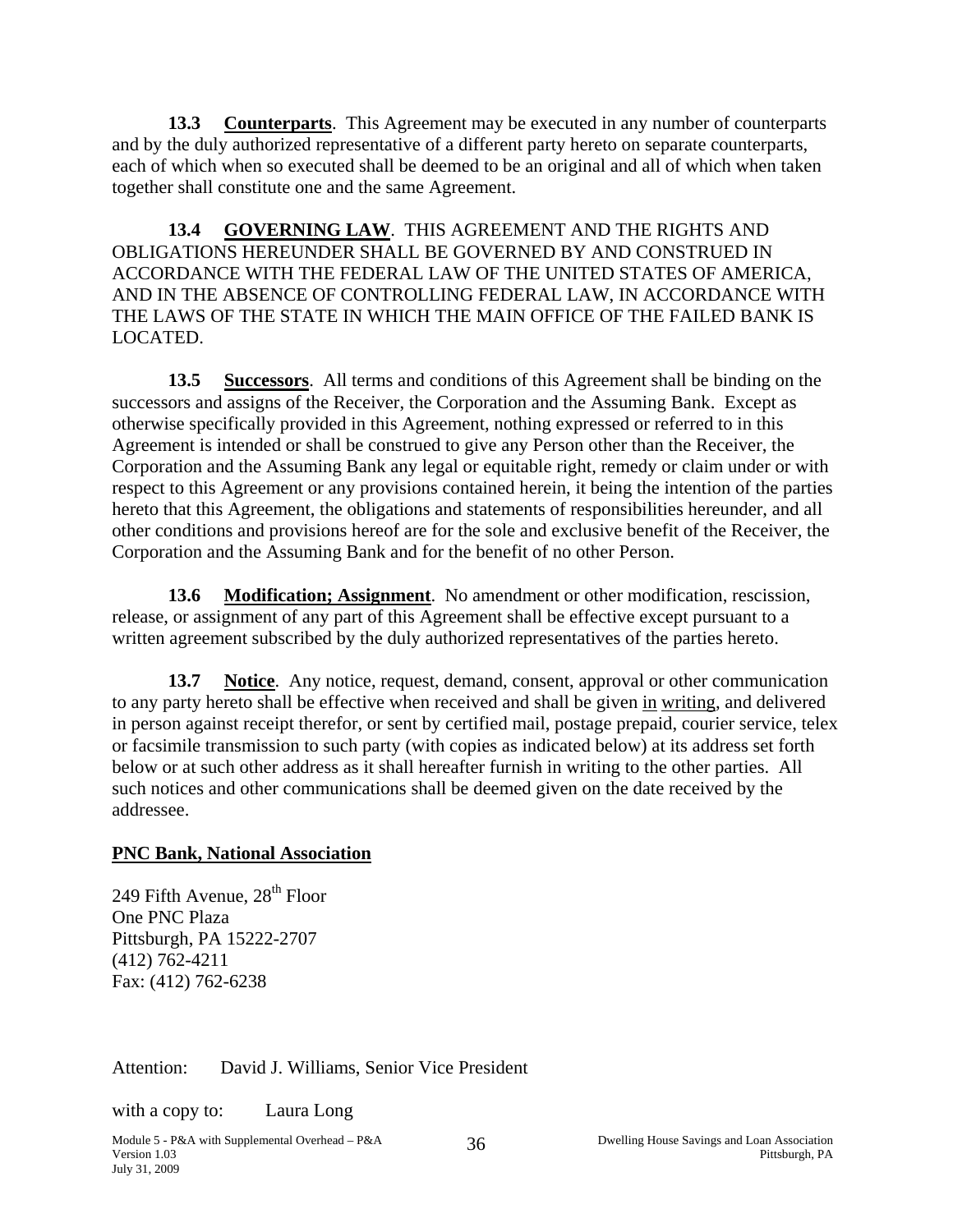## <span id="page-40-0"></span>**Receiver and Corporation**

Federal Deposit Insurance Corporation, Receiver of Dwelling House Savings and Loan Association, Pittsburgh, PA 1601 Bryan St. Dallas, Texas 75201

Attention: Settlement Manager

with copy to: Regional Counsel (Litigation Branch)

## **and with respect to notices under Article XII:**

Federal Deposit Insurance Corporation Receiver of Dwelling House Savings and Loan Association, Pittsburgh, PA 1601 Bryan St. Dallas, Texas 75201

Attention: Regional Counsel (Litigation Branch)

**13.8 Manner of Payment**. All payments due under this Agreement shall be in lawful money of the United States of America in immediately available funds as each party hereto may specify to the other parties; provided, that in the event the Receiver or the Corporation is obligated to make any payment hereunder in the amount of \$25,000.00 or less, such payment may be made by check.

**13.9 Costs, Fees and Expenses**. Except as otherwise specifically provided herein, each party hereto agrees to pay all costs, fees and expenses which it has incurred in connection with or incidental to the matters contained in this Agreement, including without limitation any fees and disbursements to its accountants and counsel; provided, that the Assuming Bank shall pay all fees, costs and expenses (other than attorneys' fees incurred by the Receiver) incurred in connection with the transfer to it of any Assets or Liabilities Assumed hereunder or in accordance herewith.

**13.10 Waiver**. Each of the Receiver, the Corporation and the Assuming Bank may waive its respective rights, powers or privileges under this Agreement; provided, that such waiver shall be in writing; and further provided, that no failure or delay on the part of the Receiver, the Corporation or the Assuming Bank to exercise any right, power or privilege under this Agreement shall operate as a waiver thereof, nor will any single or partial exercise of any right, power or privilege under this Agreement preclude any other or further exercise thereof or the exercise of any other right, power or privilege by the Receiver, the Corporation, or the Assuming Bank under this Agreement, nor will any such waiver operate or be construed as a future waiver of such right, power or privilege under this Agreement.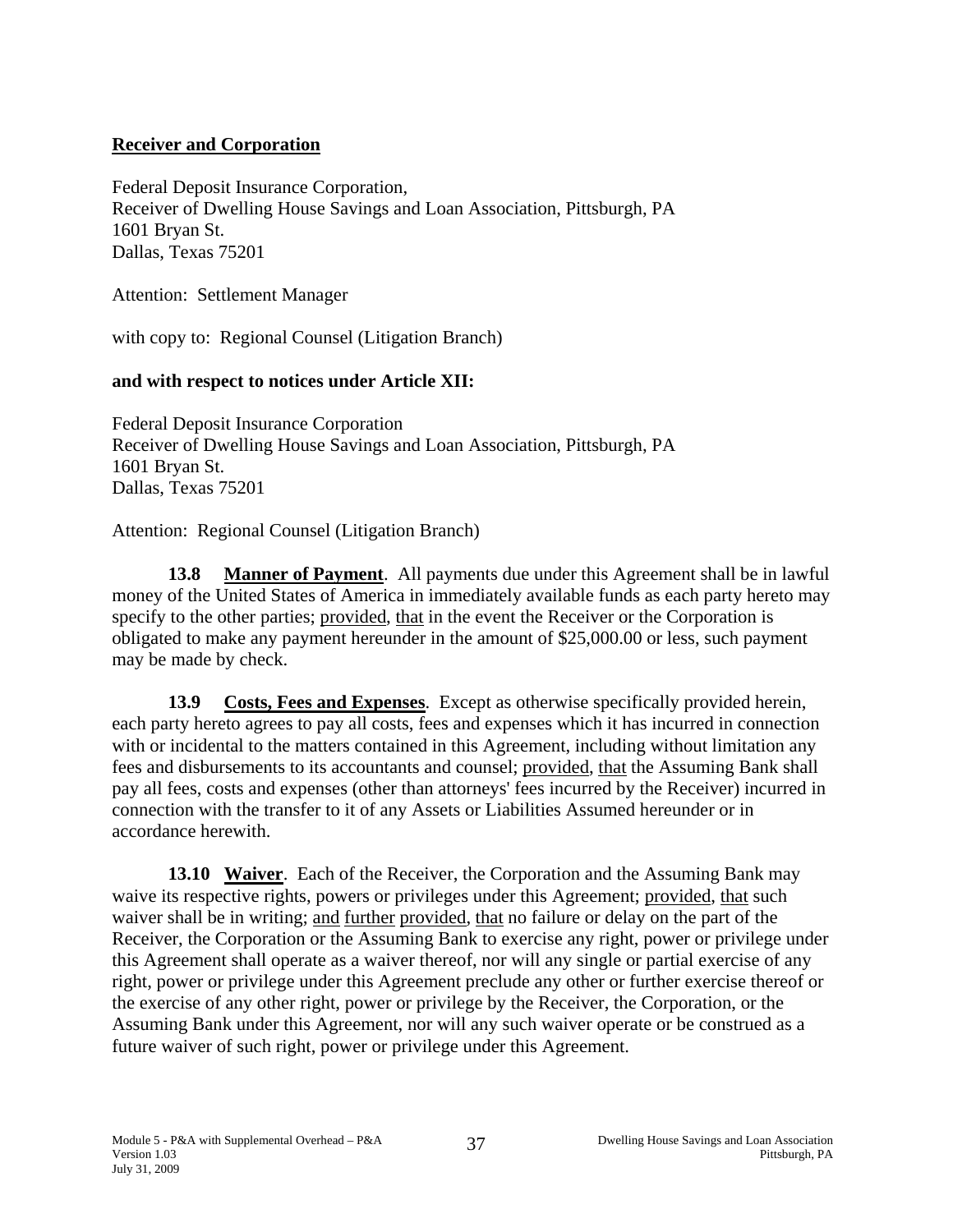<span id="page-41-0"></span>**13.11 Severability**. If any provision of this Agreement is declared invalid or unenforceable, then, to the extent possible, all of the remaining provisions of this Agreement shall remain in full force and effect and shall be binding upon the parties hereto.

**13.12 Term of Agreement**. This Agreement shall continue in full force and effect until the sixth (6th) anniversary of the Bank Closing Date; provided, that the provisions of Section 6.3 and 6.4 shall survive the expiration of the term of this Agreement. Provided, however, the receivership of the Failed Bank may be terminated prior to the expiration of the term of this Agreement; in such event, the guaranty of the Corporation, as provided in and in accordance with the provisions of Section 12.7 shall be in effect for the remainder of the term. Expiration of the term of this Agreement shall not affect any claim or liability of any party with respect to any (i) amount which is owing at the time of such expiration, regardless of when such amount becomes payable, and (ii) breach of this Agreement occurring prior to such expiration, regardless of when such breach is discovered.

**13.13 Survival of Covenants, Etc.** The covenants, representations, and warranties in this Agreement shall survive the execution of this Agreement and the consummation of the transactions contemplated hereunder.

**[Signature Page Follows]**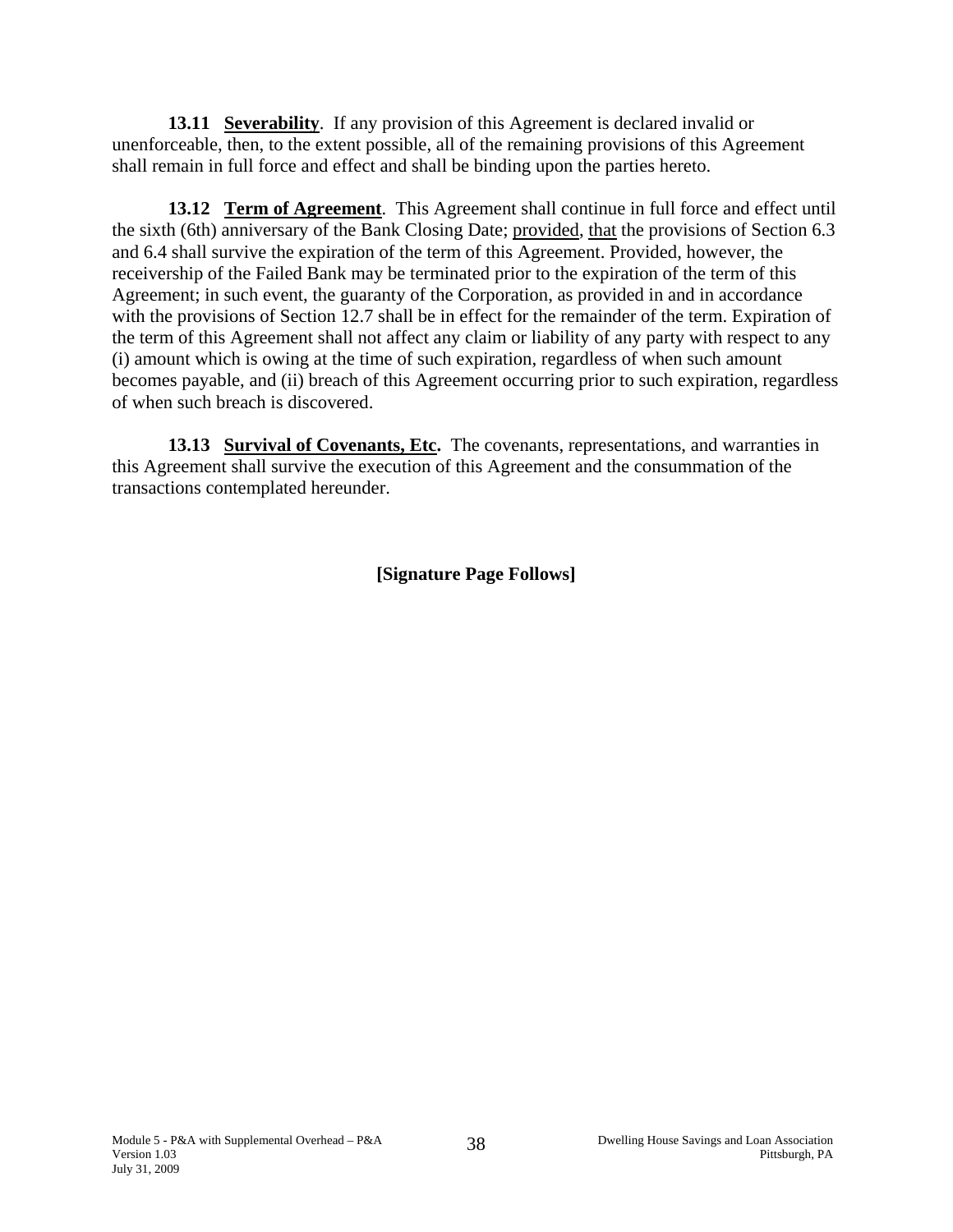IN WITNESS WHEREOF, the parties hereto have caused this Agreement to be executed by their duly authorized representatives as of the date first above written.

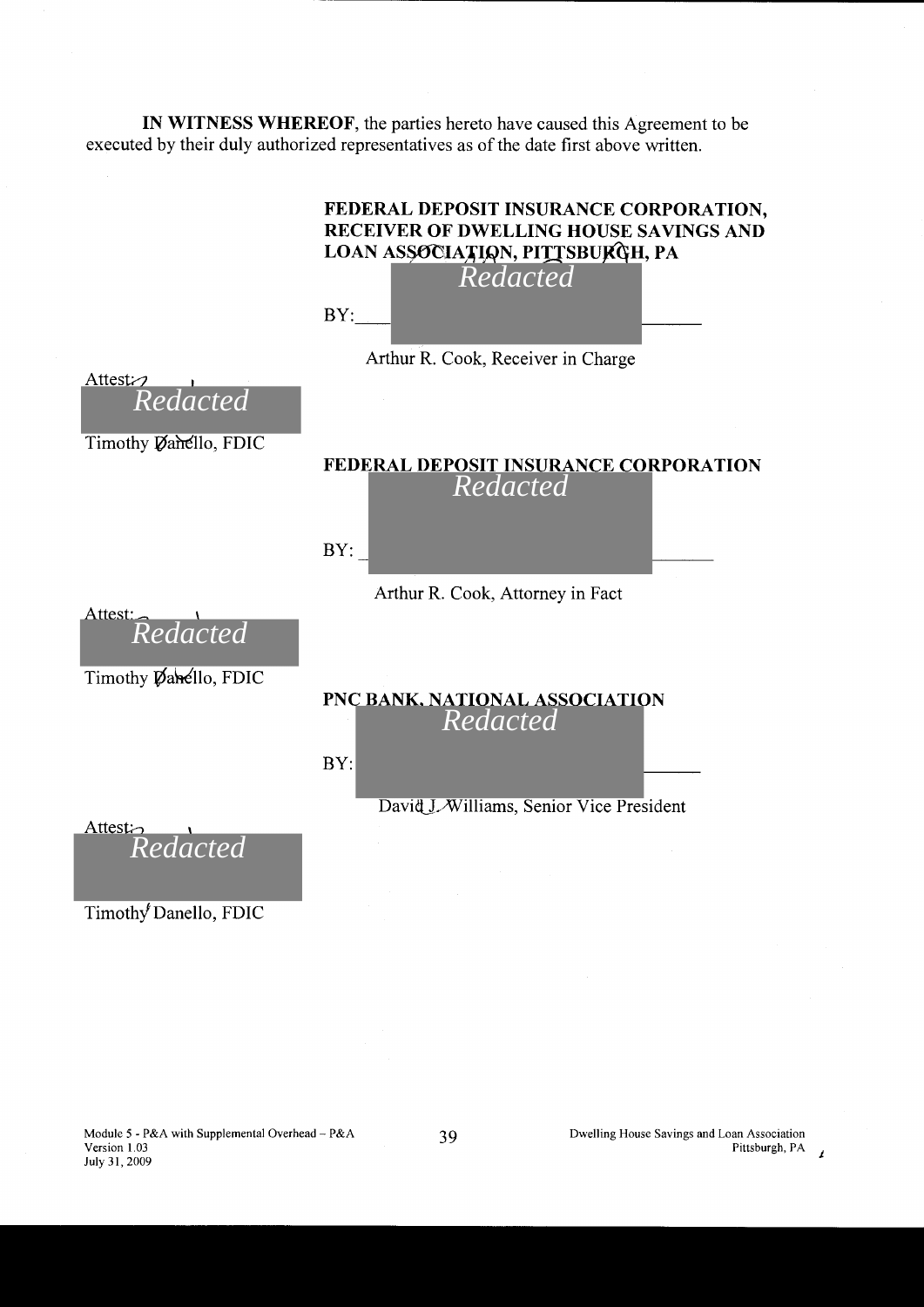<span id="page-43-0"></span>**SCHEDULE 2.1 - Certain Liabilities Assumed**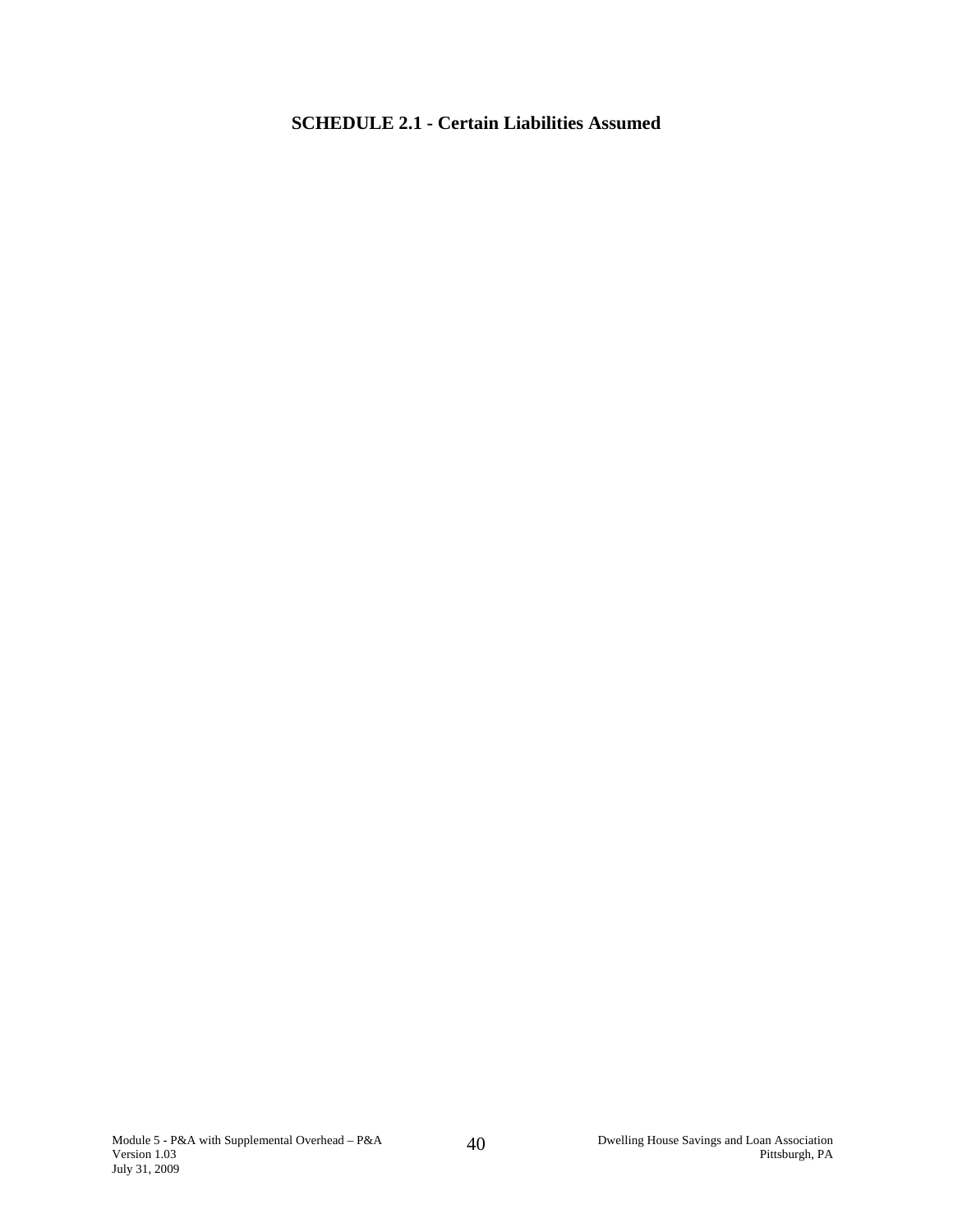### **SCHEDULE 2.1(a) – Excluded Deposit Liability Accounts**

<span id="page-44-0"></span>Dwelling House Savings and Loan has **no** deposits associated with the Depository Organization (DO) Cede & Co as Nominee for DTC. The DO accounts do not pass to the Assuming Bank and are excluded from the transaction as described in section 2.1 of the P&A Agreement. The attached Schedule 2.1.a DO Detail Report identifies the DO accounts as of the date of the deposit download. There are none and therefore none to be excluded. This schedule will be updated post closing with data as of Bank Closing date.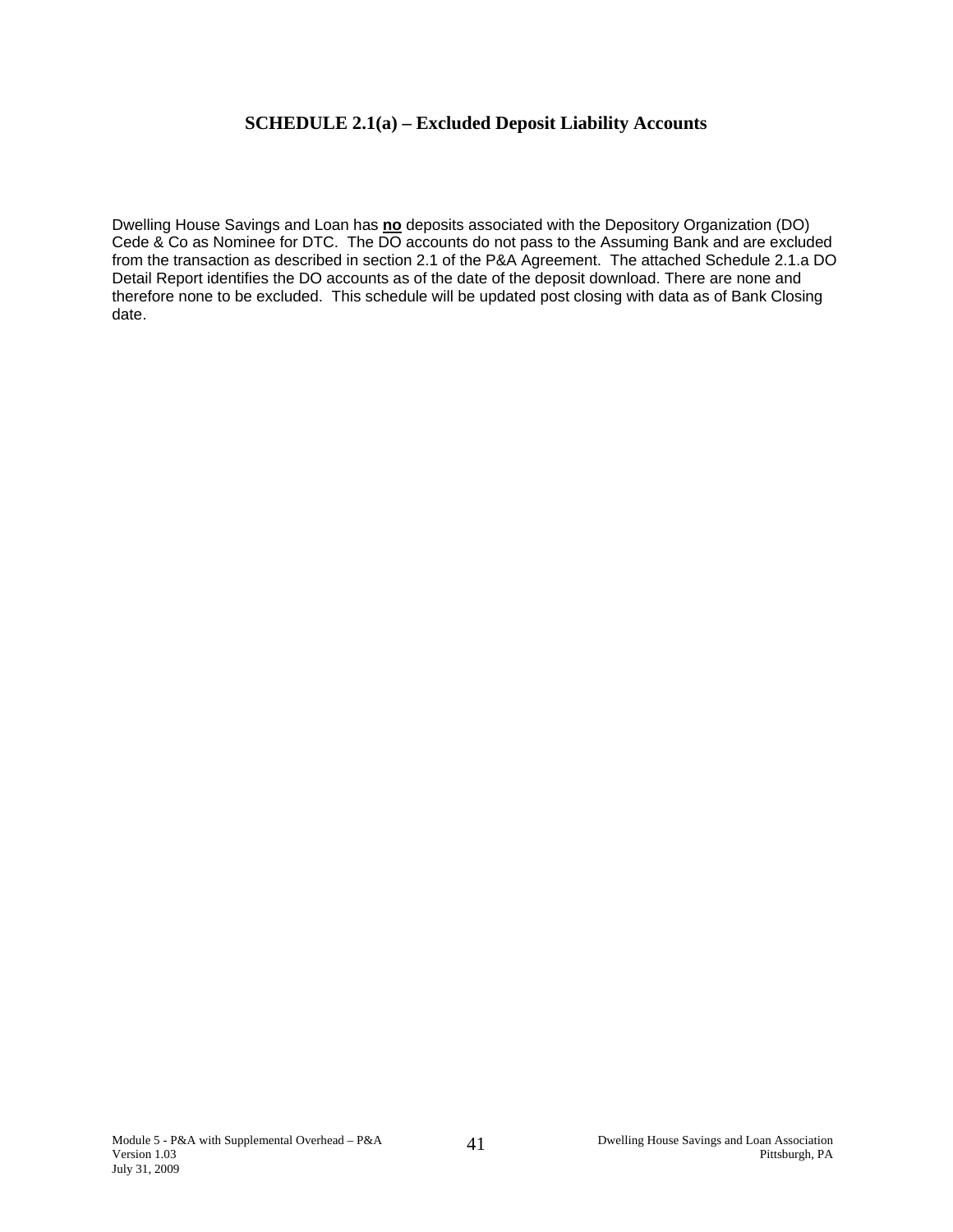<span id="page-45-0"></span>**SCHEDULE 3.1 - Certain Assets Purchased**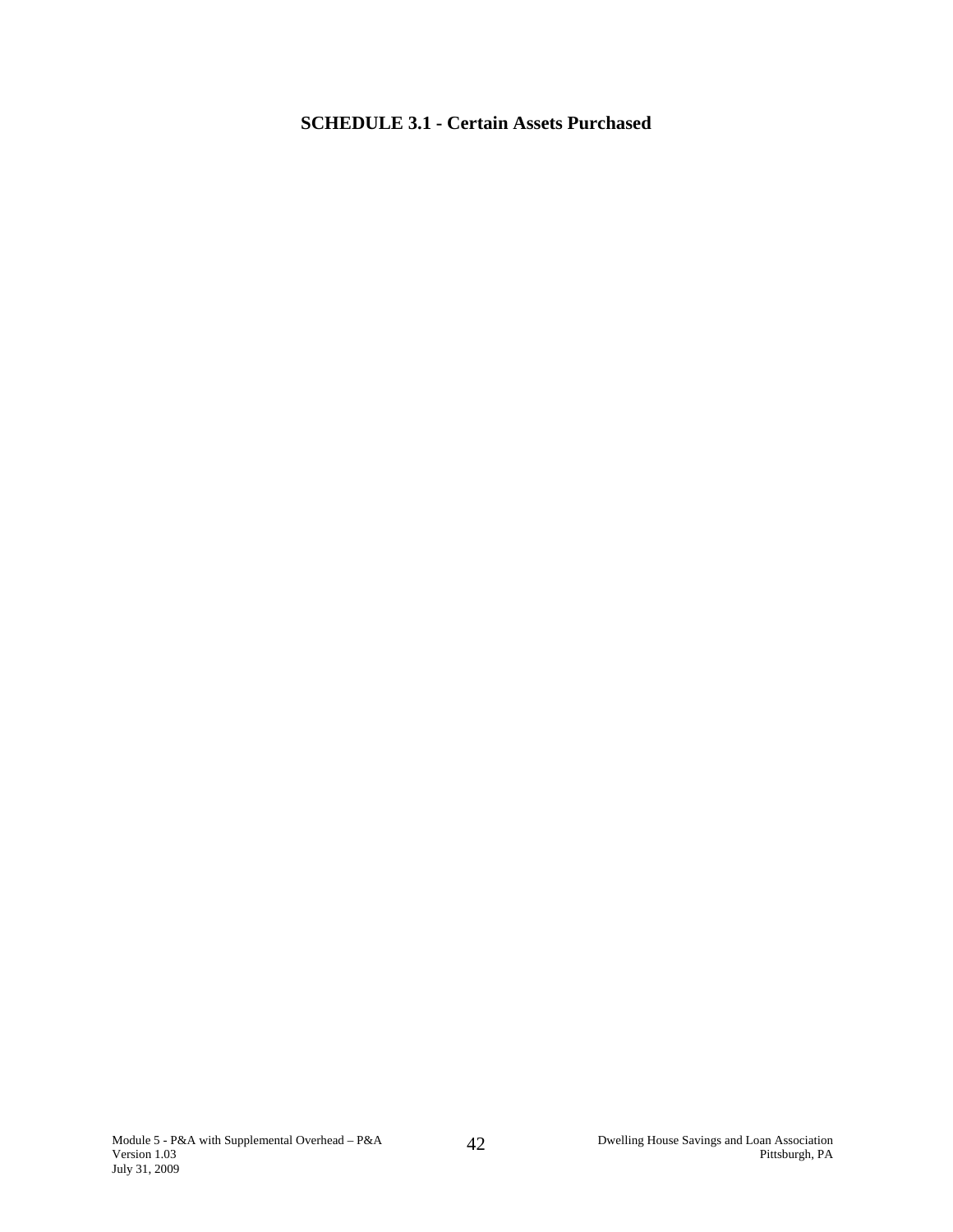SCHEDULE 3.I(e) - Loans Secured, In Whole Or In Part, By Assumed Deposits Or Deposits At Other Depository Institutions

 $\sim$ 

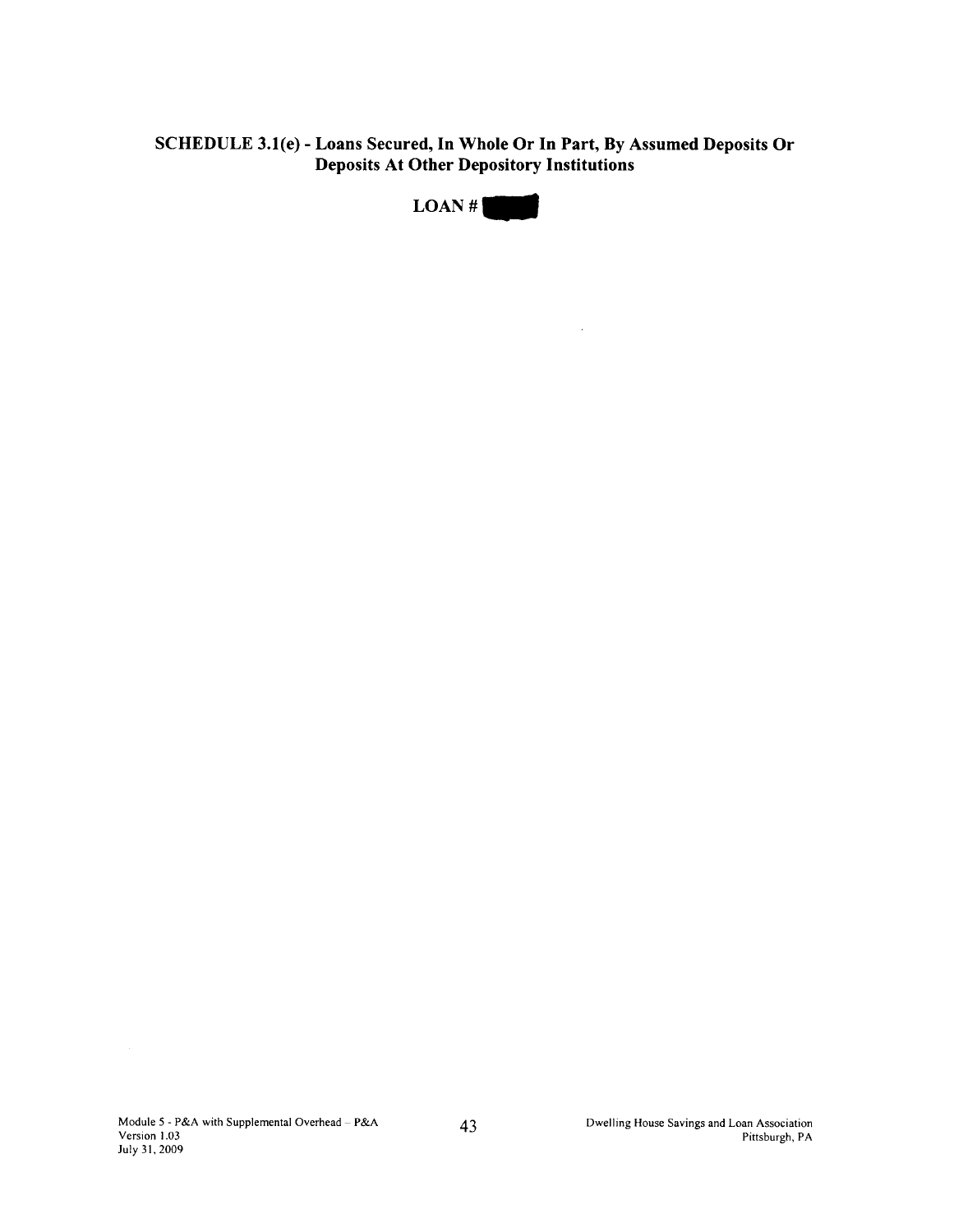<span id="page-47-0"></span>**SCHEDULE 3.1(i) - Acquired Subsidiaries** 

**NONE**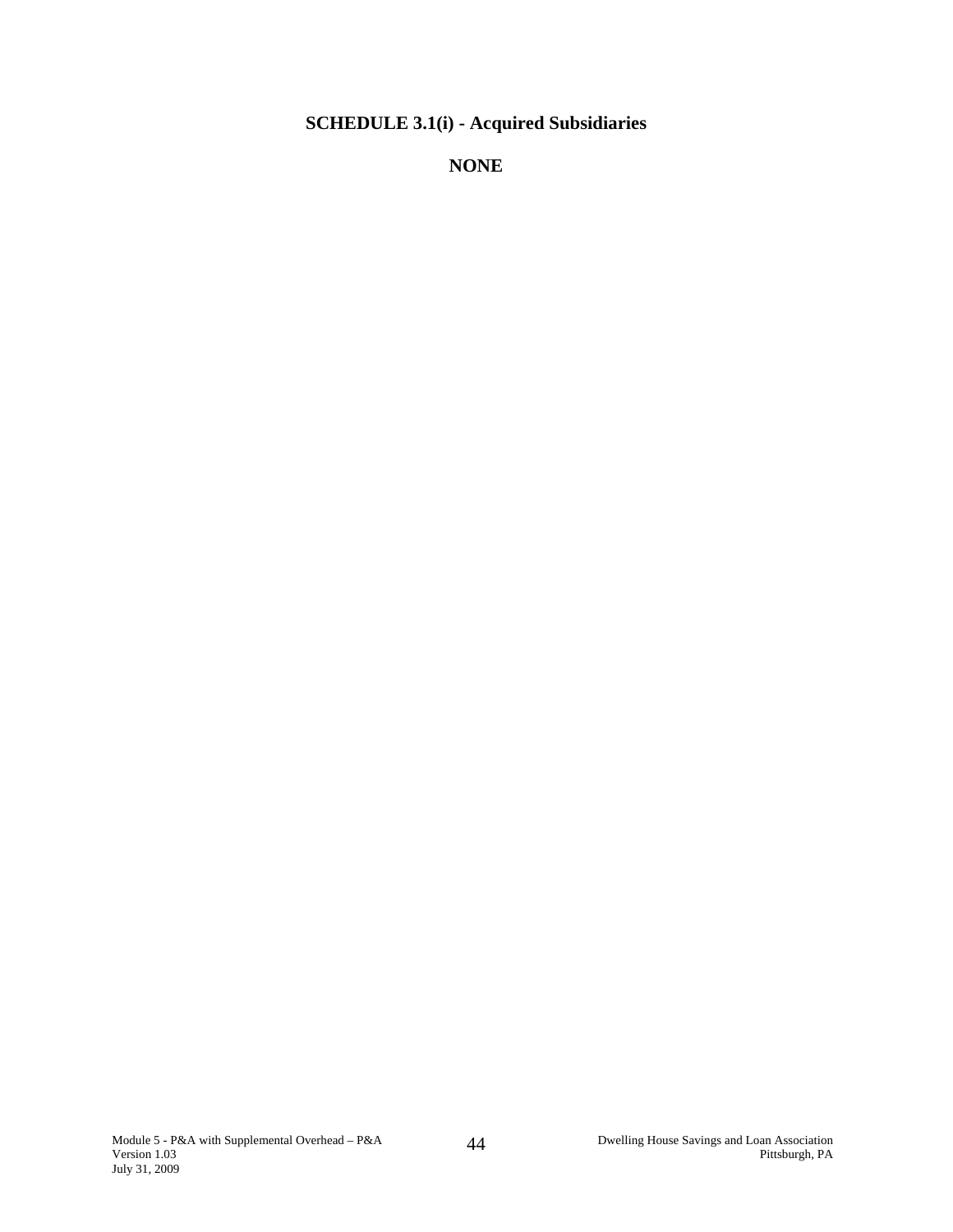# **SCHEDULE 3.2 - Purchase Price of Assets or assets**

| (a)        | cash and receivables from depository<br>institutions, including cash items in the<br>process of collection, plus<br>interest thereon: | <b>Book Value</b>                             |
|------------|---------------------------------------------------------------------------------------------------------------------------------------|-----------------------------------------------|
| (b)        | omitted                                                                                                                               |                                               |
| (c)        | omitted                                                                                                                               |                                               |
| (d)        | omitted                                                                                                                               |                                               |
| (e)        | Loans purchased pursuant to Section $3.1(e)$ :<br>(Loan # 600738)                                                                     | <b>Book Value</b>                             |
| (f)        | omitted                                                                                                                               |                                               |
| (g)        | omitted                                                                                                                               |                                               |
| (h)        | Records and other documents:                                                                                                          | <b>Book Value</b>                             |
| (i)        | omitted                                                                                                                               |                                               |
| (j)        | omitted                                                                                                                               |                                               |
| (k)        | assets securing Deposits of public money, to<br>the extent not otherwise purchased<br>hereunder:                                      | Fair Market Value                             |
| (1)        | omitted                                                                                                                               |                                               |
|            | assets subject to an option to purchase:                                                                                              |                                               |
| (a)        | <b>Bank Premises:</b>                                                                                                                 | <b>Fair Market Value</b>                      |
| (b)        | Furniture and Equipment:                                                                                                              | Fair Market Value                             |
| (c)        | Fixtures:                                                                                                                             | <b>Fair Market Value</b>                      |
| (d)<br>(e) | Other Equipment:<br>Safe Deposit Boxes and related business,<br>safekeeping business and trust business, if any:                      | <b>Fair Market Value</b><br>Fair Market Value |
| (f)<br>(g) | <b>Overdrafts of Customers</b><br>Loans not listed on $3.1$ (e)                                                                       | <b>Book Value</b><br><b>Book Value</b>        |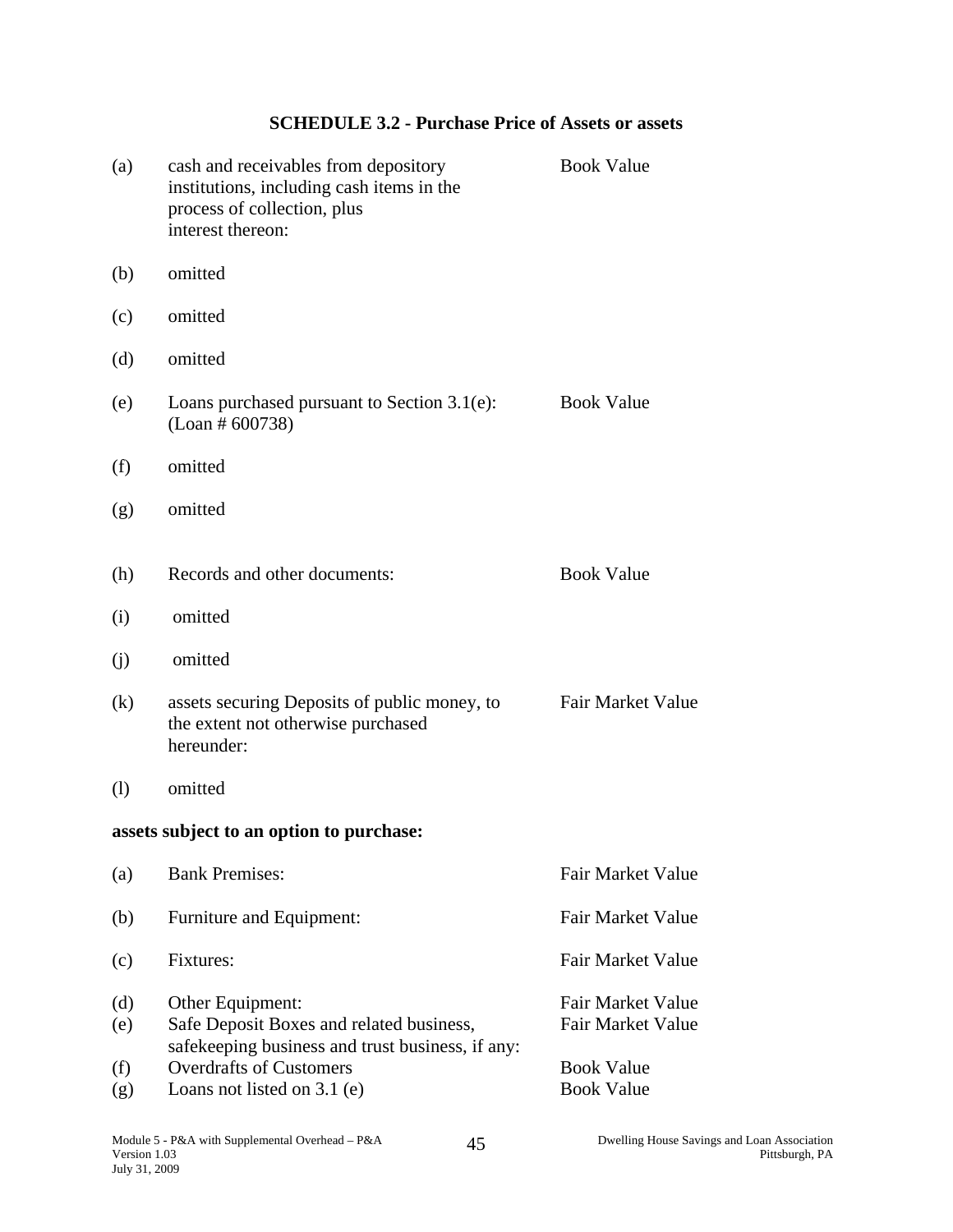# <span id="page-49-0"></span>**SCHEDULE 3.5(k) - Securities Not Purchased**

# **AS SPECIFIED IN SECTION 3.5**